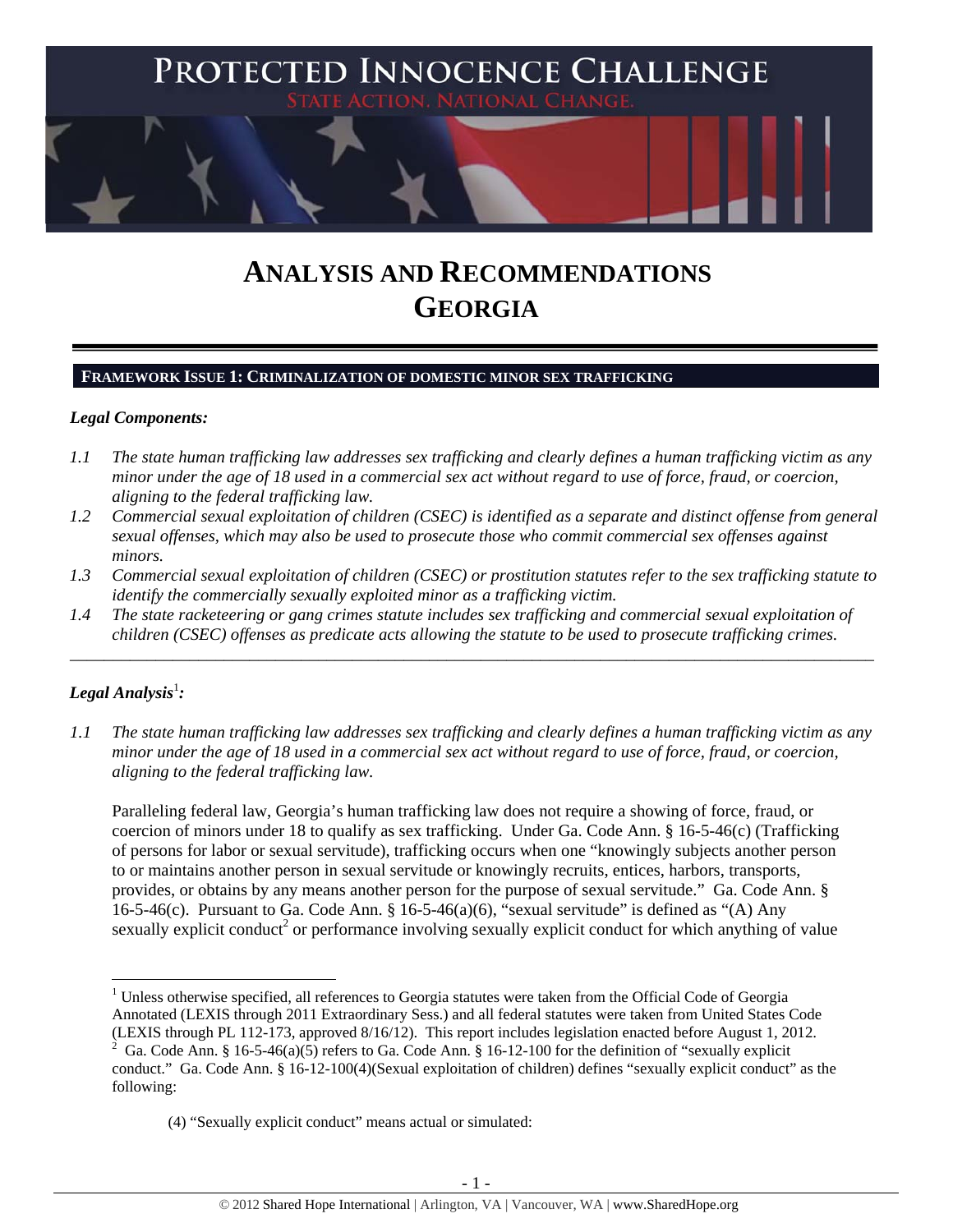is directly or indirectly given, promised to, or received by any person, which conduct is induced or obtained by coercion or deception or which conduct is induced or obtained from a person under the age of 18 years; or (B) Any sexually explicit conduct or performance involving sexually explicit conduct which is performed or provided by any person, which conduct is induced or obtained by coercion or deception or which conduct is induced or obtained from a person under the age of 18 years." If committed against a minor under 18, trafficking is a felony punishable by imprisonment for 10–20 years, a fine not to exceed  $$100,000$ , or both. Ga. Code Ann.  $§$  16-5-46(f)(2). If, however, the minor was "coerced or deceived into being trafficked," the crime is punishable by imprisonment for 25–50 years, a fine not to exceed \$100,000, or both. Ga. Code Ann. § 16-5-46(f)(2).

*1.2 Commercial sexual exploitation of children (CSEC) is identified as a separate and distinct offense from general sexual offenses, which may also be used to prosecute those who commit commercial sex offenses against minors.*

The following laws make CSEC a crime in Georgia:

1. Under Ga. Code Ann. § 16-6-11 (Pimping),

A person commits the offense of pimping when he or she performs any of the following acts:

(1) Offers or agrees to procure a prostitute for another;

(2) Offers or agrees to arrange a meeting of persons for the purpose of prostitution;

(3) Directs or transports another person to a place when he or she knows or should know that the direction or transportation is for the purpose of prostitution;

(4) Receives money or other thing of value from a prostitute, without lawful consideration, knowing it was earned in whole or in part from prostitution; or

(5) Aids or abets, counsels, or commands another in the commission of prostitution or aids or assists in prostitution where the proceeds or profits derived therefrom are to be divided on a pro rata basis.

Pursuant to Ga. Code Ann. § 16-6-13(b)(1) (Penalties for violating Code Sections 16-6-9 through 16- 6-12), when the victim is 16 or 17, the crime is punishable by imprisonment for 5–20 years, a fine of  $$2,500–$10,000$ , or both. Ga. Code Ann.  $$16-6-13(b)(1)$ . If the victim is under the age of 16, the perpetrator is guilty of a felony punishable by imprisonment for 10–30 years, a fine not to exceed \$100,000, or both. Ga. Code Ann. § 16-6-13(b)(2).

2. A person is guilty of pandering, according to Ga. Code Ann. § 16-6-12 (Pandering),

[W]hen he or she solicits a person to perform an act of prostitution in his or her own behalf or in behalf of a third person or when he or she knowingly assembles persons at a fixed place for the purpose of being solicited by others to perform an act of prostitution.

<u> 1989 - Johann Stein, marwolaethau a gweledydd a ganlad y ganlad y ganlad y ganlad y ganlad y ganlad y ganlad</u>

<sup>(</sup>A) Sexual intercourse, including genital-genital, oral-genital, anal-genital, or oral-anal, whether between persons of the same or opposite sex;

<sup>(</sup>B) Bestiality;

<sup>(</sup>C) Masturbation;

<sup>(</sup>D) Lewd exhibition of the genitals or pubic area of any person;

<sup>(</sup>E) Flagellation or torture by or upon a person who is nude;

<sup>(</sup>F) Condition of being fettered, bound, or otherwise physically restrained on the part of a person who is nude;

<sup>(</sup>G) Physical contact in an act of apparent sexual stimulation or gratification with any person's unclothed genitals, pubic area, or buttocks or with a female's nude breasts;

<sup>(</sup>H) Defecation or urination for the purpose of sexual stimulation of the viewer; or

<sup>(</sup>I) Penetration of the vagina or rectum by any object except when done as part of a recognized medical procedure.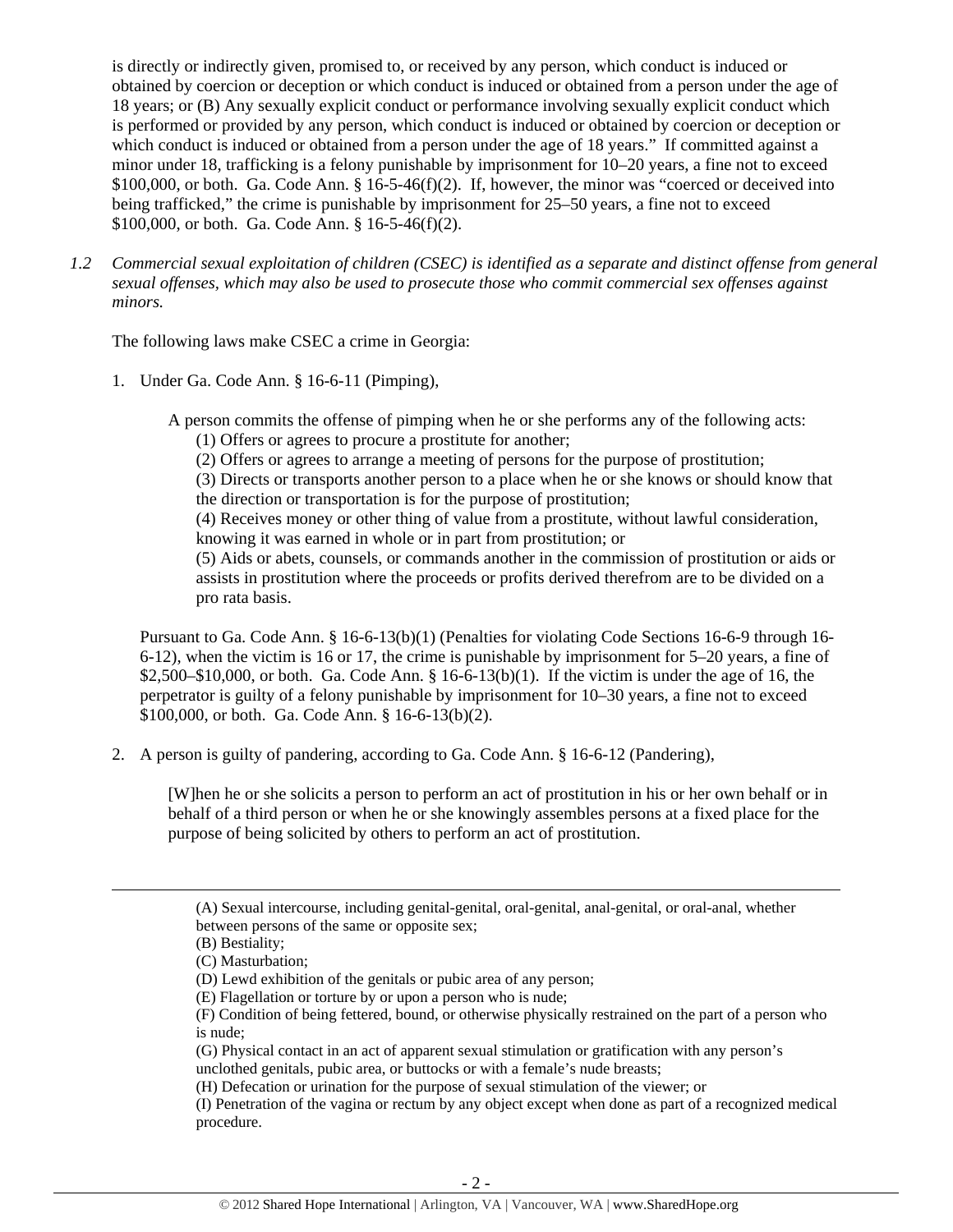When the victim is 16 or 17, the crime is punishable by imprisonment for 5–20 years, a fine of \$2,500–\$10,000, or both. Ga. Code Ann. § 16-6-13(b)(1). If the victim is under the age of 16, the perpetrator is guilty of a felony punishable by imprisonment for 10–30 years, a fine not to exceed \$100,000, or both. Ga. Code Ann. § 16-6-13(b)(2).

- 3. Under Ga. Code Ann. § 16-6-10 (Keeping a place of prostitution), "A person having or exercising control over the use of any place or conveyance which would offer seclusion or shelter for the practice of prostitution commits the offense of keeping a place of prostitution when he knowingly grants or permits the use of such place for the purpose of prostitution." When the victim is 16 or 17, the crime is punishable by imprisonment for 5–20 years, a fine of \$2,500–\$10,000, or both. Ga. Code Ann.  $\S$  16-6-13(b)(1). If the victim is under the age of 16, the perpetrator is guilty of a felony punishable by imprisonment for 10-30 years, a fine not to exceed \$100,000, or both. Ga. Code Ann.  $§ 16-6-13(b)(2).$
- 4. Ga. Code Ann. § 16-12-100(b) (Sexual exploitation of children) states in part,

(1) It is unlawful for any person knowingly to employ, use, persuade, induce, entice, or coerce any minor to engage in or assist any other person to engage in any sexually explicit conduct for the purpose of producing any visual medium depicting such conduct.

. . . .

(3) It is unlawful for any person knowingly to employ, use, persuade, induce, entice, or coerce any minor to engage in or assist any other person to engage in any sexually explicit conduct for the purpose of any performance.

. . . .

(5) It is unlawful for any person knowingly to create, reproduce, publish, promote, sell, distribute, give, exhibit, or possess with intent to sell or distribute any visual medium which depicts a minor or a portion of a minor's body engaged in any sexually explicit conduct.

(6) It is unlawful for any person knowingly to advertise, sell, purchase, barter, or exchange any medium which provides information as to where any visual medium which depicts a minor or a portion of a minor's body engaged in any sexually explicit conduct can be found or purchased. . . . .

This crime is a felony punishable by imprisonment for 5–20 years and a fine not to exceed \$100,000. Ga. Code Ann. § 16-12-100(g)(1). However, no fine will be imposed if "the person so convicted is a member of the immediate family of the victim." Ga. Code Ann.  $\S 16-12-100(g)(1)^3$ 

 $(c)(1)$  In the court's discretion, the court may deviate from the mandatory minimum sentence as set forth in subsection (b) of this Code section, or any portion thereof, provided that:

 $3$  In addition, those convicted of sexual offenses face heightened penalties under Ga. Code Ann. § 17-10-6.2

<sup>(&</sup>quot;Sexual offense" defined; split sentence; deviation from mandatory minimum sentence). Under subsection (a), "sexual offense" is defined to include, "(6) Enticing a child for indecent purposes, as defined in Code Section 16-6- 5, unless subject to the provisions of subsection (c) of Code Section 16-6-5" and "(10) Sexual exploitation of children, as defined in Code Section 16-12-100.<sup>33</sup> Under subsection (b), subject to exceptions in subsection (c), "notwithstanding any other provisions of law to the contrary, any person convicted of a sexual offense shall be sentenced to a split sentence which shall include the minimum term of imprisonment specified in the Code section applicable to the offense. No portion of the mandatory minimum sentence imposed shall be suspended, stayed, probated, deferred, or withheld by the sentencing court and such sentence shall include, in addition to the mandatory imprisonment, an additional probated sentence of at least one year." Subsection (c) states,

<sup>(</sup>A) The defendant has no prior conviction of an offense prohibited by Chapter 6 of Title 16 or Part 2 of Article 3 of Chapter 12 of Title 16, nor a prior conviction for any offense under federal law or the laws of another state or territory of the United States which consists of the same or similar elements of offenses prohibited by Chapter 6 of Title 16 or Part 2 of Article 3 of Chapter 12 of Title 16; (B) The defendant did not use a deadly weapon or any object, device, or instrument which when used offensively against a person would be likely to or actually did result in serious bodily injury during the commission of the offense;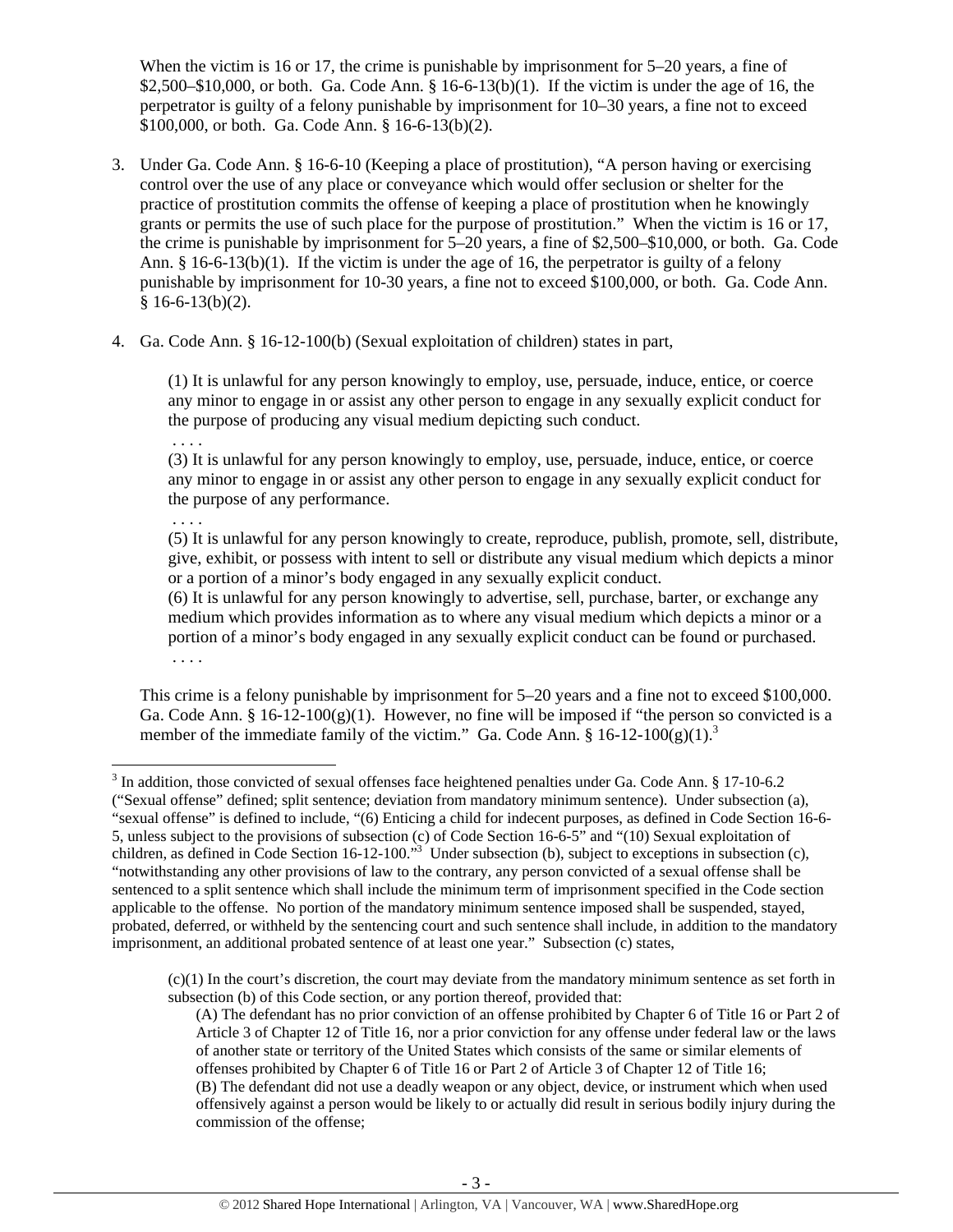5. Ga. Code Ann. § 16-6-15(a) (Solicitation of sodomy) states, "A person commits the offense of solicitation of sodomy when he solicits another to perform or submit to an act of sodomy. Except as provided in subsection (b) of this Code section, a person convicted of solicitation of sodomy shall be punished as for a misdemeanor." This statute further states in subsection (b), "A person convicted of solicitation of sodomy when such offense involves the solicitation of a person or persons under the age of 18 years to perform or submit to an act of sodomy for money shall be guilty of a felony" punishable by imprisonment for 5–20 years and a fine of \$2,500–\$10,000.

Although not exclusively commercial, the following crimes could still apply in cases of commercial sexual exploitation of children:

- 1. Under Ga. Code Ann. § 16-6-3(a) (Statutory rape), statutory rape occurs when an individual "engages in sexual intercourse with any person under the age of 16 years and not his or her spouse . . . ." If an individual under 21 commits this crime, it is punishable by imprisonment for 1–20 years. Ga. Code Ann. § 16-6-3(b). If the individual is 21 years or older and commits this crime, it is punishable by imprisonment for 10–20 years. Ga. Code Ann. § 16-6-3(b). If the victim is 14 or 15 and the perpetrator is 18 or under and not more than 4 years older than the victim, the crime is a misdemeanor. Ga. Code Ann.  $\S$  16-6-3(c). Misdemeanors could be punishable by up to 12 months in jail, a fine not to exceed \$1,000, or both or up to 12 months confinement in a detention or diversion center. Ga. Code Ann. § 17-10-3(a)(1), (2).
- 2. According to Ga. Code Ann. § 16-6-4(a) (Child molestation; aggravated child molestation), child molestation occurs when an individual

(1) Does any immoral or indecent act to or in the presence of or with any child under the age of 16 years with the intent to arouse or satisfy the sexual desires of either the child or the person; or (2) By means of an electronic device, transmits images of a person engaging in, inducing, or otherwise participating in any immoral or indecent act to a child under the age of 16 years with the intent to arouse or satisfy the sexual desires of either the child or the person.

Upon a first conviction, this crime is punishable by imprisonment for 5–20 years, and "the Department of Corrections shall provide counseling to such defendant." Ga. Code Ann. § 16-6- 4(b)(1). A second or subsequent offense is punishable by imprisonment for 10–30 years or life imprisonment. Ga. Code Ann.  $\S 16-6-4(b)(1)$ . If the victim is 14 or 15 and the perpetrator is 18 or under and not more than 4 years older than the victim, the crime is a misdemeanor. Ga. Code Ann. §  $16-6-4(b)(2)$ . Misdemeanors could be punishable by up to 12 months in jail, a fine not to exceed \$1,000, or both or up to 12 months confinement in a detention or diversion center. Ga. Code Ann. §  $17-10-3(a)(1)$ , (2). Additionally, the crime is aggravated child molestation if the child is physically injured or if the crime involves sodomy. Ga. Code Ann. § 16-6-4(c). If the charge is based on an act that involves sodomy, the victim is "at least 13 but less than 16," and the perpetrator is 18 or under and no more than 4 years older than the victim, the charge is a misdemeanor. Ga. Code Ann. § 16-6- 4(d)(2). Otherwise, aggravated child molestation is punishable by life imprisonment or a split sentence including minimum imprisonment of 25 years and probation for life. Ga. Code Ann. § 17-  $10-6.1(b)(2)$ ; 16-6-4(d)(1).

3. Ga. Code Ann. § 16-6-5(a) (Enticing a child for indecent purposes) states, "A person commits the offense of enticing a child for indecent purposes when he or she solicits, entices, or takes any child under the age of 16 years to any place whatsoever for the purpose of child molestation or indecent

<u> Andrewski politika (za obrazu pod predsjednika u predsjednika u predsjednika u predsjednika (za obrazu pod p</u>

<sup>(</sup>C) The court has not found evidence of a relevant similar transaction;

<sup>(</sup>D) The victim did not suffer any intentional physical harm during the commission of the offense;

<sup>(</sup>E) The offense did not involve the transportation of the victim; and

<sup>(</sup>F) The victim was not physically restrained during the commission of the offense.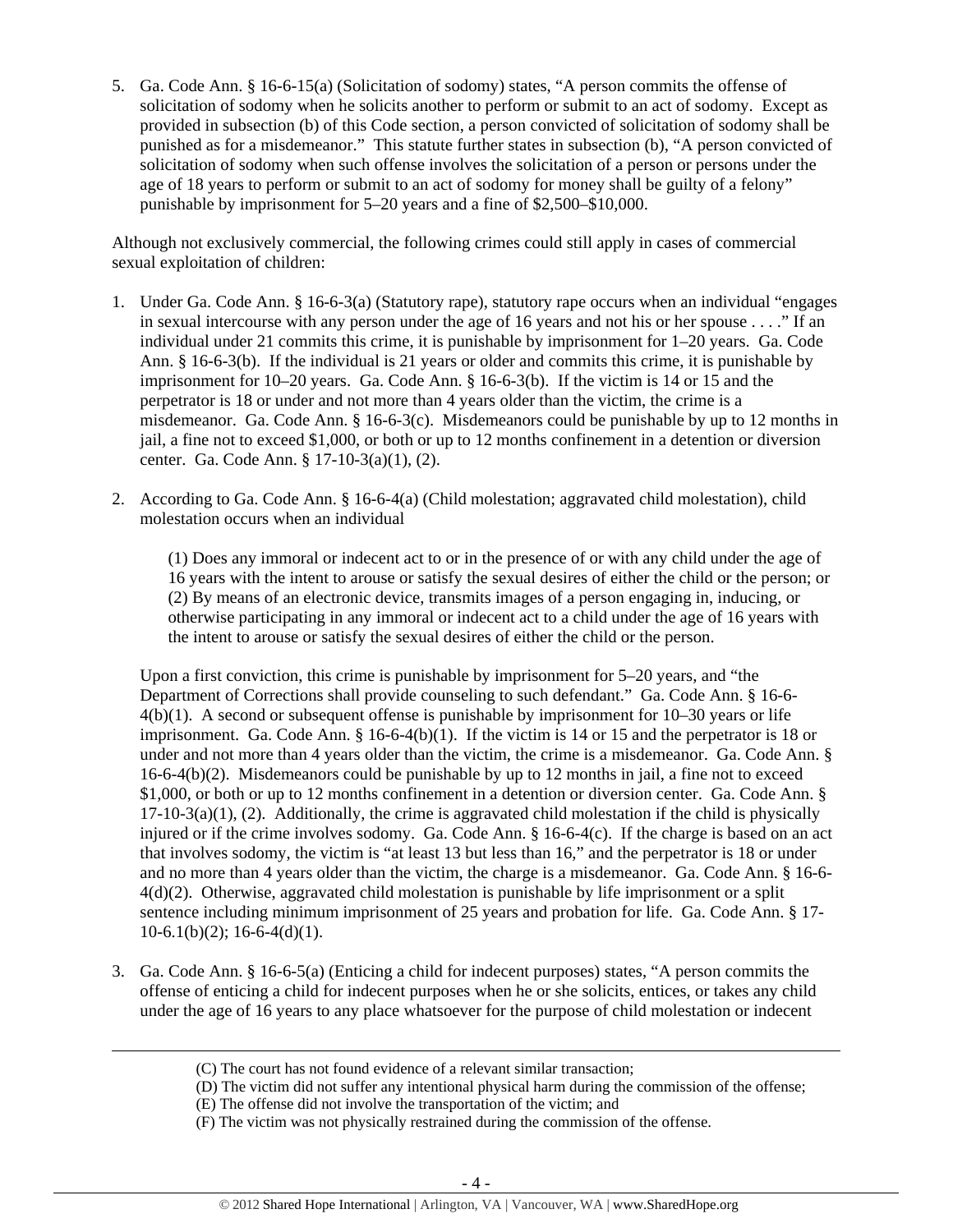acts."<sup>4</sup> This crime is punishable by imprisonment for  $10-30$  years. Ga. Code Ann. §  $16-6-5(b)$ . Subsection (c), however, provides that "[i]f the victim is at least 14 but less than 16 years of age and the person convicted of enticing a child for indecent purposes is 18 years of age or younger and is no more than four years older than the victim, such person shall be guilty of a misdemeanor." Misdemeanors could be punishable by up to 12 months in jail, a fine not to exceed \$1,000, or both or up to 12 months confinement in a detention or diversion center. Ga. Code Ann. § 17-10-3(a)(1), (2).<sup>5</sup>

4. Ga. Code Ann. § 16-12-100.2(c)(1) (Computer or electronic pornography and child exploitation prevention) is punishable by imprisonment for 1–20 years and a fine not to exceed \$10,000. Ga. Code Ann. § 16-12-100.2(c)(2). It states,

A person commits the offense of computer or electronic pornography if such person intentionally or willfully:

- (A) Compiles, enters into, or transmits by computer or other electronic device;
- (B) Makes, prints, publishes, or reproduces by other computer or other electronic device;

(C) Causes or allows to be entered into or transmitted by computer or other electronic device; or

(D) Buys, sells, receives, exchanges, or disseminates

any notice, statement, or advertisement, or any child's name, telephone number, place of residence, physical characteristics, or other descriptive or identifying information for the purpose of offering or soliciting sexual conduct of or with an identifiable child or the visual depiction of such conduct.

Ga. Code Ann. § 16-12-100.2(d)(1) (Computer or electronic pornography and child exploitation prevention) also makes it a crime to "intentionally or willfully . . . utilize a computer on-line service or Internet service, including but not limited to a local bulletin board service, Internet chat room, email, on-line messaging service, or other electronic device, to seduce, solicit, lure, or entice, or attempt to seduce, solicit, lure, or entice a child or another person believed by such person to be a child to commit any illegal act described in Code Section  $16-6-2$ , relating to the offense of sodomy or aggravated sodomy; Code Section 16-6-4, relating to the offense of child molestation or aggravated child molestation; Code Section 16-6-5, relating to the offense of enticing a child for indecent purposes; or Code Section 16-6-8, relating to the offense of public indecency or to engage in any conduct that by its nature is an unlawful sexual offense against a child." This felony is punishable by imprisonment for 1–20 years and a fine not to exceed \$25,000, "provided, however, that, if at the time of the offense the victim was 14 or 15 years of age and the defendant was no more than three years older than the victim, then the defendant shall be guilty of a misdemeanor of a high and aggravated nature.

*1.3 Commercial sexual exploitation of children (CSEC) or prostitution statutes refer to the sex trafficking statute to identify the commercially sexually exploited minor as a trafficking victim.* 

The state CSEC statutes listed above do not reference the state human trafficking law to clarify that CSEC victims are sex trafficking victims. Similarly Ga. Code Ann. § 16-6-9 (Prostitution) and Ga. Code Ann. §

1990)) ("Here, the asportation element was satisfied by ample evidence of enticement; Kelley initiated contact with B. B., asked her to have sexual intercourse with him, offered her money to do so, and arranged a place to pick B. B. up so that they could have sex at his home." (footnotes omitted)).

<sup>4</sup> Kelley v. State, 686 S.E.2d 810, 813 (Ga. Ct. App. 2009) (quoting Cimildoro v. State, 387 SE 2d 335, 336 (Ga.

<sup>5</sup> *See supra* note 3. 6

The Georgia Supreme Court concluded in *Powell v. State* that "O.C.G.A. § 16-6-2, insofar as it criminalizes the performance of private, unforced, non-commercial acts of sexual intimacy between persons legally able to consent, 'manifestly infringes upon a constitutional provision' which guarantees to the citizens of Georgia the right of privacy." 510 S.E. 2d 18, 26 (Ga. 1998) (quoting Miller v. State, 472 S.E.2d 74, 78 (Ga. 1996).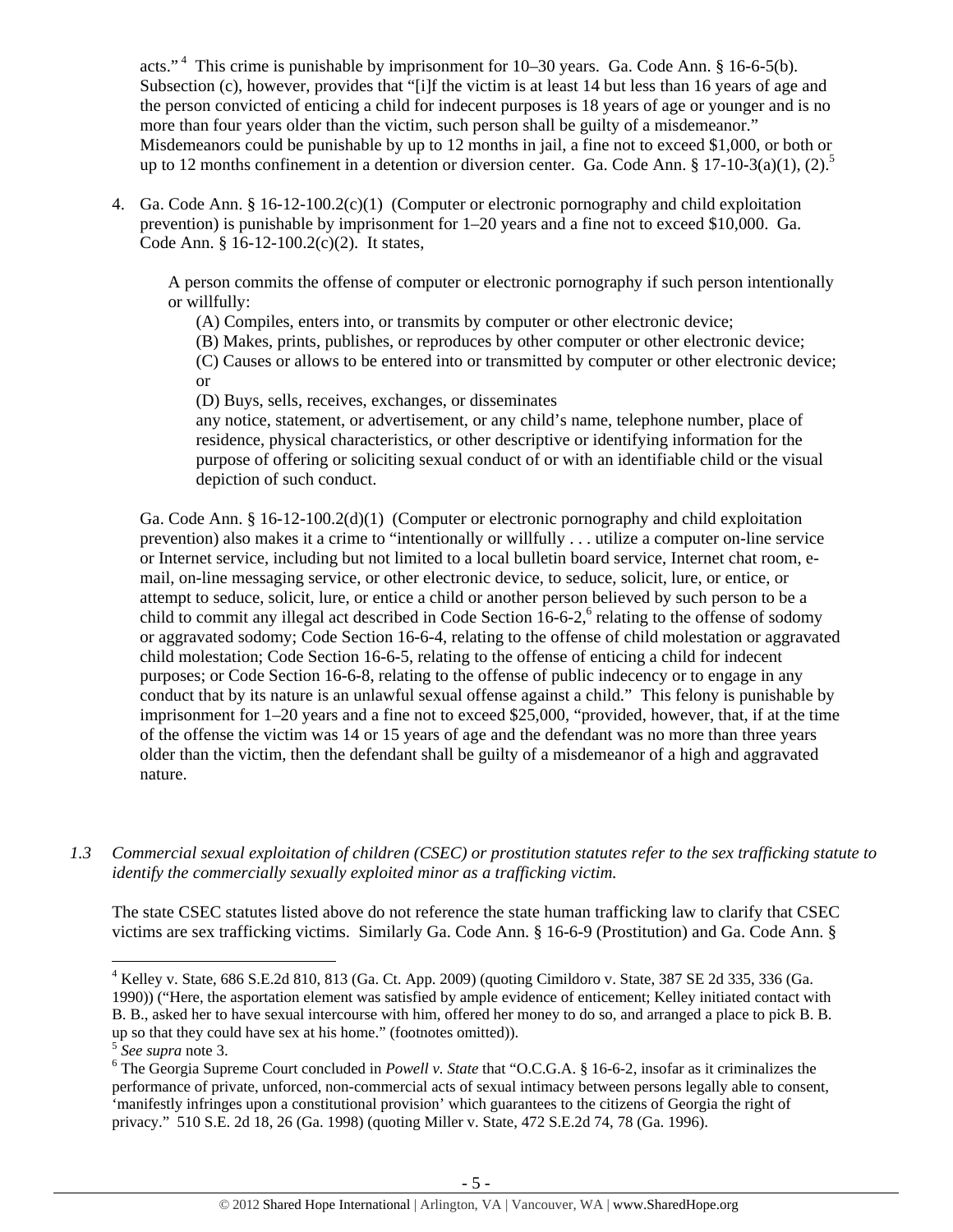16-6-16 (Masturbation for hire) do not refer to the human trafficking law when the person charged is a minor.

- 1.3.1 Recommendation: Amend Ga. Code Ann. § 16-6-11 (Pimping), § 16-6-12 (Pandering), § 16-6-10 (Keeping a place of prostitution), § 16-12-100(b) (Sexual exploitation of children), § 16-6-15(a) (Solicitation of sodomy), § 16-6-9 (Prostitution) and § 16-6-16 (Masturbation for hire) when the person charged is a minor, to identify prostituted minors as victims of sex trafficking under Ga. Code Ann. § 16-5-46 (Trafficking of persons for labor or sexual servitude).
- *1.4 The state racketeering or gang crimes statute includes sex trafficking and commercial sexual exploitation of children (CSEC) offenses as predicate acts allowing the statute to be used to prosecute trafficking crimes.*

Ga. Code Ann. § 16-14-4(a), (b) (Prohibited activities)<sup>7</sup> states,

(a) It is unlawful for any person, through a pattern of racketeering activity or proceeds derived therefrom, to acquire or maintain, directly or indirectly, any interest in or control of any enterprise, real property, or personal property of any nature, including money. (b) It is unlawful for any person employed by or associated with any enterprise to conduct or participate in, directly or indirectly, such enterprise through a pattern of racketeering activity.

"Racketeering activity" is defined in Ga. Code Ann. § 16-14-3 (Definitions) to include prostitution, keeping a place of prostitution, pimping, pandering, and pandering by compulsion, and trafficking of persons for labor or sexual servitude. Ga. Code Ann. § 16-14-3(9)(A)(xi), (xxx). Under Ga. Code Ann. § 16-14-3(8)(A), "Pattern of racketeering activity" is defined as including

(A) Engaging in at least two acts of racketeering activity in furtherance of one or more incidents, schemes, or transactions that have the same or similar intents, results, accomplices, victims, or methods of commission or otherwise are interrelated by distinguishing characteristics and are not isolated incidents, provided at least one of such acts occurred after July 1, 1980, and that the last of such acts occurred within four years, excluding any periods of imprisonment, after the commission of a prior act of racketeering activity . . . .

Racketeering is a felony punishable by imprisonment for 5–20 years, "a fine that does not exceed the greater of \$25,000.00 or three times the amount of any pecuniary value gained by him from such violation," or both. Ga. Code Ann. § 16-14-5. Asset forfeiture exists for racketeering crimes, and Ga. Code Ann. § 16-14-7(a) (Forfeiture proceedings) states in part, "All property of every kind used or intended for use in the course of, derived from, or realized through a pattern of racketeering activity is subject to forfeiture to the state."

Similarly, it is an offense "for any person employed by or associated with a criminal street gang to conduct or participate in criminal gang activity through the commission of any offense enumerated in paragraph (1) of Code Section 16-15-3." Ga. Code Ann. § 16-15-4(a). "Any offense defined as racketeering activity by Code Section 16-14-3" also constitutes criminal gang activity. Ga. Code Ann. 16-15-3(1)(A). Ga. Code Ann. § 16-15-3(2) defines a "criminal street gang" as "any organization, association, or group of three or more persons associated in fact, whether formal or informal, which engages in criminal gang activity as defined in paragraph (1) of this Code section."

In addition to any other penalty provided by law, any violation of Ga. Code Ann. § 16-15-4(a) is punishable by imprisonment for 5–15 years, a fine of \$10,000–\$15,000, or both. Ga. Code Ann. § 16-5-  $4(k)(1)$ . Additionally, "(1) All property which is directly or indirectly used or intended for use in any

<sup>&</sup>lt;sup>7</sup> For additional information, see http://www.sharedhope.org/wp-content/uploads/2012/11/SHI-WhitePaperFederalStateRacketeeringGangCrimeLaws.pdf.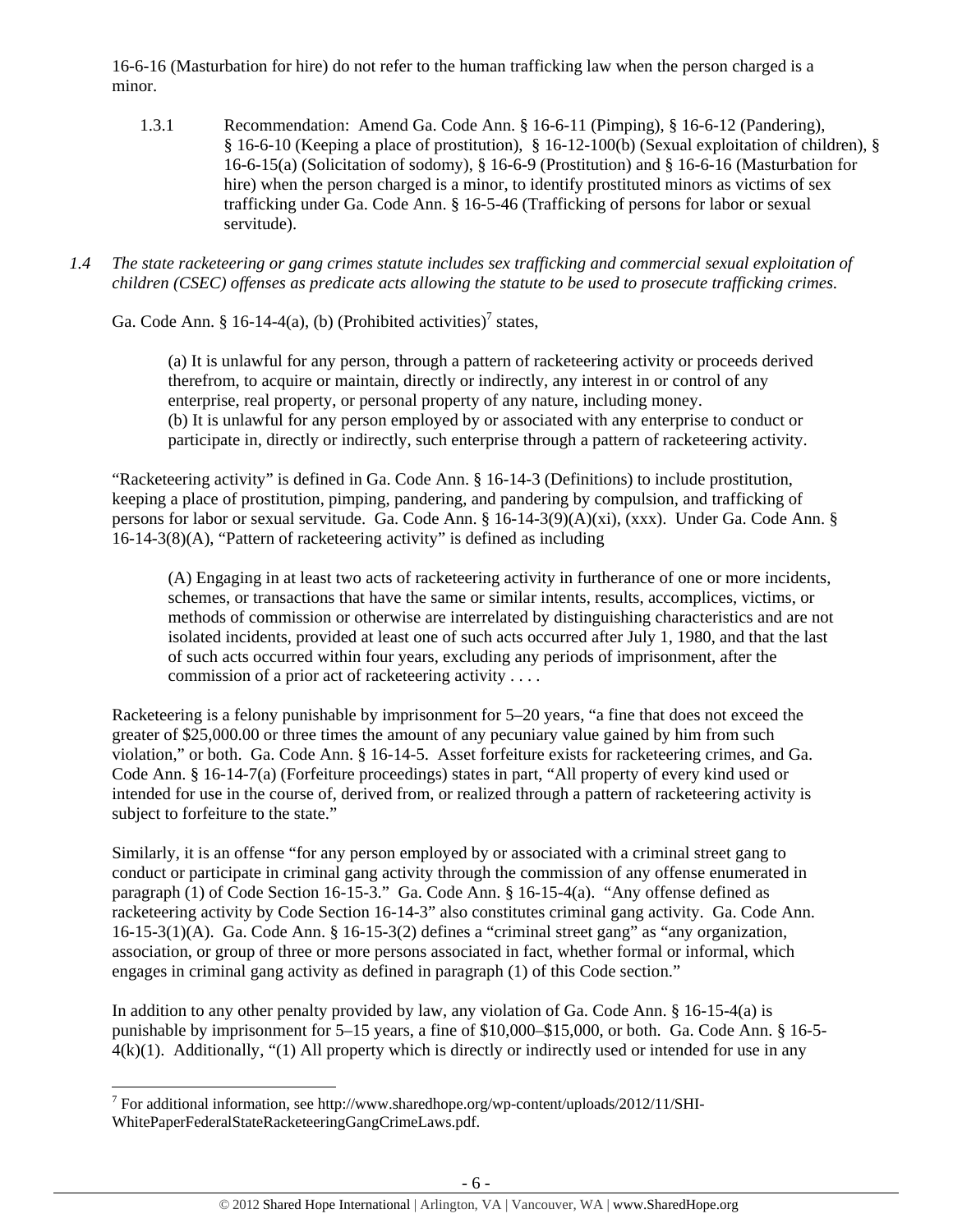manner to facilitate a violation of this chapter; and (2) Any property constituting or derived from gross profits or other proceeds obtained from a violation of this chapter" is subject to forfeiture. Ga. Code Ann.  $§$  16-15-5(a).

Additionally, if the perpetrator was found guilty of the racketeering statute, which includes Ga. Code Ann. § 16-5-46 (Trafficking in persons for labor or sexual servitude), § 16-6-11 (Pimping), and § 16-6-12 (Pandering), a victim may seek civil remedies pursuant to Ga. Code Ann. § 16-14-6. Furthermore, Ga. Code Ann. § 16-14-6(c) (Available civil remedies) states,

Any person who is injured by reason of any violation of Code Section 16-14-4 [Prohibited activities – racketeering] shall have a cause of action for three times the actual damages sustained and, where appropriate, punitive damages. Such person shall also recover attorneys' fees in the trial and appellate courts and costs of investigation and litigation reasonably incurred.

1.4.1: Recommendation: Amend the RICO statute to include the following crimes as "racketeering activity": Ga. Code Ann. § 16-12-100(b) (Sexual exploitation of children), and Ga. Code Ann. § 16-6-15(a) (Solicitation of sodomy).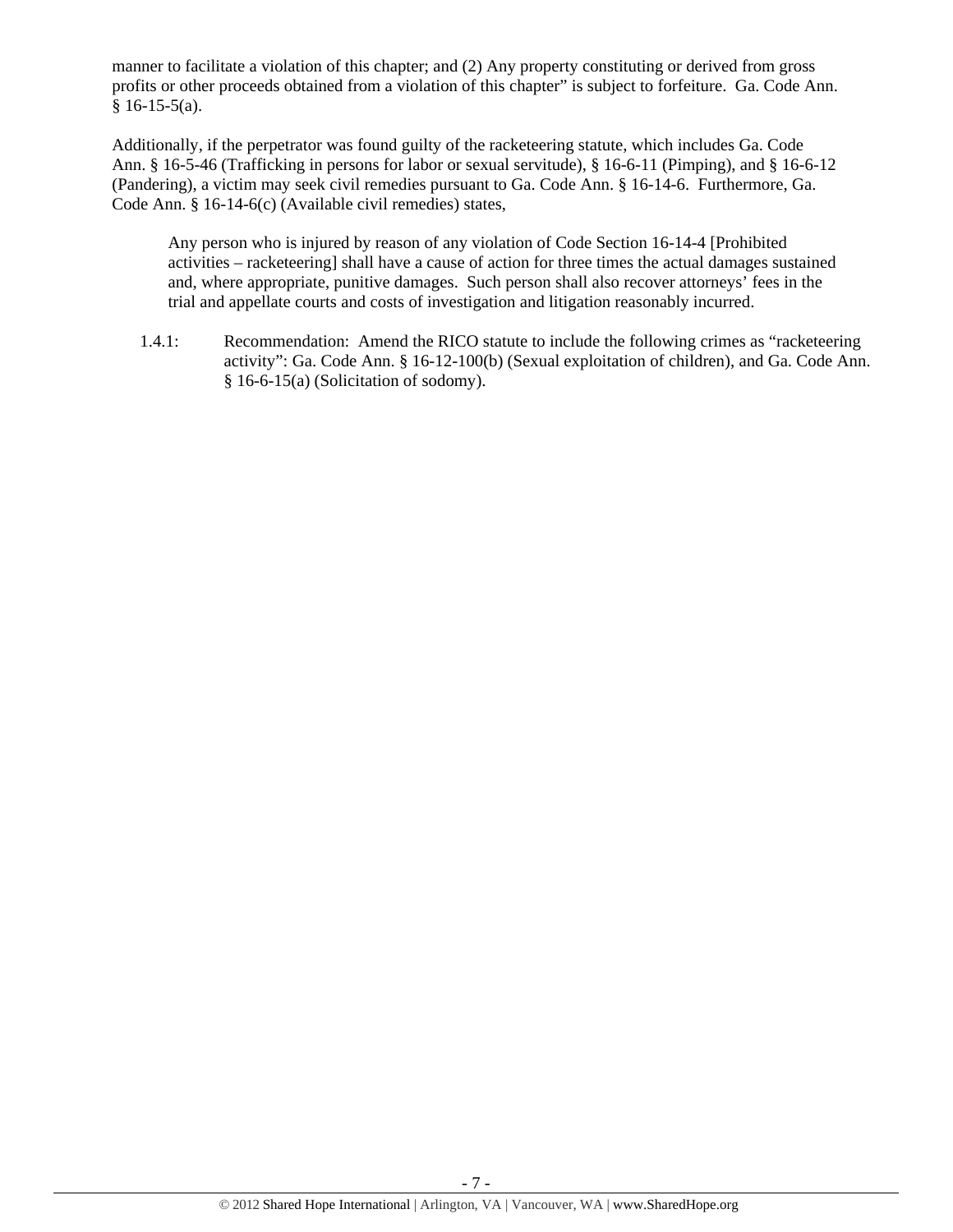#### **FRAMEWORK ISSUE 2: CRIMINAL PROVISIONS ADDRESSING DEMAND**

# *Legal Components:*

- *2.1 The state sex trafficking law can be applied to buyers of commercial sex acts with a victim of domestic minor sex trafficking.*
- *2.2 Buyers of commercial sex acts with a minor can be prosecuted under commercial sexual exploitation of children (CSEC) laws.*
- *2.3 Solicitation of prostitution laws differentiate between buying sex acts with an adult and buying sex acts with a minor under 18.*
- *2.4 Penalties for buyers of commercial sex acts with minors are as high as federal penalties.*
- *2.5 Using the Internet to lure, entice, or purchase, or attempt to lure, entice, or purchase commercial sex acts with a minor is a separate crime or results in an enhanced penalty for buyers.*
- *2.6 No age mistake defense is permitted for a buyer of commercial sex acts with any minor under 18.*
- *2.7 Base penalties for buying sex acts with a minor under 18 are sufficiently high and not reduced for older minors.*
- *2.8 Financial penalties for buyers of commercial sex acts with minors are sufficiently high to make it difficult for buyers to hide the crime.*
- *2.9 Buying and possessing child pornography carries penalties as high as similar federal offenses.*
- *2.10 Convicted buyers of commercial sex acts with minors and child pornography are required to register as sex offenders.*

\_\_\_\_\_\_\_\_\_\_\_\_\_\_\_\_\_\_\_\_\_\_\_\_\_\_\_\_\_\_\_\_\_\_\_\_\_\_\_\_\_\_\_\_\_\_\_\_\_\_\_\_\_\_\_\_\_\_\_\_\_\_\_\_\_\_\_\_\_\_\_\_\_\_\_\_\_\_\_\_\_\_\_\_\_\_\_\_\_\_\_\_\_\_

# *Legal Analysis:*

*2.1 The state sex trafficking law can be applied to buyers of commercial sex acts with a victim of domestic minor sex trafficking.* 

Ga. Code Ann. § 16-5-46 (Trafficking of persons for labor or sexual servitude) might apply to buyers of sex with victims of domestic minor sex trafficking through the term "obtain." Federal prosecutors, under the Trafficking Victims Protection Act (TVPA),<sup>8</sup> have applied the crime of human trafficking to attempted buyers of commercial sex with minors by charging that the buyers attempted to "obtain"<sup>9</sup> a person under 18 to engage in commercial sex.10 It is unsettled whether the courts will uphold this interpretation of the TVPA. It is arguable, therefore, that the term "obtain" in Ga. Code Ann. § 16-5-46 (Trafficking of persons for labor or sexual servitude) could apply to buyers of commercial sex since sexual servitude is defined as "[a]ny sexually explicit conduct or performance involving sexually explicit conduct for which anything of value is directly or indirectly given, promised to, or received by any person, which conduct is induced or obtained by coercion or deception or which conduct is induced or obtained from a person under the age of 18 years…" Ga. Code Ann.  $§ 16-5-46(6)(A).$ 

2.1.1 Recommendation: Amend Ga. Code Ann. § 16-5-46 (Trafficking of persons for labor or sexual servitude) to clarify that it applies to buyers of commercial sex with minors.

 <sup>8</sup> Trafficking Victims Protection Act (TVPA) of 2000, Pub. L. No. 106-386, 114 Stat. 1464, 1466 (codified in scattered sections of 18 and 22 U.S.C.).

<sup>9</sup> 18 U.S.C. § 1591(a).

<sup>10</sup> *See, e.g*., Indictment at 1, United States v. Oflyng, No. 09-00084-01-CR-W-SOW (W.D. Mo. Mar. 10, 2009); *see also* News Release, U.S. Department of Justice, Office of the United States Attorney for the Western District of Missouri, Human Trafficking Rescue Project, Operation Guardian Angel, Final Defendant Pleads Guilty to Sex Trafficking of a Child, (Dec. 18, 2009), http://www.justice.gov/usao/mow/news2009/mikoloyck.ple.htm.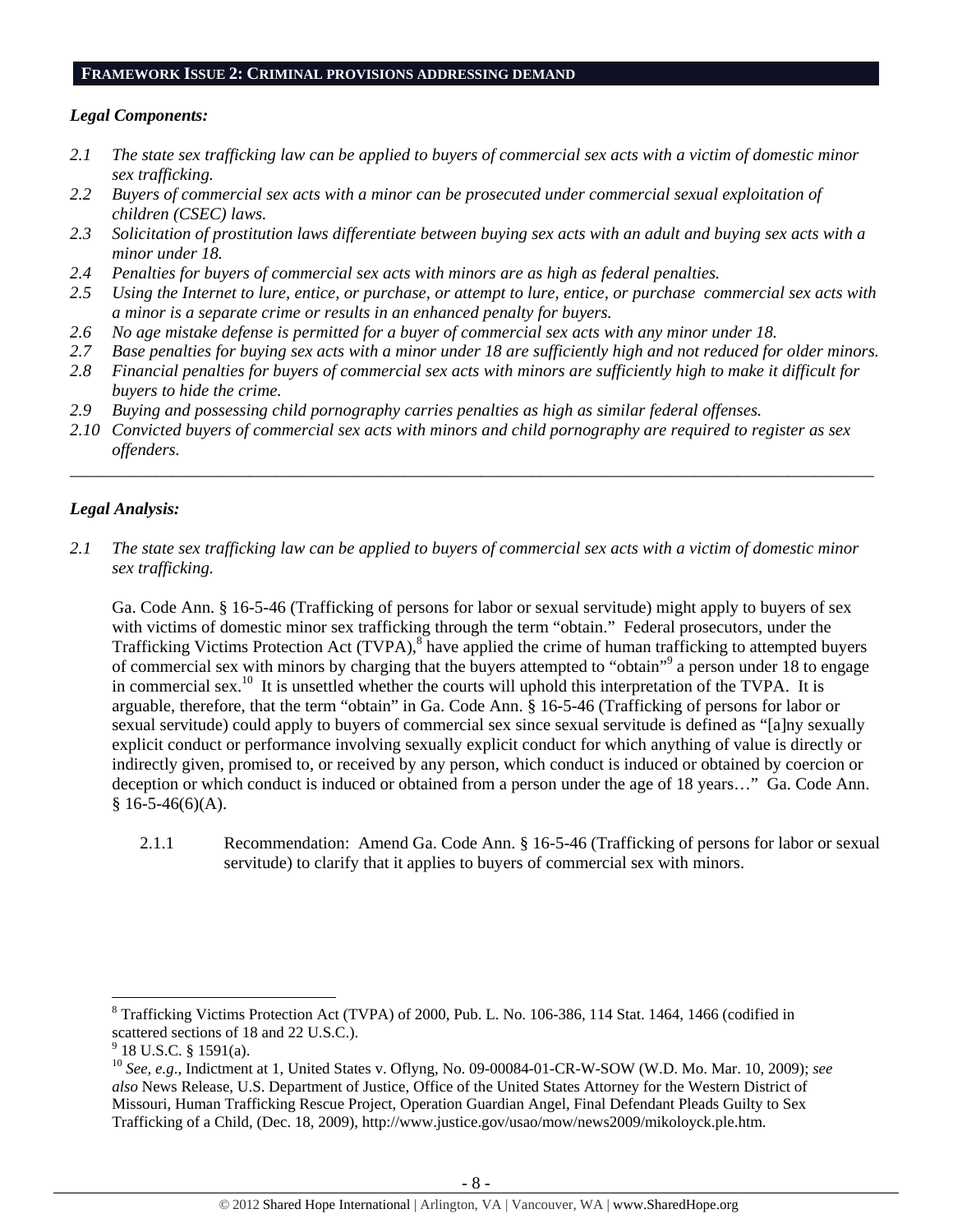*2.2 Buyers of commercial sex acts with a minor can be prosecuted under commercial sexual exploitation of children (CSEC) laws.* 

Ga. Code Ann. § 16-6-12 (Pandering) has been applied to buyers. The law states, "A person commits the offense of pandering when he or she solicits a person to perform an act of prostitution in his or her own behalf or in behalf of a third person or when he or she knowingly assembles persons at a fixed place for the purpose of being solicited by others to perform an act of prostitution."11 Although this law is not specific to minors, it does provide for heightened penalties when a minor is involved. Ga. Code Ann. §  $16-6-13(b).$ <sup>12</sup>

Under Ga. Code Ann. § 16-6-5(a) (Enticing a child for indecent purposes), "A person commits the offense of enticing a child for indecent purposes when he or she solicits, entices, or takes any child under the age of 16 years to any place whatsoever for the purpose of child molestation or indecent acts." Asportation is an element of this crime, and it "is satisfied 'whether the "taking" involves physical force, enticement, or persuasion."<sup>13</sup>

# *2.3 Solicitation of prostitution laws differentiate between buying sex acts with an adult and buying sex acts with a minor under 18.*

Ga. Code Ann. § 16-6-12 (Pandering), the applicable statute for solicitation of prostitution, states, "A person commits the offense of pandering when he or she solicits a person to perform an act of prostitution in his or her own behalf or in behalf of a third person or when he or she knowingly assembles persons at a fixed place for the purpose of being solicited by others to perform an act of prostitution." Although Ga. Code Ann. § 16-6-12 (Pandering) is age-neutral, Ga. Code Ann. § 16-6-13 provides heightened penalties for this crime when a minor is the subject of the solicitation. When the victim is 16 or 17, the crime is punishable by imprisonment for 5–20 years, a fine of \$2,500–\$10,000, or both. Ga. Code Ann. § 16-6- 13(b)(1). If the victim is under the age of 16, the perpetrator is guilty of a felony punishable by imprisonment for 10-30 years, a fine not to exceed \$100,000, or both. Ga. Code Ann. § 16-6-13(b)(2).

In the cases in which it is applicable to buyers, enticing a child for indecent purposes under Ga. Code Ann. § 16-6-5 is a crime that can only apply when the victim is a minor under 16 years old. Ga. Code Ann. § 16-6-5(a).

# *2.4 Penalties for buyers of commercial sex acts with minors are as high as federal penalties.*

If the state human trafficking law applies to buyers, according to Ga. Code Ann.  $\S$  16-5-46(f)(2), if committed against a minor under 18, trafficking is a felony punishable by imprisonment for 10–20 years, a fine not to exceed \$100,000, or both. If, however, the minor was "coerced or deceived into being trafficked," the crime is punishable by imprisonment for 25–50 years, a fine not to exceed \$100,000, or both. Ga. Code Ann. § 16-5-46(f)(2).

If a buyer is convicted under Ga. Code Ann. § 16-6-12 (Pandering) and the victim is 16 or 17, the buyer is guilty of a felony punishable by imprisonment for 5–20 years, a fine of \$2,500–\$10,000, or both. Ga.

<sup>&</sup>lt;sup>11</sup> See Fluker v. State, 282 S.E.2d 112, 115 (Ga. 1981) (concerning an earlier version of the statute) (In Fluker, two appellants faced charges of pandering for "soliciting a named female to perform an act of prostitution." The appellants unsuccessfully challenged this statute's applicability to buyers of commercial sex, and the court stated, "Even if the primary emphasis of the present pandering statute is . . . upon the recruitment of females into the practice of prostitution, the fact remains, as we have pointed out, that the statute's wording renders one guilty of pandering when he solicits a female to commit an act of prostitution, either for himself or another.")<br><sup>12</sup> See supra Section 1.2 for sexual offenses which may apply to buyers of commercial sex acts with minors.

<sup>&</sup>lt;sup>13</sup> Kelley v. State, 686 S.E.2d 810, 813 (Ga. Ct. App. 2009) (quoting Cimildoro v. State, 387 SE 2d 335, 336 (Ga. 1990)) ("Here, the asportation element was satisfied by ample evidence of enticement; Kelley initiated contact with B. B., asked her to have sexual intercourse with him, offered her money to do so, and arranged a place to pick B. B. up so that they could have sex at his home." (footnotes omitted)).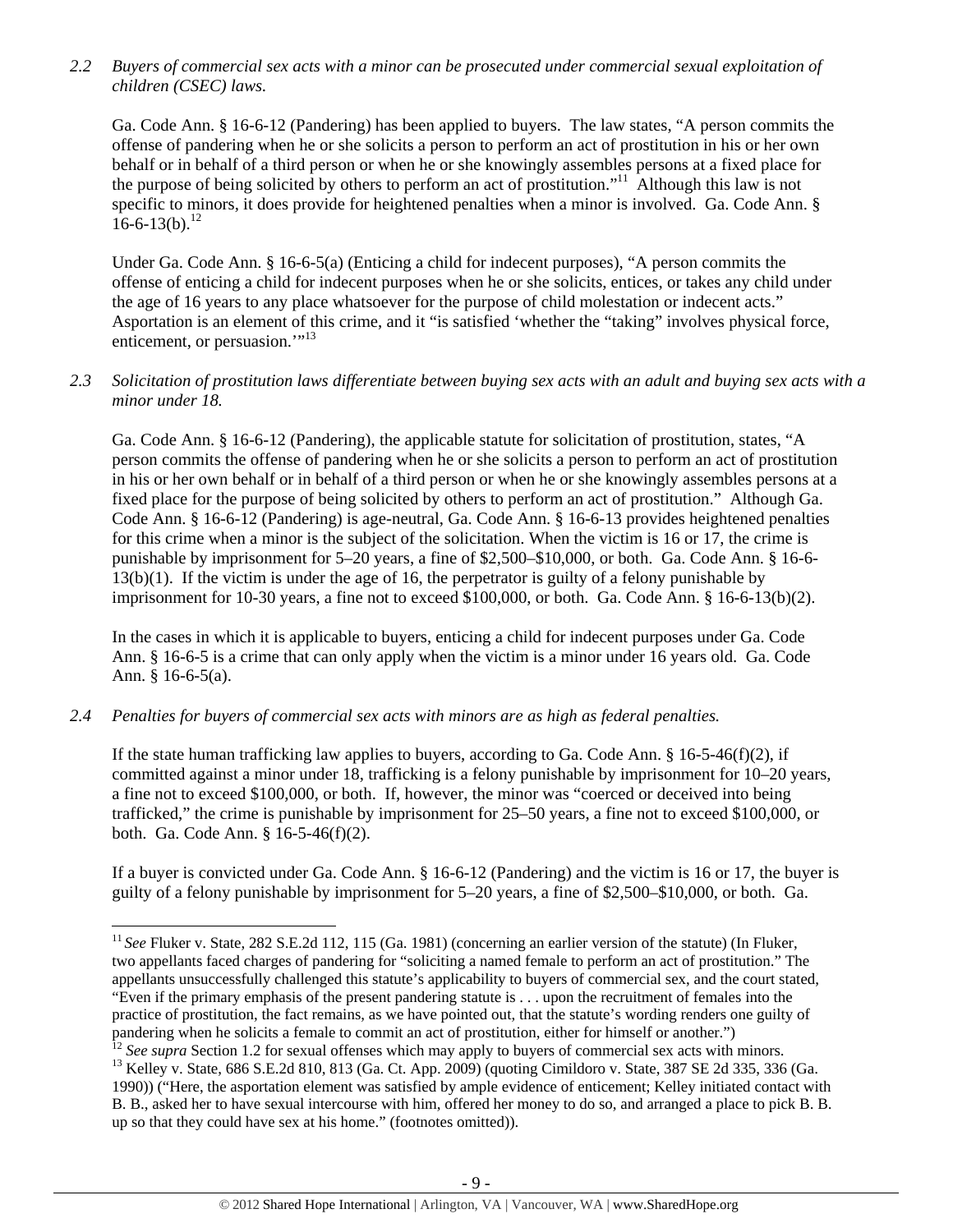Code Ann.  $\S$  16-6-13(b)(1). If the victim is under 16, the buyer is guilty of a felony punishable by imprisonment for 10–30 years, a fine not to exceed \$100,000, or both. Ga. Code Ann. § 16-6-13(b)(2).

A buyer convicted of Ga. Code Ann. § 16-12-100.2(c) (Computer or electronic pornography and child exploitation prevention) faces imprisonment for 1–20 years and a fine not to exceed \$10,000. Ga. Code Ann. § 16-12-100.2(c)(2).

A buyer convicted of occupying a room for an immoral purpose, under Ga. Code Ann. § 43-21-61, is guilty of a misdemeanor punishable by up to 12 months in jail, a fine not to exceed \$1,000, or both or up to 12 months confinement in a detention or diversion center. Ga. Code Ann. § 17-10-3(a)(1), (2).

Enticing a minor under 16 for indecent purposes, under Ga. Code Ann. § 16-6-5, is punishable by imprisonment for 10–30 years. Ga. Code Ann. § 16-6-5(b). If the victim is 14 or 15 years old and the accused is18 or younger and no more than 4 years older than the victim, the crime is a misdemeanor. Ga. Code Ann. § 16-6-5(c). Misdemeanors could be punishable by up to 12 months in jail, a fine not to exceed \$1,000, or both or up to 12 months confinement in a detention or diversion center. Ga. Code Ann.  $§ 17-10-3(a)(1), (2).$ 

Additionally, although the following laws do not expressly deal with commercial transactions, offenders could face penalties under the sexual offense laws of Ga. Code Ann. § 16-6-3 (Statutory rape) and Ga. Code Ann. § 16-6-4 (Child molestation), which both involve sexual acts with minors. If the victim is 14 or 15 and the perpetrator is less than 18 and no more than 4 years older than the victim, the crime of statutory rape is a misdemeanor. Ga. Code Ann. § 16-6-3(c). Misdemeanors could be punishable by up to 12 months in jail, a fine not to exceed \$1,000, or both or up to 12 months confinement in a detention or diversion center. Ga. Code Ann. § 17-10-3(a)(1), (2). If the offender is under 21, statutory rape is punishable by imprisonment for 1–20 years. Ga. Code Ann. § 16-6-3(b). If the offender is 21 or older, the crime is punishable by imprisonment for 10–20 years. Ga. Code Ann. § 16-6-3(b). Child molestation is generally punishable by imprisonment for 5–20 years. Ga. Code Ann. § 16-6-4(b)(1). If, however, the victim is 14 or 15, and the offender is less than 18 and no more than 4 years older than the victim, the crime of child molestation is only a misdemeanor. Ga. Code Ann. § 16-6-4(b)(2). In comparison, if the victim is under the age of 14, a conviction under the TVPA for child sex trafficking is punishable by 15 years to life imprisonment and a fine not to exceed \$250,000. 18 U.S.C. §§ 1591(b)(1), 3559(a)(1),  $3571(b)(3)$ . If the victim is between the ages of  $14-17$ , a conviction is punishable by 10 years to life imprisonment and a fine not to exceed \$250,000. 18 U.S.C. §§ 1591(b)(2), 3559(a)(1), 3571(b)(3). A conviction is punishable by mandatory life imprisonment however, if the buyer has a prior conviction for a federal sex offense<sup>14</sup> against a minor. 18 U.S.C. § 3559(e)(1). To the extent buyers can be prosecuted under other federal CSEC laws,<sup>15</sup> a conviction is punishable by penalties ranging from a fine not to exceed \$250,000 to life imprisonment and a fine not to exceed \$250,000.<sup>16</sup>

(Transportation of a minor with intent for minor to engage in criminal sexual activity), 2422(a) (Coercion and enticement), 2252(a)(2), (a)(4) (Certain activities relating to material involving the sexual exploitation of minors). <sup>16</sup> 18 U.S.C. §§ 2251A(b) (conviction punishable by imprisonment for 30 years to life and a fine), 225 (conviction punishable by imprisonment for 15–30 years and a fine), 2423(a) (conviction punishable by imprisonment for 10 years to life and a fine), 2422(a) (conviction punishable by a fine, imprisonment up to 20 years, or both),  $2252(a)(2)$ , (4) (stating that a conviction under subsection (a)(2) is punishable by imprisonment for 5–20 years and a fine, while a conviction under subsection (a)(4) is punishable by imprisonment up to 10 years, a fine, or

<sup>&</sup>lt;sup>14</sup> Pursuant to 18 U.S.C. § 3559(e)(2), "federal sex offense" is defined as

an offense under section 1591 [18 USCS § 1591] (relating to sex trafficking of children), 2241 [18 USCS § 2241] (relating to aggravated sexual abuse), 2242 [18 USCS § 2242] (relating to sexual abuse), 2244(a)(1) [18 USCS  $\S 2244(a)(1)$ ] (relating to abusive sexual contact), 2245 [18 USCS  $\S 2245$ ] (relating to sexual abuse resulting in death), 2251 [18 USCS § 2251] (relating to sexual exploitation of children), 2251A [18 USCS § 2251A] (relating to selling or buying of children), 2422(b) [18 USCS § 2422(b)] (relating to coercion and enticement of a minor into prostitution), or  $2423(a)$  [18 USCS § 2423(a)] (relating to transportation of minors).<br><sup>15</sup> 18 U.S.C. §§ 2251A(b) (Selling or buying of children), 2251(a) (Sexual exploitation of children), 2423(a)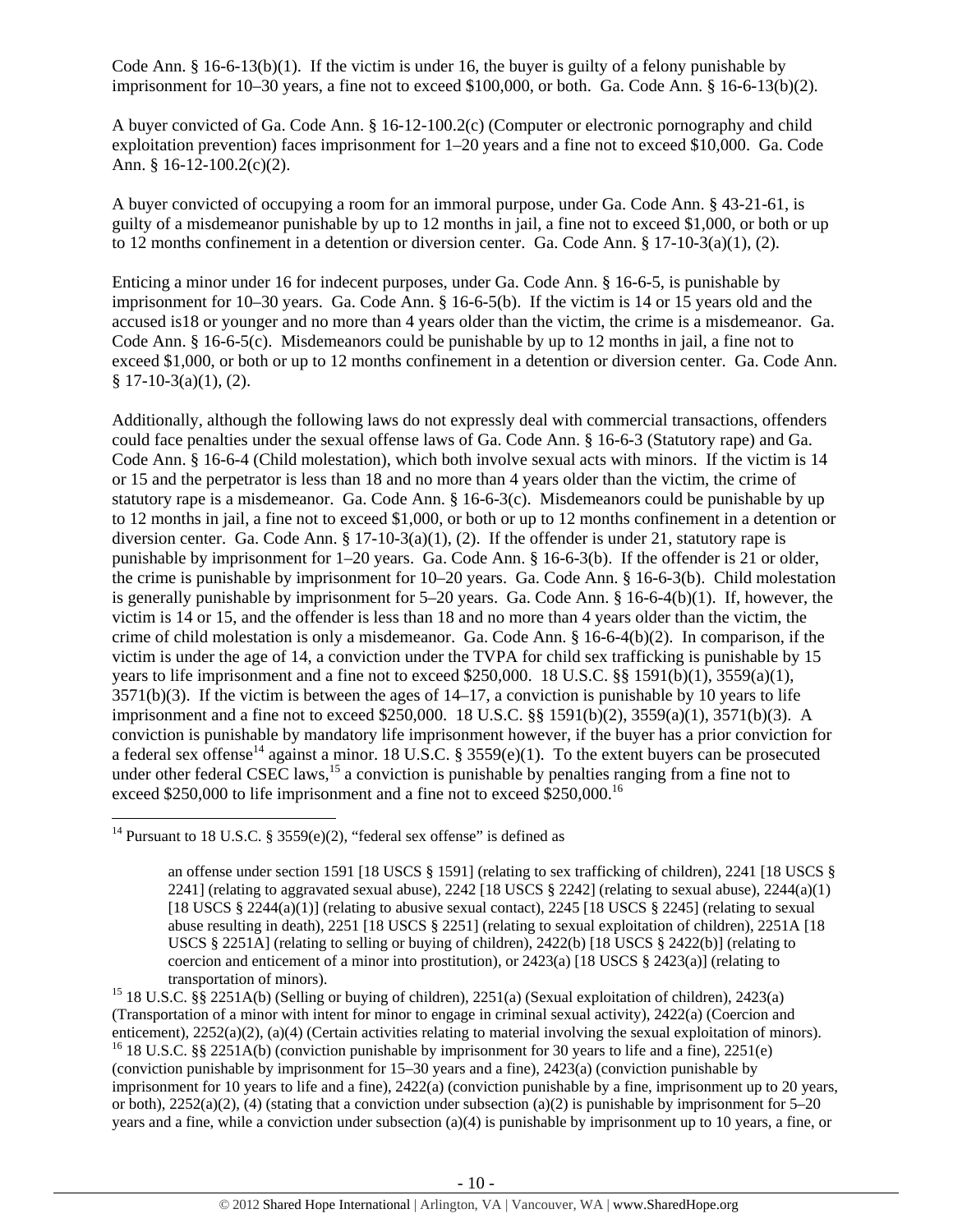- 2.4.1 Recommendation: Include Ga. Code Ann. § 16-6-12 (Pandering) as an enumerated sexual offense in Ga. Code Ann. § 17-10-6.2 (Punishment for sexual offenders) to bring heightened penalties to bear on buyers.
- *2.5 Using the Internet to lure, entice, or purchase, or attempt to lure, entice, or purchase commercial sex acts with a minor is a separate crime or results in an enhanced penalty for buyers.*

Although it is not expressly commercial, buyers could be charged with Ga. Code Ann. § 16-12-  $100.2(d)(1)$ , (Computer or electronic pornography and child exploitation) which states,

It shall be unlawful for any person intentionally or willfully to utilize a computer on-line service or Internet service, including but not limited to a local bulletin board service, Internet chat room, e-mail, on-line messaging service, or other electronic device, to seduce, solicit, lure, or entice, or attempt to seduce, solicit, lure, or entice a child or another person believed by such person to be a child to commit any illegal act described in Code Section  $16-6-2$ ,  $17$  relating to the offense of sodomy or aggravated sodomy; Code Section 16-6-4, relating to the offense of child molestation or aggravated child molestation; Code Section 16-6-5, relating to the offense of enticing a child for indecent purposes; or Code Section 16-6-8, relating to the offense of public indecency or to engage in any conduct that by its nature is an unlawful sexual offense against a child.

This crime is punishable by imprisonment for 1–20 years and a fine not to exceed \$25,000. Ga. Code Ann. § 16-12-100.2(d)(2). If, however, the victim is 14 or 15, and the defendant is not more than three years older than the victim, the crime is only a misdemeanor. Ga. Code Ann. § 16-12-100.2(d)(2). Misdemeanors could be punishable by up to 12 months in jail, a fine not to exceed \$1,000, or both or up to 12 months confinement in a detention or diversion center. Ga. Code Ann.  $\S 17$ -10-3(a)(1), (2).

2.5.1 Recommendation: Amend Ga. Code Ann. § 16-12-100.2(d)(1), (Computer or electronic pornography and child exploitation) to raise the age of a minor victim to under 18 and include use of the Internet to commit Ga. Code Ann. § 16-5-46 (Trafficking of persons for labor or sexual servitude) or § 16-6-12 (Pandering).

# *2.6 No age mistake defense is permitted for a buyer of commercial sex acts with any minor under 18.*

If the state human trafficking statute applies to buyers of commercial sex with minors, the mistake of age defense is not allowed, because the statute states that "[t]he age of consent for sexual activity or the accused's lack of knowledge of the age of the person being trafficked shall not constitute a defense in a prosecution for a violation of this Code section." Ga. Code Ann. § 16-5-46(d).

Regarding the heightened penalties that apply to pandering, the law does not explicitly prohibit the mistake of age defense. Ga. Code Ann. § 16-6-13. Therefore, it is possible, albeit unlikely, that buyers could use a mistake of age defense.

Case law clarifies that knowledge of a victim's age is not a necessary element of either statutory rape or child molestation and states in dicta that "'[w]ith regard to statutory rape . . . , the defendant's knowledge of the age of the female is not an essential element of the crime . . . and therefore it is no defense that the accused reasonably believed that the prosecutrix was of the age of consent.<sup>"18</sup>

<u> 1989 - Johann Stoff, amerikansk politiker (d. 1989)</u>

both.); *see also* 18 U.S.C §§ 3559(a)(1) (classifying all of the above listed offenses as felonies), 3571(b)(3) (providing a fine up to \$250,000 for any felony conviction).

<sup>&</sup>lt;sup>17</sup> *See supra* note 6.<br><sup>18</sup> Haywood v. State, 642 S.E.2d 203, 204 (Ga. Ct. App. 2007) (quoting Tant v. State, 281 S.E.2d 357 (Ga. Ct. App. 2007)) (alteration in the original). Haywood further states,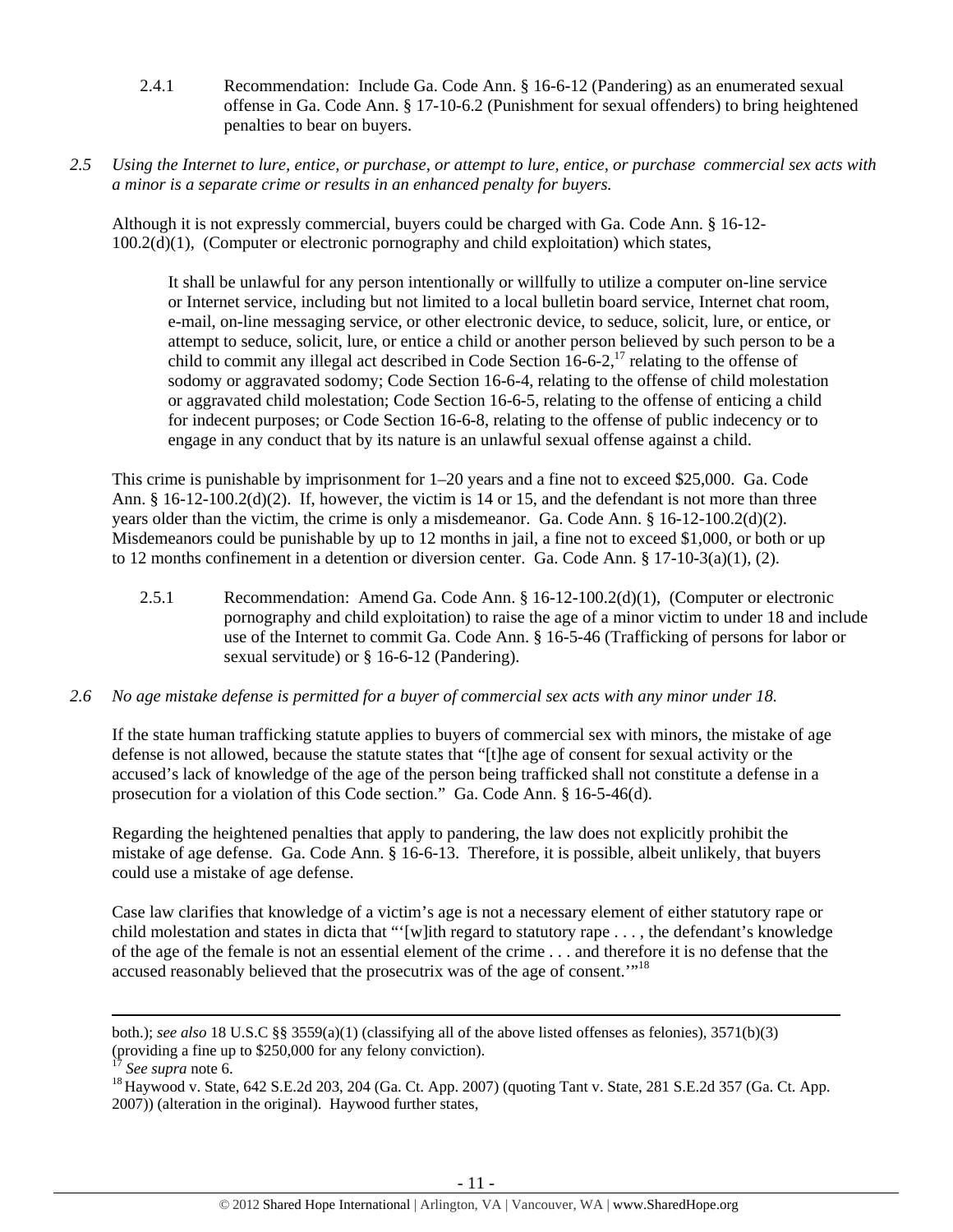- 2.6.1 Recommendation: Enact a provision that explicitly states that mistake of age is not a defense to Ga. Code Ann. § 16-6-13 (Pandering).
- *2.7 Base penalties for buying sex acts with a minor under 18 are sufficiently high and not reduced for older minors.*

Ga. Code Ann. § 16-6-13, which sets the penalty for violations of Ga. Code Ann. § 16-6-12 (Pandering) staggers penalties based on the victim's age. If the victim is 16 or 17, the buyer will be guilty of a felony punishable by imprisonment for 5–20 years, a fine of \$2,500–\$10,000, or both; whereas, if the victim is under 16, the buyer will be guilty of a felony punishable by imprisonment for 10–30 years, a fine not to exceed \$100,000, or both. Ga. Code Ann. §§ 16-6-13(b)(1), (2).

- 2.7.1 Recommendation: Amend Ga. Code Ann. § 16-6-13 so that violations of Ga. Code Ann. § 16- 6-12 (Pandering) are sufficiently high for all minors under 18.
- *2.8 Financial penalties for buyers of commercial sex acts with minors are sufficiently high to make it difficult for buyers to hide the crime.*

If Ga. Code Ann. § 16-5-46 (Trafficking of persons for labor or sexual servitude) applies to buyers, those who purchase sex with a minor under 18 may be subject to a fine not to exceed \$100,000. Ga. Code Ann. § 16-5-46(f)(2). Additionally, the buyer would face mandatory asset forfeiture<sup>19</sup> of "[a]ll real and personal property of every kind used or intended for use in the course of, derived from, or realized through a violation of this Code section. . . Forfeiture shall be had by the same procedure set forth in Code Section 16-14-7." Ga. Code Ann. § 16-5-46(g). "Forfeiture shall be had by a civil procedure. . ." Ga. Code Ann. §16-14-7. The net proceeds of the forfeiture is to be deposited in the general fund of the state treasury. Ga. Code Ann. § 16-14-7(k). Seizure of forfeitable property is governed by Ga. Code. Ann. §16-14-7(f).

Pursuant to Ga. Code Ann. § 16-6-13(b)(1), a person convicted of Ga. Code Ann. § 16-6-12 (Pandering) when the minor involved is 16 or 17, may face a fine between \$2,500 and \$10,000. If the minor involved is under 16, the punishment may involve a fine not to exceed \$100,000. Ga. Code Ann. § 16-6- 13(b)(2). Additionally, a buyer is subject to motor vehicle forfeiture under Ga. Code Ann. § 16-6-13.2(c) (Defined terms; prosecution; forfeiture and seizure of property) when the buyer has a prior conviction of Ga. Code Ann. § 16-6-12. Asset forfeiture pursuant to this section is discretionary and civil in nature. The items forfeited shall be disposed of pursuant to Ga. Code Ann. § 16-13-49(u)(Contraband; forfeiture; seizure), which provides for the sale of the property and distribution to government agencies.

Additionally, for violating Ga. Code Ann. § 16-12-100(b)(8) (Sexual exploitation of children; reporting violation; forfeiture; penalties) by possessing child pornography, a buyer will be subject to asset forfeiture pursuant to Ga. Code Ann.  $\S 16-12-100(e)(1)(B)$  and must forfeit "such interest as the person may have in: . . . [a]ny property used, or intended to be used, to commit such offense." This forfeiture action is criminal in nature and mandatory. The property forfeited shall also be disposed of pursuant to Ga. Code Ann. § 16-13-49(u) (Contraband; forfeiture; seizure), which provides for the sale of the property and distribution to government agencies.

<u> 1989 - Johann Stoff, amerikansk politiker (d. 1989)</u>

Haywood also argues that the evidence regarding F. M.'s age would somehow be relevant to the charges of rape and child molestation. As Haywood was found not guilty of rape, and as his conviction for child molestation merged with the conviction for statutory rape, this argument is moot. Moreover, we note that 'knowledge of the victim's age is not an element of the crime of child molestation. The legislature has carefully worded the child molestation statute so that the defendant's knowledge of the age of the victim is not an element of the crime, just as it is not an element of the crime of statutory rape.' Id. (quoting Bennett v. State, 631 S.E.2d 402, 404 (Ga. Ct. App. 2006)).

<sup>19</sup> For more information on asset forfeiture and seizure procedure, see http://www.sharedhope.org/wpcontent/uploads/2012/11/SHIStateAssetForfeitureLawsChart.pdf.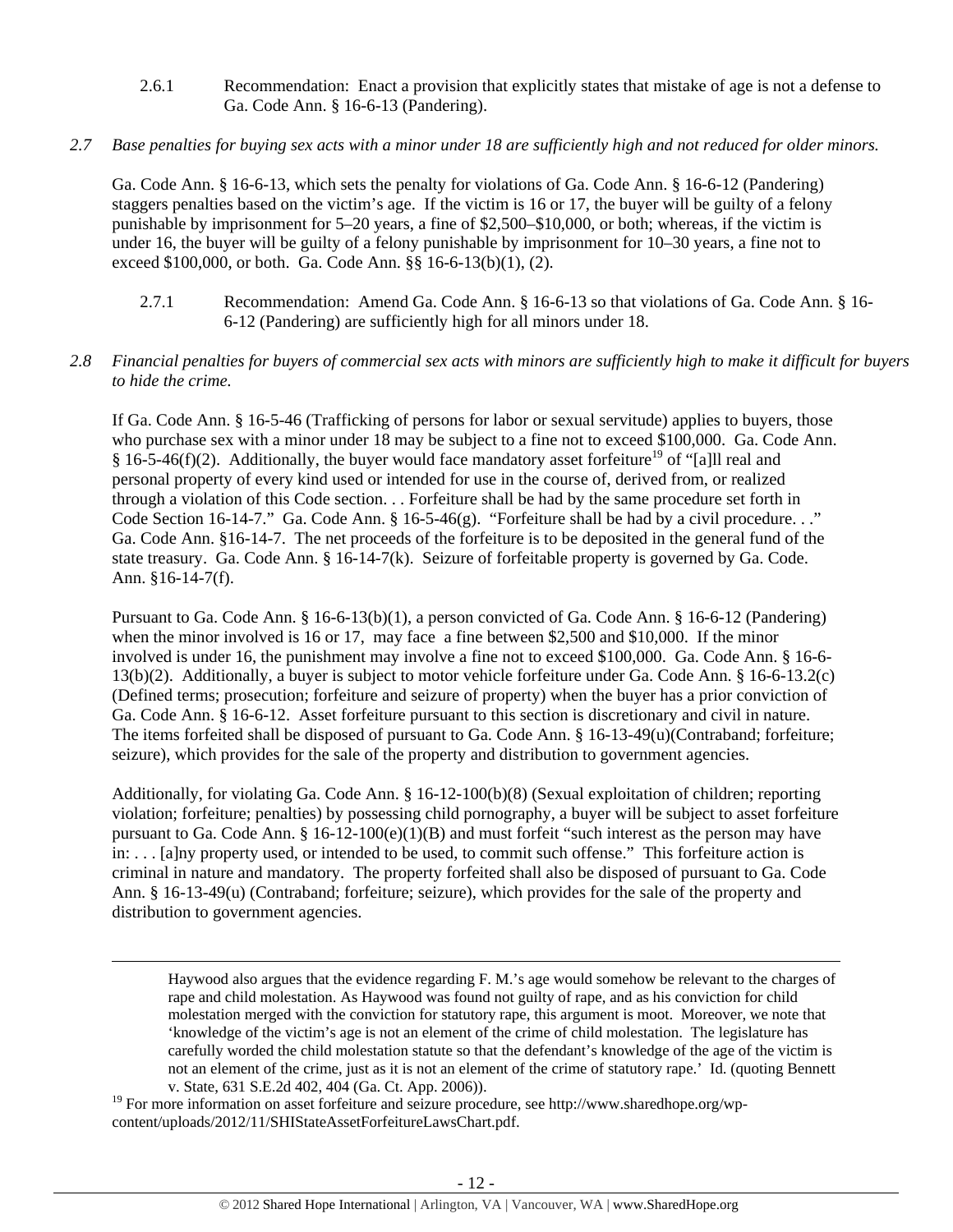Finally, a buyer will be subject to restitution orders. Ga. Code Ann. § 17-14-3 (Restitution to victim; restitution as condition of probation) states, ". . . [I]n addition to any other penalty imposed by law, a judge of any court of competent jurisdiction shall, in sentencing an offender, make a finding as to the amount of restitution due any victim, and order an offender to make full restitution to such victim." Consideration of restitution is mandatory, although the "nature and amount of restitution" is dependent upon considerations outlined in Ga. Code Ann. § 17-14-10(a) (Considerations for determining nature and amount of restitution; restitution deemed part of financial resources of victim) including:

(1) The financial resources and other assets of the offender or person ordered to pay restitution including whether any of the assets are jointly controlled;

(2) The earnings and other income of the offender or person ordered to pay restitution;

(3) Any financial obligations of the offender or person ordered to pay restitution, including obligations to dependents;

(4) The amount of damages;

(5) The goal of restitution to the victim and the goal of rehabilitation of the offender;

(6) Any restitution previously made;

(7) The period of time during which the restitution order will be in effect; and

(8) Other factors which the ordering authority deems to be appropriate.

# *2.9 Buying and possessing child pornography carries penalties as high as similar federal offenses.*

Under Ga. Code Ann. § 16-12-100(b)(8) (Sexual exploitation of children; reporting violation; forfeiture; penalties), "It is unlawful for any person knowingly to possess or control any material which depicts a minor or a portion of a minor's body engaged in any sexually explicit conduct." Additionally, "It is unlawful for any person knowingly to . . . purchase . . . any medium which provides information as to where any visual medium which depicts a minor or a portion of a minor's body engaged in any sexually explicit conduct can be found or purchased." Ga. Code Ann. § 16-12-100(b)(6). A person who violates this statute is guilty of a felony, which is punishable by imprisonment for 5–20 years and a fine not to exceed \$100,000. Ga. Code Ann. §  $16-12-100(g)(1)$ .

Under Ga. Code Ann. § 16-12-100.2(c)(1)(D) (Computer or electronic pornography and child exploitation prevention), any person who "[b]uys, sells, receives, exchanges, or disseminates any notice, statement, or advertisement, or any child's name, telephone number, place of residence, physical characteristics, or other descriptive or identifying information for the purpose of offering or soliciting sexual conduct of or with an identifiable child or the visual depiction of such conduct," is guilty of a felony punishable by imprisonment for 1-20 years and a fine not to exceed \$10,000. Ga. Code Ann.  $§ 16-12-100.2(c)(2)$ .

In comparison, a federal conviction for possession of child pornography<sup>20</sup> is generally punishable by imprisonment for 5–20 years and a fine not to exceed \$250,000.<sup>21</sup> Subsequent convictions, however, are punishable by imprisonment up to 40 years and a fine not to exceed  $$250,000.<sup>22</sup>$ 

<sup>22</sup> 18 U.S.C. §§ 2252(b) (stating if a person has a prior conviction under subsection (a)(2), or a list of other statutes, a conviction is punishable by a fine and imprisonment for 15–40 years, but if a person has a prior conviction under subsection (a)(4), or a list of other statutes, a conviction is punishable by a fine and imprisonment for  $10-20$  years),  $2252A(b)(1)$  (stating if a person has a prior conviction under subsection (a)(2), (a)(3), or a list of other statutes, a

 <sup>20</sup> 18 U.S.C. §§ 2252(a)(2), (a)(4)(A) (Certain activities relating to material involving the sexual exploitation of minors), 2252A(a)(2)–(3) (Certain activities relating to material constituting or containing child pornography), 1466A(a), (b) (Obscene visual representations of the sexual abuse of children).

<sup>&</sup>lt;sup>21</sup> 18 U.S.C. §§ 2252(b) (stating that a conviction under subsection (a)(2) is punishable by imprisonment for 5–20 years and a fine, while a conviction under subsection (a)(4) is punishable by imprisonment up to 10 years, a fine, or both), 2252A(b)(1) (a conviction is punishable by imprisonment for 5–20 years and a fine), 1466A(a), (b) (stating that a conviction under subsection (a) is "subject to the penalties provided in section  $2252A(b)(1)$ ," imprisonment for 5–20 years and a fine, while a conviction under subsection (b) is "subject to the penalties provided in section 2252A(b)(2)," imprisonment up to 10 years, a fine, or both); *see also* 18 U.S.C §§ 3559(a)(1) (classifying all of the above listed offenses as felonies), 3571(b)(3) (providing a fine up to \$250,000 for any felony conviction).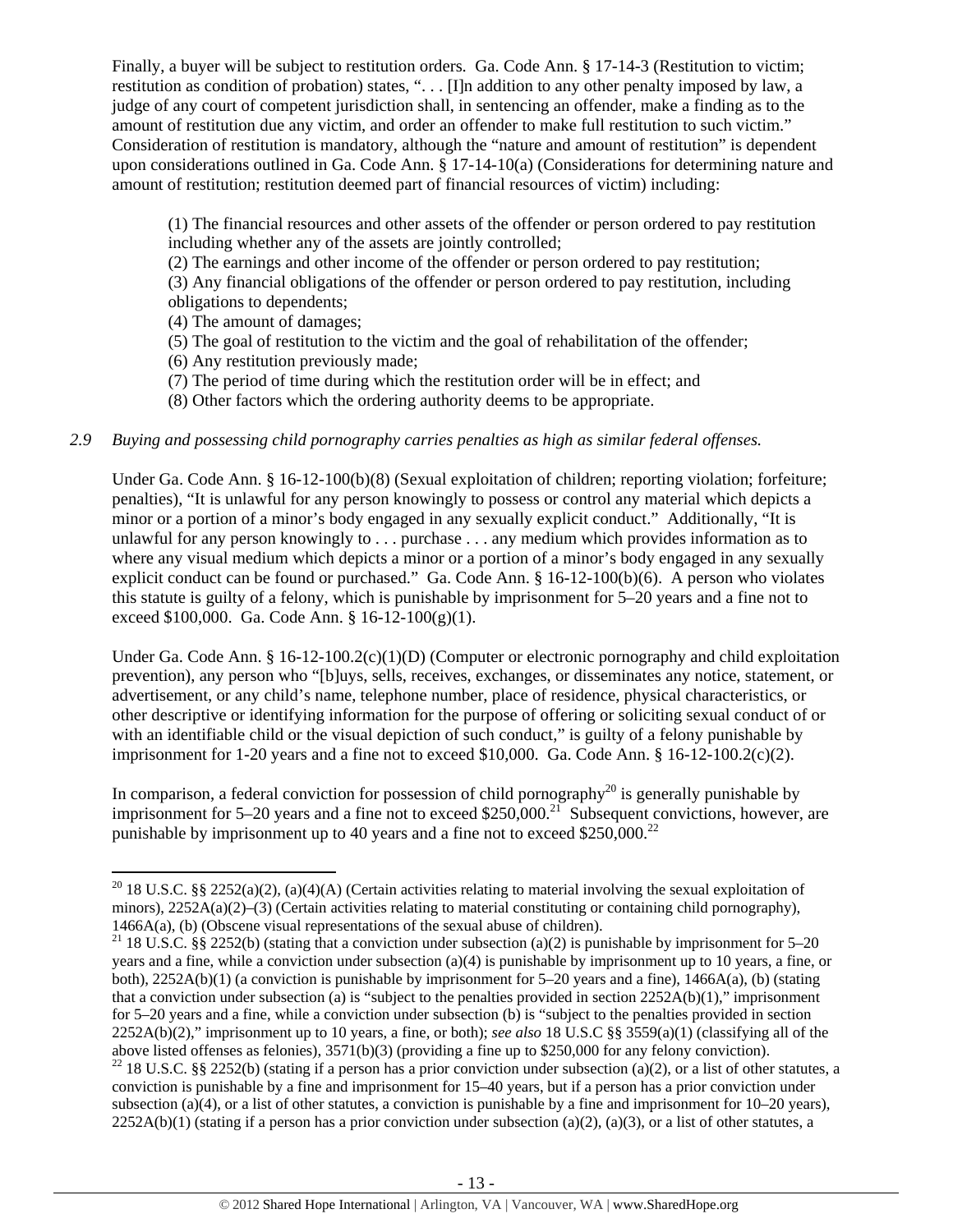*2.10 Convicted buyers of commercial sex acts with minors and child pornography are required to register as sex offenders.*

Under Ga. Code Ann. § 42-1-12(e) (State sexual offender registry), registration is required for, among others, individuals, "convicted on or after July 1, 1996, of a criminal offense against a victim who is a minor;" and those "convicted on or after July 1, 1996, of a dangerous sexual offense." Ga. Code Ann. § 42-1-12(a)(9)(B) states in part,

(B) "Criminal offense against a victim who is a minor" with respect to convictions occurring after June 30, 2001, means any criminal offense under Title 16 or any offense under federal law or the laws of another state or territory of the United States which consists of:

(iii) Criminal sexual conduct toward a minor;

(iv) Solicitation of a minor to engage in sexual conduct;

. . .

. . .

(viii) Creating, publishing, selling, distributing, or possessing any material depicting a minor or a portion of a minor's body engaged in sexually explicit conduct;

(ix) Transmitting, making, selling, buying, or disseminating by means of a computer any descriptive or identifying information regarding a child for the purpose of offering or soliciting sexual conduct of or with a child or the visual depicting of such conduct; (x) Conspiracy to transport, ship, receive, or distribute visual depictions of minors engaged in sexually explicit conduct; or

(xi) Any conduct which, by its nature, is a sexual offense against a victim who is a minor.

Likewise, pursuant to Ga. Code Ann.  $\S$  42-1-12(a)(10)(B),

(B) "Dangerous sexual offense" with respect to convictions occurring after June 30, 2006, means any criminal offense, or the attempt to commit any criminal offense, under Title 16 as specified in this paragraph or any offense under federal law or the laws of another state or territory of the United States which consists of the same or similar elements of the following offenses:

. . .

(iv) Rape in violation of Code Section  $16-6-1$ ;<sup>23</sup>

(v) Sodomy in violation of Code Section  $16-6-2$ ;<sup>24</sup>

(vi) Aggravated sodomy in violation of Code Section 16-6-2;

(vii) Statutory rape in violation of Code Section 16-6-3, if the individual convicted of the offense is 21 years of age or older;

(viii) Child molestation in violation of Code Section 16-6-4;

(ix) Aggravated child molestation in violation of Code Section 16-6-4, unless the person was convicted of a misdemeanor offense;

(x) Enticing a child for indecent purposes in violation of Code Section 16-6-5;

. . .

(xv) Sexual exploitation of children in violation of Code Section 16-12-100;. . .

(xvii) Computer pornography and child exploitation prevention in violation of Code Section 16-12-100.2;

. . . (xix) Any conduct which, by its nature, is a sexual offense against a victim who is a minor or an attempt to commit a sexual offense against a victim who is a minor.

<u> 1989 - Johann Stein, marwolaethau a gweledydd a ganlad y ganlad y ganlad y ganlad y ganlad y ganlad y ganlad</u>

<sup>23</sup> A rape occurs whenever the victim is a female under 10 years old. Ga. Code Ann. § 16-6-1(a)(2).

<sup>24</sup> *See supra* note 6.

conviction is punishable by a fine and imprisonment for  $15-40$  years),  $1466A(a)$ , (b) (stating that the penalty scheme for section 2252A(b) applies); *see also* 18 U.S.C §§ 3559(a)(1) (classifying all of the above listed offenses as felonies), 3571(b)(3) (providing a fine up to \$250,000 for any felony conviction).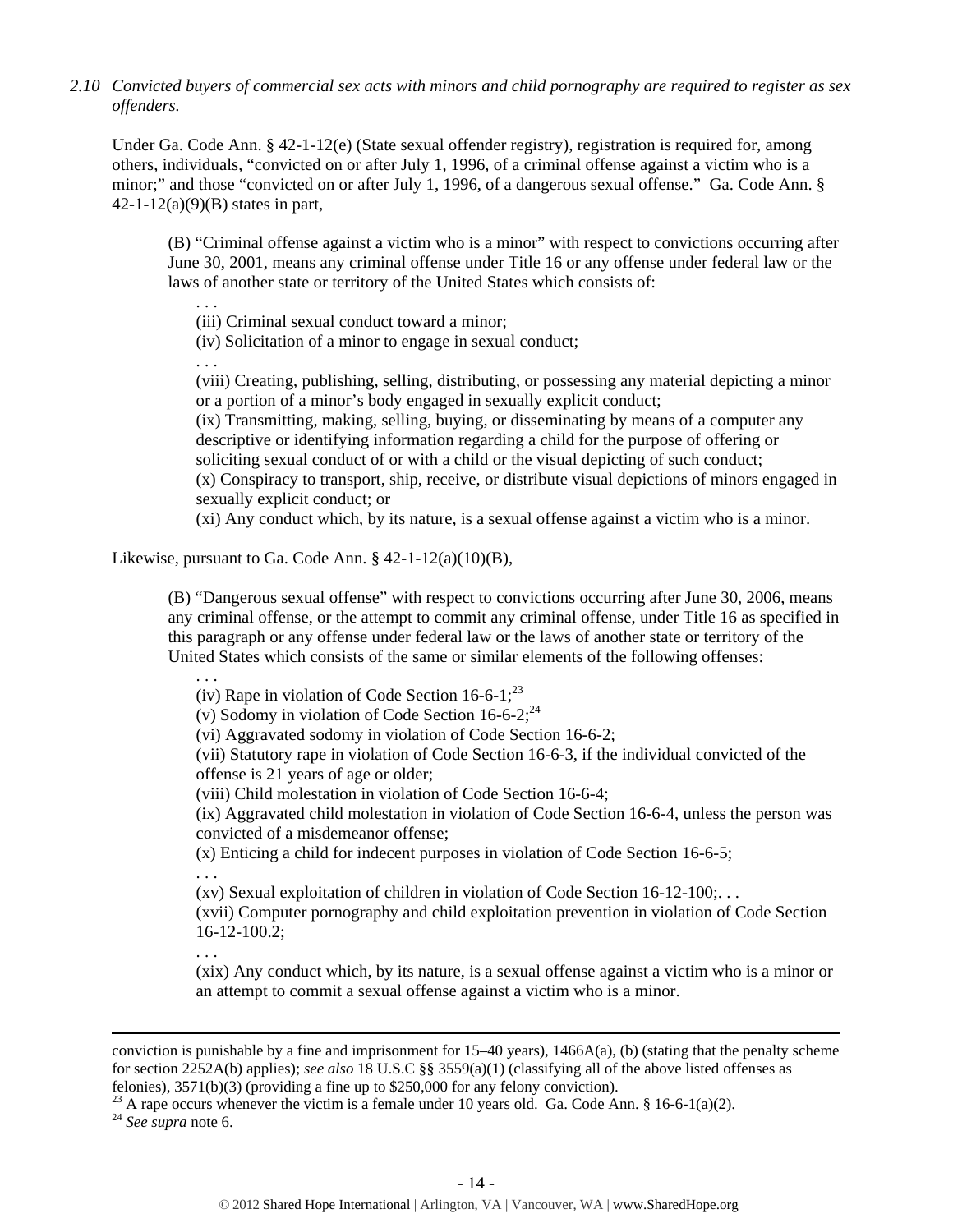A "minor" is defined as "any individual under the age of 18 years and any individual that the sexual offender believed at the time of the offense was under the age of 18 years if such individual was the victim of an offense." Ga. Code. Ann. § 42-1-12(a)(14).

2.10.1 Recommendation: Amend the sex offender registry statute, Ga. Code Ann. § 42-1-12 (State Sexual Offender Registry), to include a registration requirement for the offenses of Ga. Code Ann. § 16-6-12 (Pandering) when the victim is a minor and Ga. Code Ann. § 16-5-46 (Trafficking of persons for labor or sexual servitude) when the offense involves sexual conduct of a minor.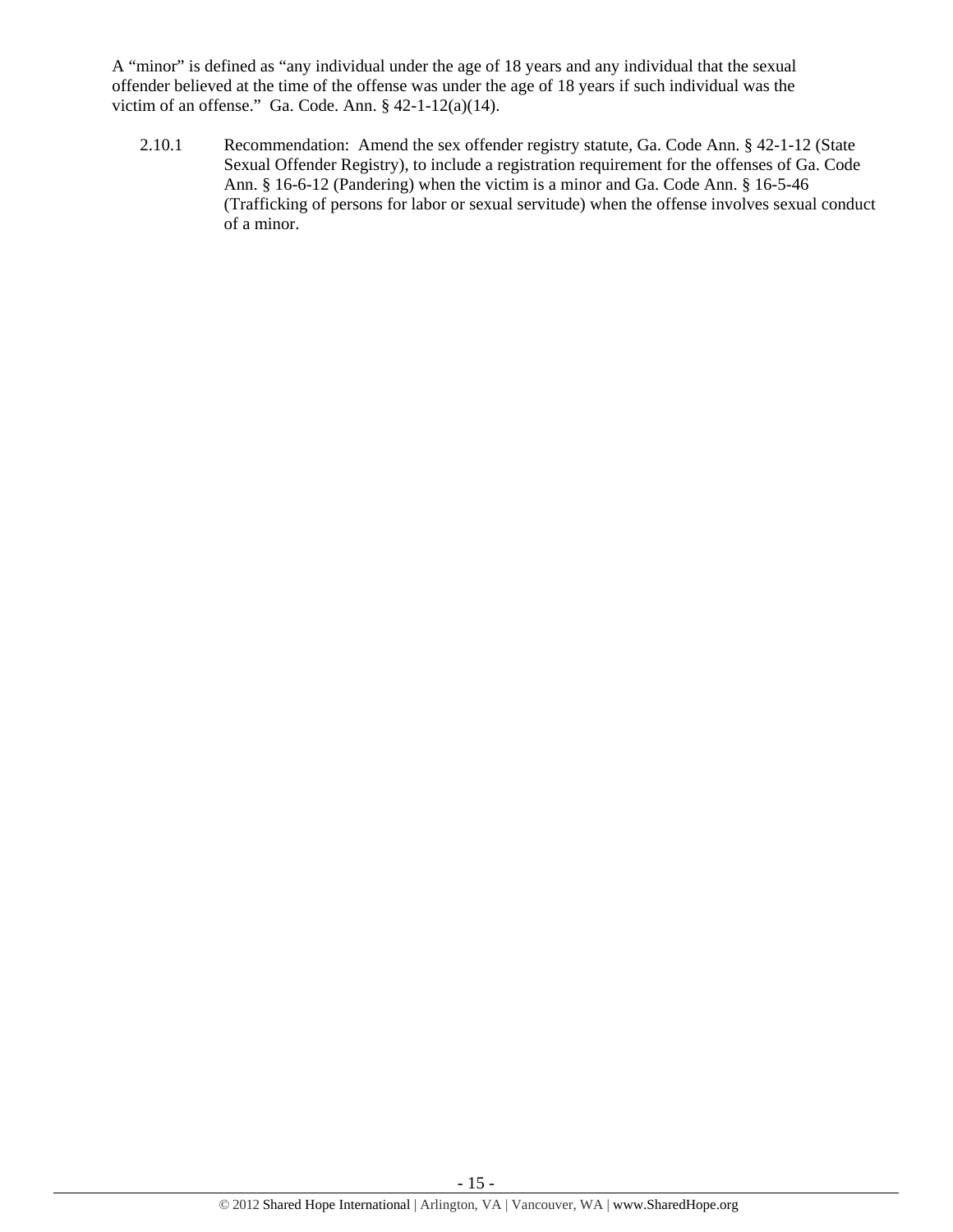#### **FRAMEWORK ISSUE 3: CRIMINAL PROVISIONS FOR TRAFFICKERS**

# *Legal Components:*

- *3.1 Penalties for trafficking a child for sexual exploitation are as high as federal penalties.*
- *3.2 Creating and distributing child pornography carries penalties as high as similar federal offenses.*
- *3.3 Using the Internet to lure, entice, recruit, or sell commercial sex acts with a minor is a separate crime or results in an enhanced penalty for traffickers.*
- *3.4 Financial penalties for traffickers, including asset forfeiture, are sufficiently high*.
- *3.5 Convicted traffickers are required to register as sex offenders.*
- *3.6 Laws relating to termination of parental rights for certain offenses include sex trafficking or commercial sexual exploitation of children (CSEC) offenses in order to remove the children of traffickers from their control and potential exploitation.*

*\_\_\_\_\_\_\_\_\_\_\_\_\_\_\_\_\_\_\_\_\_\_\_\_\_\_\_\_\_\_\_\_\_\_\_\_\_\_\_\_\_\_\_\_\_\_\_\_\_\_\_\_\_\_\_\_\_\_\_\_\_\_\_\_\_\_\_\_\_\_\_\_\_\_\_\_\_\_\_\_\_\_\_\_\_\_\_\_\_\_\_\_\_\_* 

# *Legal Analysis:*

*3.1 Penalties for trafficking a child for sexual exploitation are as high as federal penalties.* 

Trafficking a child under the age of 18 is punishable by imprisonment for 10–20 years, a fine not to exceed \$100,000, or both. Ga. Code Ann. § 16-5-46(f)(2). If the trafficker used "coercion or deception" in trafficking the minor, the penalty is life imprisonment or imprisonment for 25–50 years, a fine not to exceed \$100,000, or both. Ga. Code Ann. §  $16-5-46(f)(2)$ . Additionally, under subsection (g), "All real and personal property of every kind used or intended for use in the course of, derived from, or realized through a violation of this Code section shall be subject to forfeiture to the state."

A trafficker convicted of keeping a place of prostitution pursuant to Ga. Code Ann. § 16-6-10, pimping pursuant to Ga. Code Ann. § 16-6-11, or pandering pursuant to Ga. Code Ann. § 16-6-12 is guilty of a misdemeanor of a high and aggravated nature. Ga. Code Ann. § 16-6-13(a). Penalties, however, are heightened if the victim is under 18. Ga. Code Ann. § 16-6-13(b). If a person is convicted of any of the above offenses and the victim is 16 or 17, the trafficker is guilty of a felony punishable by imprisonment for 5–20 years, a fine of \$2,500–\$10,000, or both. Ga. Code Ann. § 16-6-13(b)(1). If the minor is under 16, the trafficker is guilty of a felony punishable by imprisonment for 10–30 years, a fine not to exceed \$100,000, or both. Ga. Code Ann. § 16-6-13(b)(2).

A trafficker who uses the computer to exploit a child may be convicted under Ga. Code Ann. § 16-12-  $100.2(c)(1)$ , if he does any of the following:

(A) Compiles, enters into, or transmits by computer or other electronic device;

(B) Makes, prints, publishes, or reproduces by other computer or other electronic device;

(C) Causes or allows to be entered into or transmitted by computer or other electronic device; or (D) Buys, sells, receives, exchanges, or disseminates

any notice or statement, or advertisement or any child's name, telephone number, place of residence, physical characteristics, or other descriptive or identifying information for the purpose of offering or soliciting sexual conduct of or with an identifiable child or the visual depiction of such conduct.

Violating subsection (c) is punishable by imprisonment for 1–20 years and a fine not to exceed \$10,000. Ga. Code Ann. § 16-12-100.2(c)(2).

Under Ga. Code Ann. § 16-12-100(b)(3) (Sexual exploitation of children), "It is unlawful for any person knowingly to employ, use, persuade, induce, entice, or coerce any minor to engage in or assist any other person to engage in any sexually explicit conduct for the purpose of any performance." This offense is a felony punishable by imprisonment for 5–20 years and a fine not to exceed \$100,000. Ga. Code Ann. §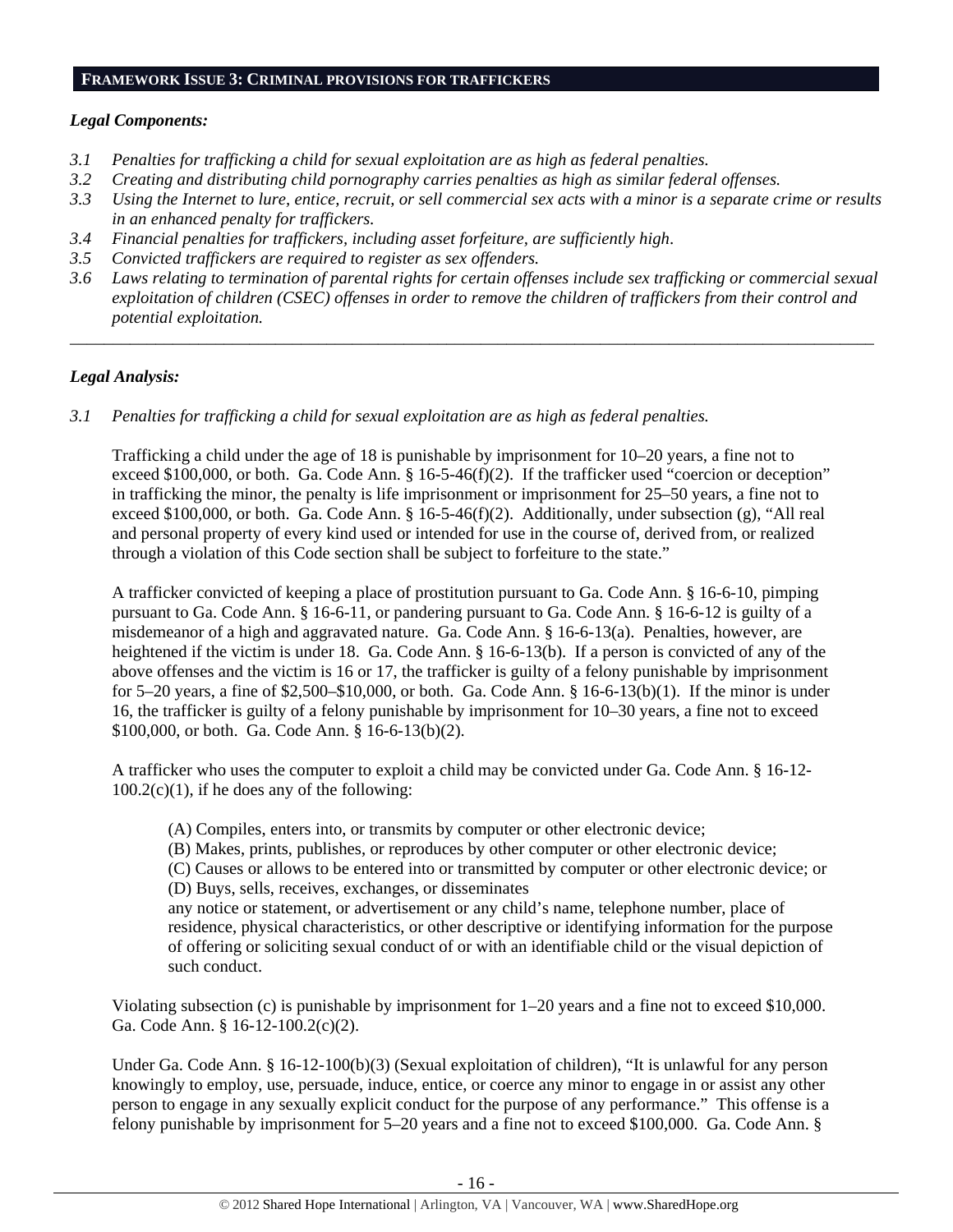$16-12-100(g)(1)$ . In addition, those convicted of sexual offenses face heightened penalties under Ga. Code Ann. § 17-10-6.2. Under subsection (a), "sexual offense" is defined to include, "(6) Enticing a child for indecent purposes, as defined in Code Section 16-6-5, unless subject to the provisions of subsection (c) of Code Section 16-6-5" and "(10) Sexual exploitation of children, as defined in Code Section 16-12- 100." Under subsection (b), subject to exceptions in subsection (c), "notwithstanding any other provisions of law to the contrary, any person convicted of a sexual offense shall be sentenced to a split sentence which shall include the minimum term of imprisonment specified in the Code section applicable to the offense. No portion of the mandatory minimum sentence imposed shall be suspended, stayed, probated, deferred, or withheld by the sentencing court and such sentence shall include, in addition to the mandatory imprisonment, an additional probated sentence of at least one year." Subsection (c) states,

(c) (1) In the court's discretion, the court may deviate from the mandatory minimum sentence as set forth in subsection (b) of this Code section, or any portion thereof, provided that:

(A) The defendant has no prior conviction of an offense prohibited by Chapter 6 of Title 16 or Part 2 of Article 3 of Chapter 12 of Title 16, nor a prior conviction for any offense under federal law or the laws of another state or territory of the United States which consists of the same or similar elements of offenses prohibited by Chapter 6 of Title 16 or Part 2 of Article 3 of Chapter 12 of Title 16;

(B) The defendant did not use a deadly weapon or any object, device, or instrument which when used offensively against a person would be likely to or actually did result in serious bodily injury during the commission of the offense;

(C) The court has not found evidence of a relevant similar transaction;

(D) The victim did not suffer any intentional physical harm during the commission of the offense;

(E) The offense did not involve the transportation of the victim; and

(F) The victim was not physically restrained during the commission of the offense.

(2) If the court deviates in sentencing pursuant to this subsection, the judge shall issue a written order setting forth the judge's reasons. Any such order shall be appealable by the defendant pursuant to Code Section 5-6-34, or by the State of Georgia pursuant to Code Section 5-7-1.

In comparison, if the victim is under the age of 14, a conviction under the  $TVPA^{25}$  for child sex trafficking is punishable by 15 years to life imprisonment and a fine not to exceed \$250,000. 18 U.S.C. §§ 1591(b)(1),  $3559(a)(1)$ ,  $3571(b)(3)$ . If the victim is between the ages of 14–17, a conviction is punishable by 10 years to life imprisonment and a fine not to exceed \$250,000. 18 U.S.C. §§ 1591(b)(2),  $3559(a)(1)$ ,  $3571(b)(3)$ . A conviction is punishable by mandatory life imprisonment, however, if the trafficker has a prior conviction for a federal sex offense<sup>26</sup> against a minor.

# *3.2 Creating and distributing child pornography carries penalties as high as similar federal offenses.*

Under Ga. Code Ann.  $\S 16-12-100(b)(3)$ , "It is unlawful for any person knowingly to employ, use, persuade, induce, entice, or coerce any minor to engage in or assist any other person to engage in any sexually explicit conduct for the purpose of any performance." Subsection (b)(1) states, "It is unlawful for any person knowingly to employ, use, persuade, induce, entice, or coerce any minor to engage in or assist any other person to engage in any sexually explicit conduct for the purpose of producing any visual medium depicting such conduct." These offenses are punishable by imprisonment for 5-20 years, a fine not to exceed \$100,000, or both. Ga. Code Ann.  $\S$  16-12-100(g)(1). These offenses are also subject to the provisions of Ga. Code Ann. § 17-10-6.2.

<sup>&</sup>lt;sup>25</sup> *See supra* note 8.<br><sup>26</sup> *See supra* note 14.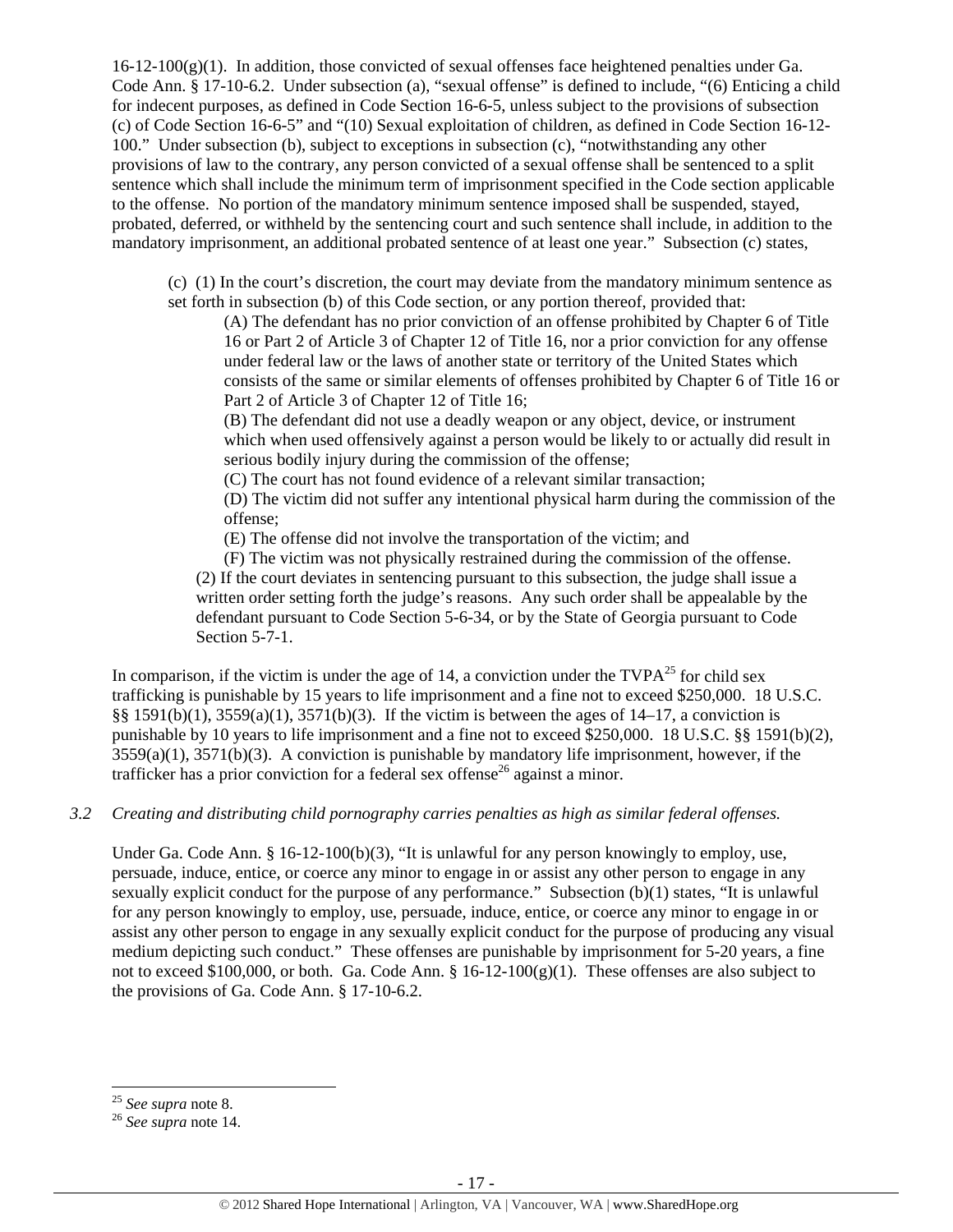Ga. Code Ann. § 16-12-80(a) (Distributing obscene material; obscene material defined; penalty), $^{27}$  states in part,

A person commits the offense of distributing obscene material when he sells, lends, rents, leases, gives, advertises, publishes, exhibits, or otherwise disseminates to any person any obscene material of any description, knowing the obscene nature thereof, or offers to do so, or possesses such material with the intent to do so . . . .

A violation of § 16-12-80, is a misdemeanor of a high and aggravated nature, which is punishable by confinement up to 12 months, a fine not to exceed \$5,000, or both. Ga. Code Ann. §§ 17-10-4(a), 16-12- 80(f). Ga. Code Ann. § 16-12-80 (Distributing obscene material; obscene material defined; penalty) is included in the definition of "racketeering activity." Ga. Code Ann. § 16-14-3(9)(A)(xii). Therefore, if a trafficker is also convicted of racketeering, the offender could be guilty of a felony punishable by imprisonment for 5–20 years, "a fine that does not exceed the greater of \$25,000.00 or three times the amount of any pecuniary value gained by him from such violation," or both Ga. Code Ann. § 16-14-5(a), (b). Additionally, racketeering is subject to asset forfeiture, pursuant to Ga. Code Ann. § 16-14-7(a) (Forfeiture proceedings), which states, "All property of every kind used or intended for use in the course of, derived from, or realized through a pattern of racketeering activity is subject to forfeiture to the state." Ga. Code Ann. § 16-14-7(a).

Similarly, "any offense defined as racketeering activity by Code Section 16-14-3" also constitutes criminal gang activity. Ga. Code Ann. 16-15-3(1)(A). Ga. Code Ann. § 16-15-3(2) defines "criminal street gang" as "any organization, association, or group of three or more persons associated in fact, whether formal or informal, which engages in criminal gang activity as defined in paragraph (1) of this Code section." It is an offense "for any person employed by or associated with a criminal street gang to conduct or participate in criminal gang activity through the commission of any offense enumerated in paragraph (1) of Code Section 16-15-3." Ga. Code Ann. § 16-15-4(a). Any violation of this provision is punishable by imprisonment for 5–15 years, a fine of \$10,000–\$15,000, or both. Ga. Code Ann. § 16-5-  $4(k)(1)$ . Additionally, "(1) All property which is directly or indirectly used or intended for use in any manner to facilitate a violation of this chapter; and (2) Any property constituting or derived from gross profits or other proceeds obtained from a violation of this chapter" is subject to forfeiture. Ga. Code Ann.  $§ 16-15-5(a).$ 

In comparison, if the victim is under the age of 14, a conviction under the TVPA for child sex trafficking is punishable by 15 years to life imprisonment and a fine not to exceed \$250,000. 18 U.S.C. §§  $1591(b)(1)$ ,  $3559(a)(1)$ ,  $3571(b)(3)$ . If the victim is between the ages of  $14-17$  a conviction is punishable by 10 years to life imprisonment and a fine not to exceed \$250,000. 18 U.S.C. §§ 1591(b)(2), 3559(a)(1), 3571(b)(3). A conviction is punishable by mandatory life imprisonment however, if the trafficker has a prior conviction for a federal sex offense<sup>28</sup> against a minor. Additionally, a federal conviction for distribution of child pornography<sup>29</sup> is generally punishable by imprisonment for 5–20 years and a fine not to exceed \$250,000.<sup>30</sup> Subsequent convictions, however, are punishable by imprisonment up to 40 years and a fine not to exceed \$250,000.<sup>31</sup>

<sup>&</sup>lt;sup>27</sup> *But see* This That & the Other Gift & Tobacco, Inc. v. Cobb County, 285 F.3d 1319, 1324 (11th Cir. 2002) (holding that the part of Ga. Code Ann. § 16-12-80 that bans all advertising of sexual devices violates the First Amendment).

<sup>28</sup> *See supra* note 14.

<sup>&</sup>lt;sup>29</sup> 18 U.S.C. §§ 2252(a)(1), (a)(2), (a)(3)(B), (4)(A) (Certain activities relating to material involving the sexual exploitation of minors),  $2252A(a)(2)$ –(3) (Certain activities relating to material constituting or containing child pornography), 1466A(a) (Obscene visual representations of the sexual abuse of children).

 $30\,18$  U.S.C. §§ 2252(b) (stating that a conviction under subsection (a)(2) or (a)(3) is punishable by imprisonment for 5–20 years and a fine, while a conviction under subsection (a)(4) is punishable by imprisonment up to 10 years, a fine, or both),  $2252A(b)(1)$  (a conviction is punishable by imprisonment for 5–20 years and a fine),  $1466A(a)$ , (b) (stating that a conviction under subsection (a) is "subject to the penalties provided in section  $2252A(b)(1)$ ," imprisonment for 5–20 years and a fine, while a conviction under subsection (b) is "subject to the penalties provided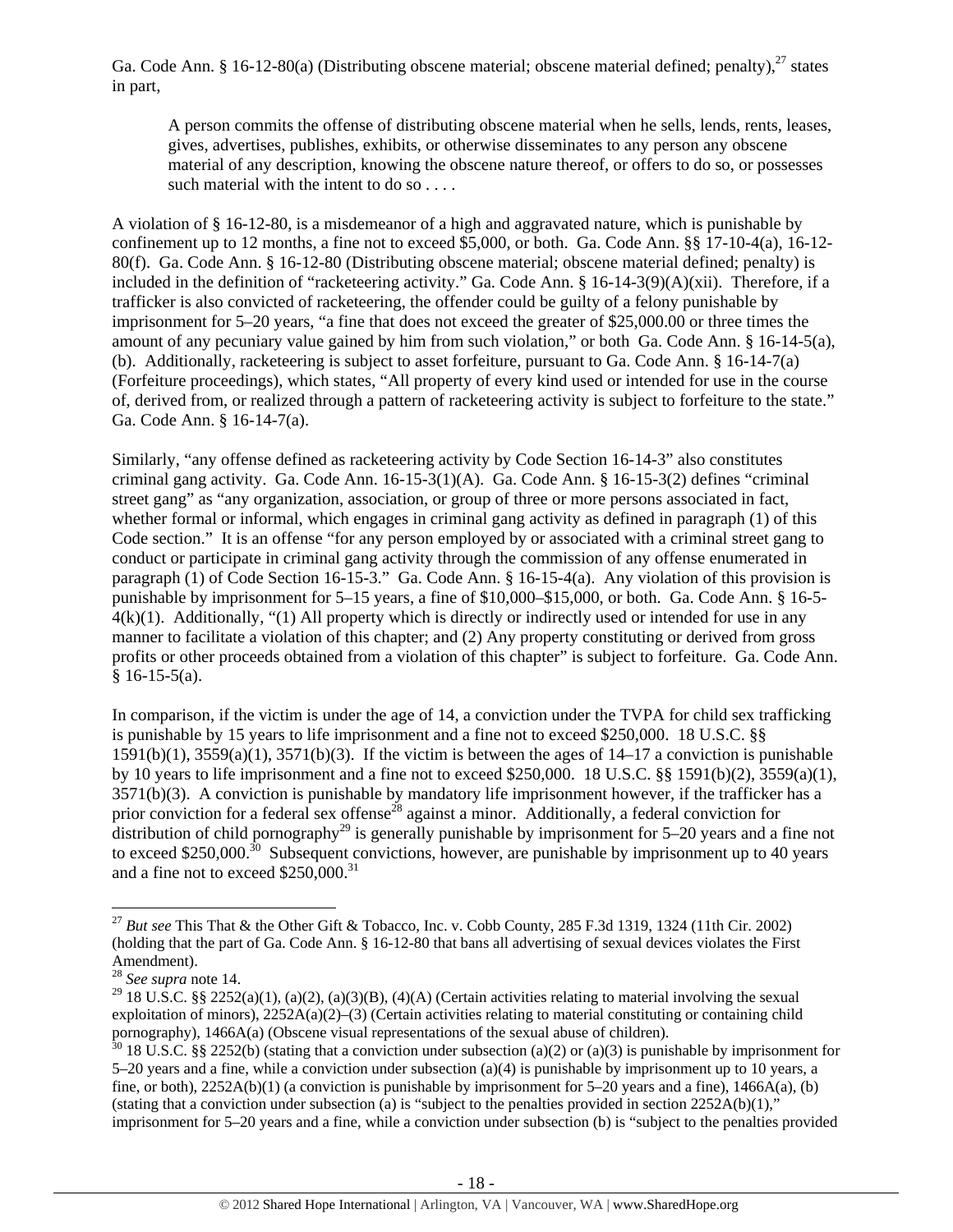*3.3 Using the Internet to lure, entice, recruit, or sell commercial sex acts with a minor is a separate crime or results in an enhanced penalty for traffickers.* 

According to Ga. Code Ann. § 16-12-100.2(c) (Computer or electronic pornography and child exploitation prevention),

(1) A person commits the offense of computer or electronic pornography if such person intentionally or willfully:

(A) Compiles, enters into, or transmits by computer or other electronic device;

(B) Makes, prints, publishes, or reproduces by other computer or other electronic device;

(C) Causes or allows to be entered into or transmitted by computer or other electronic device; or

(D) Buys, sells, receives, exchanges, or disseminates any notice, statement, or advertisement, or any child's name, telephone number, place of residence, physical characteristics, or other descriptive or identifying information for the purpose of offering or soliciting sexual conduct of or with an identifiable child or the visual depiction of such conduct.

This crime is punishable by imprisonment for 1–20 years and a fine not to exceed \$10,000. Ga. Code Ann. § 16-12-100.2(c)(2).

Although not directly commercial, other sections of Ga. Code Ann. § 16-12-100.2, may be applied to those who use the Internet to lure a minor for the purpose of sex acts. Ga. Code Ann.  $\S 16-12-100.2(d)(1)$ states,

It shall be unlawful for any person intentionally or willfully to utilize a computer on-line service or Internet service, including but not limited to a local bulletin board service, Internet chat room, e-mail, on-line messaging service, or other electronic device, to seduce, solicit, lure, or entice, or attempt to seduce, solicit, lure, or entice a child or another person believed by such person to be a child to commit any illegal act described in Code Section  $16-6-2$ ,  $^{32}$  relating to the offense of sodomy or aggravated sodomy; Code Section 16-6-4, relating to the offense of child molestation or aggravated child molestation; Code Section 16-6-5, relating to the offense of enticing a child for indecent purposes; or Code Section 16-6-8, relating to the offense of public indecency or to engage in any conduct that by its nature is an unlawful sexual offense against a child.

This crime is a felony punishable by imprisonment for 1–20 years and a fine not to exceed \$25,000. Ga. Code Ann.  $\S$  16-12-100.2(d)(2). However, if the victim was 14 or 15 and the perpetrator was "no more than three years older than the victim," the crime is a misdemeanor of a high and aggravated nature. Ga. Code Ann. § 16-12-100.2(d)(2).

# *3.4 Financial penalties for traffickers, including asset forfeiture, are sufficiently high.*

A person convicted of trafficking under Ga. Code Ann. § 16-5-46 (Trafficking of persons for labor or sexual servitude), when the victim is under 18, could face a fine not to exceed \$100,000. Ga. Code Ann. § 16-5-46(f)(2). Additionally, under subsection (g), the trafficker would be subject to mandatory asset forfeiture. "All real and personal property of every kind used or intended for use in the course of, derived

<sup>&</sup>lt;u> 1989 - Johann Stoff, amerikansk politiker (d. 1989)</u> in section 2252A(b)(2)," imprisonment up to 10 years, a fine, or both); *see also* 18 U.S.C §§ 3559(a)(1) (classifying all of the above listed offenses as felonies),  $3571(b)(3)$  (providing a fine up to \$250,000 for any felony conviction).

 $31$  18 U.S.C. §§ 2252(b) (stating if a person has a prior conviction under subsection (a)(1), (a)(2), or (a)(3) or a list of other statutes, a conviction is punishable by a fine and imprisonment for  $15-40$  years,  $2252A(b)(1)$  (stating if a person has a prior conviction under subsection (a)(2), (a)(3), or a list of other statutes, a conviction is punishable by a fine and imprisonment for 15–40 years), 1466A(a), (b) (stating that the penalty scheme for section 2252A(b) applies); *see also* 18 U.S.C §§ 3559(a)(1) (classifying all of the above listed offenses as felonies), 3571(b)(3) (providing a fine up to \$250,000 for any felony conviction).

<sup>32</sup> *See supra* note 6.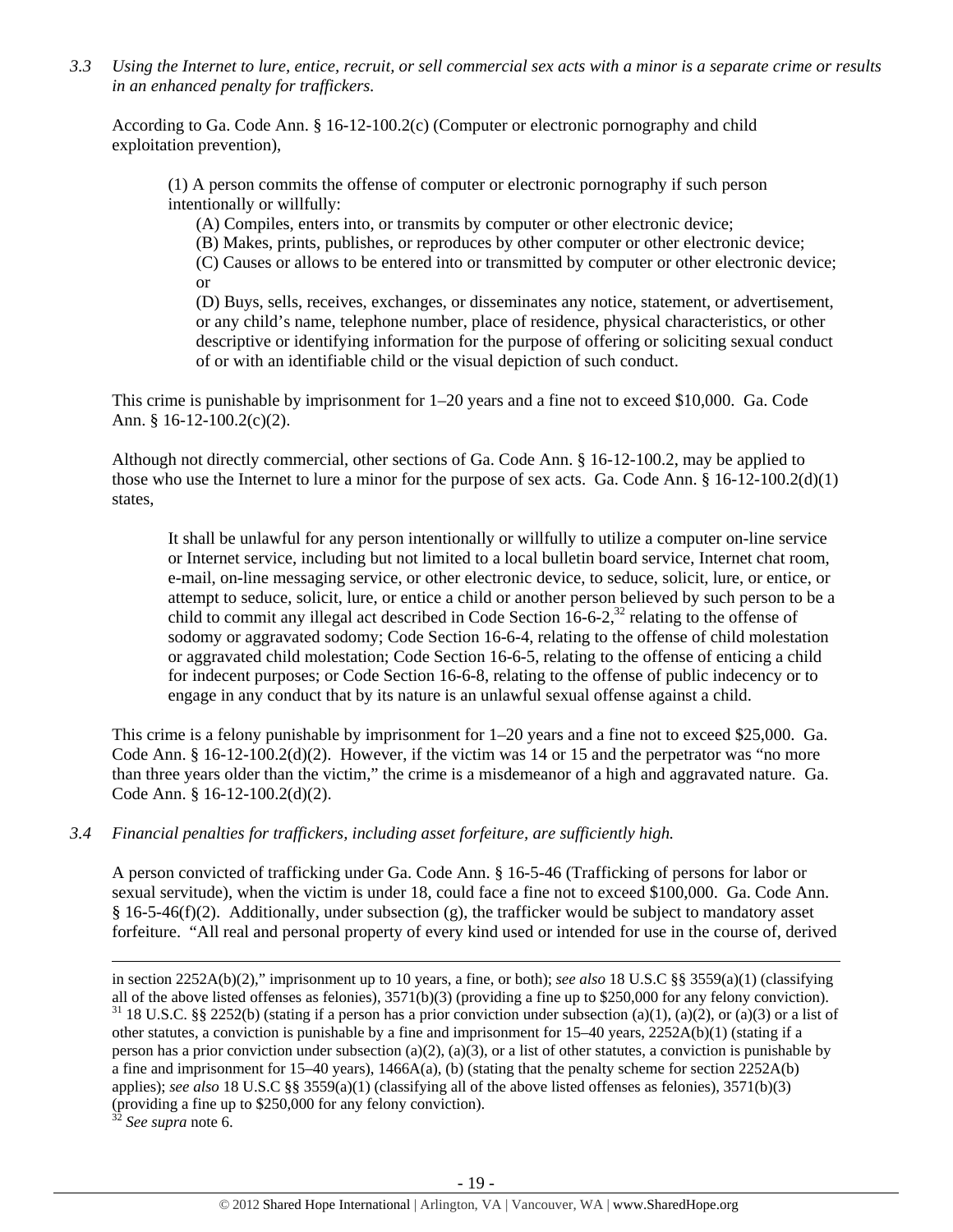from, or realized through a violation of this Code section shall be subject to forfeiture to the state." Ga. Code Ann. § 16-5-46(g). Forfeiture shall be had by the same procedure set forth in Code Section 16-14- 7." Ga. Code Ann. § 16-5-46(g). "Forfeiture shall be had by a civil procedure. . ." Ga. Code Ann. §16- 14-7. Seizure of forfeitable property is governed by Ga. Code. Ann. §16-14-7(f). The net proceeds of the forfeiture is to be deposited in the general fund of the state treasury. Ga. Code Ann. § 16-14-7(k).

If convicted of Ga. Code Ann. § 16-6-10 (Keeping a place of prostitution), § 16-6-11 (Pimping), or. § 16- 6-12 (Pandering), and the victim is between 16 and 18, the offender could be subject to a fine between \$2,500 and \$10,000. Ga. Code Ann.  $§$  16-6-13(b)(1). If the victim is under 16, the trafficker could be subject to a fine not to exceed \$100,000. Ga. Code Ann. § 16-6-13(b)(2).

In addition, under Ga. Code Ann. § 16-6-13.3(a) a perpetrator must forfeit "[a]ny proceeds or money which is used, intended for use, used in any manner to facilitate, or derived from a violation of Code Section 16-6-11 [Pimping], wherein any of the persons involved in performing an act of prostitution is under the age of 18 . . . ." When convicted of pimping a minor, the perpetrator's vehicle is also subject to forfeiture if the perpetrator has the requisite prior convictions or pleas. Ga. Code Ann.  $\S 16-6-13.2(c)(1)$ . Asset forfeiture pursuant to this section is discretionary and civil in nature. The items forfeited shall be disposed of pursuant to Ga. Code Ann. § 16-13-49(u)(Contraband; forfeiture; seizure), which provides for the sale of the property and distribution to government agencies.

An individual convicted of Ga. Code Ann. § 16-12-100 (Sexual exploitation of children; reporting violation; forfeiture; penalties) which includes using a minor in a sexually explicit performance or visual depiction, must forfeit any proceeds and "[a]ny property used, or intended to be used, to commit such offense." Ga. Code Ann.  $\frac{8}{9}$  16-12-100(e)(1).<sup>33</sup> This forfeiture action is criminal in nature and mandatory. The property forfeited shall also be disposed of pursuant to Ga. Code Ann. § 16-13-49(u) (Contraband; forfeiture; seizure), which provides for the sale of the property and distribution to government agencies.

Finally, a trafficker may be subject to restitution orders. Ga. Code Ann. § 17-14-3 (Restitution to victim; restitution as condition of probation) states, ". . . [I]n addition to any other penalty imposed by law, a judge of any court of competent jurisdiction shall, in sentencing an offender, make a finding as to the amount of restitution due any victim, and order an offender to make full restitution to such victim." Consideration of restitution is mandatory, although the "nature and amount of restitution" is dependent upon considerations outlined in Ga. Code Ann. § 17-14-10(a) (Considerations for determining nature and amount of restitution; restitution deemed part of financial resources of victim) including:

(1) The financial resources and other assets of the offender or person ordered to pay restitution including whether any of the assets are jointly controlled;

(2) The earnings and other income of the offender or person ordered to pay restitution; (3) Any financial obligations of the offender or person ordered to pay restitution, including obligations to dependents;

(4) The amount of damages;

- (5) The goal of restitution to the victim and the goal of rehabilitation of the offender;
- (6) Any restitution previously made;
- (7) The period of time during which the restitution order will be in effect; and
- (8) Other factors which the ordering authority deems to be appropriate.

*3.5 Convicted traffickers are required to register as sex offenders.*

 $33$  Ga. Code Ann. § 16-12-100(e)(3) states, "The court shall order forfeiture of property referred to in paragraph (1) of this subsection if the trier of fact determines, beyond a reasonable doubt, that such property is subject to forfeiture."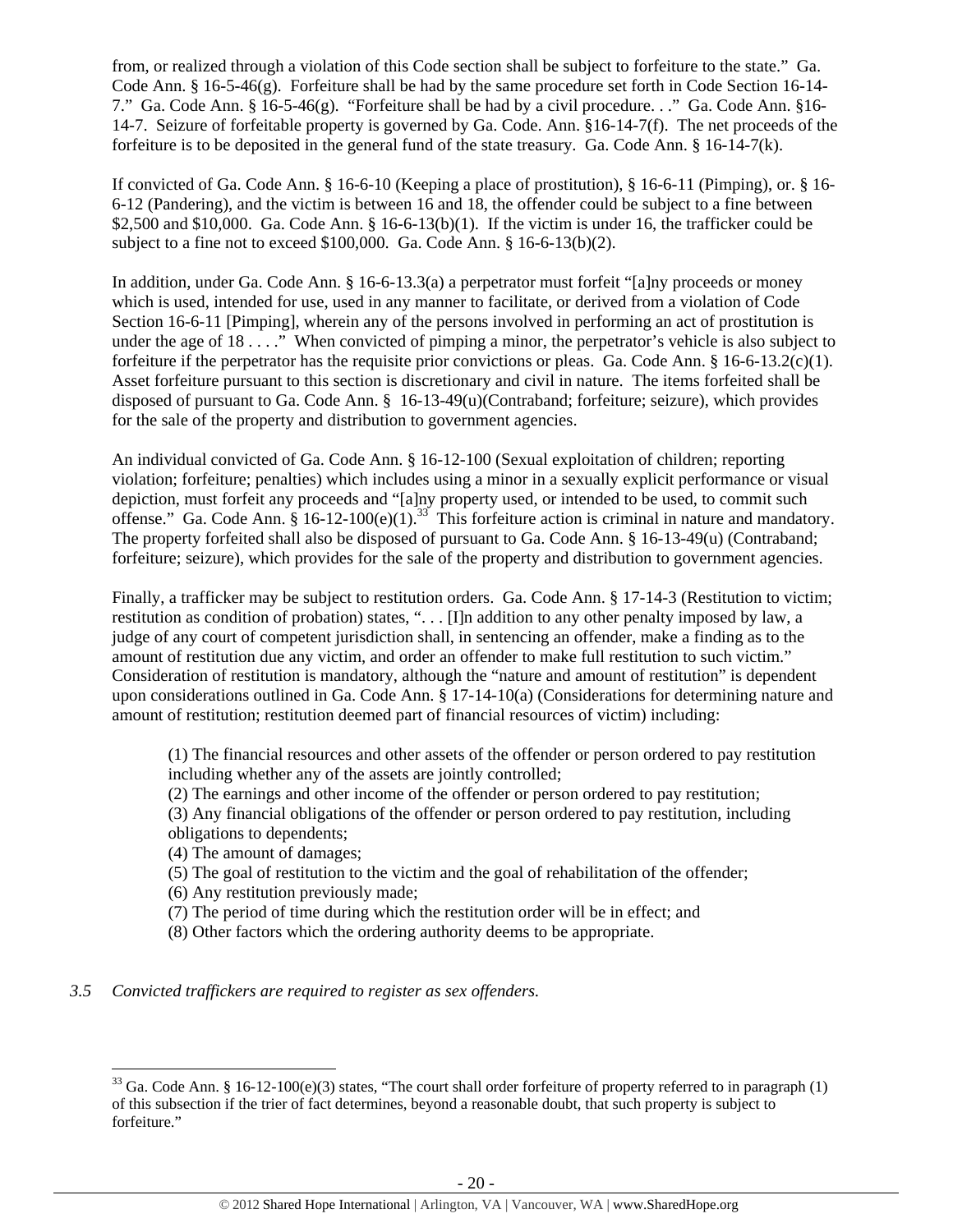Under Ga. Code Ann. § 42-1-12(e) (State sexual offender registry), registration is required for, among others, individuals "convicted on or after July 1, 1996, of a criminal offense against a victim who is a minor;" and those "convicted on or after July 1, 1996, of a dangerous sexual offense." Subsection 9(B) of Ga. Code Ann. § 42-1-12(a) states in part,

(B) "Criminal offense against a victim who is a minor" with respect to convictions occurring after June 30, 2001, means any criminal offense under Title 16 or any offense under federal law or the laws of another state or territory of the United States which consists of:

(iv) Solicitation of a minor to engage in sexual conduct;

(v) Use of a minor in a sexual performance;

(vi) Solicitation of a minor to practice prostitution;

(vii) Use of a minor to engage in any sexually explicit conduct to produce any visual medium depicting such conduct;

(viii) Creating, publishing, selling, distributing, or possessing any material depicting a minor or a

portion of a minor's body engaged in sexually explicit conduct;

(ix) Transmitting, making, selling, buying, or disseminating by means of a computer any descriptive or identifying information regarding a child for the purpose of offering or soliciting sexual conduct of or with a child or the visual depicting of such conduct; (x) Conspiracy to transport, ship, receive, or distribute visual depictions of minors engaged in sexually explicit conduct; or

(xi) Any conduct which, by its nature, is a sexual offense against a victim who is a minor.

Likewise, pursuant to Ga. Code Ann.  $§$  42-1-12(a)(10)(B),

(B) "Dangerous sexual offense" with respect to convictions occurring after June 30, 2006, means any criminal offense, or the attempt to commit any criminal offense, under Title 16 as specified in this paragraph or any offense under federal law or the laws of another state or territory of the United States which consists of the same or similar elements of the following offenses:

(iv) Rape in violation of Code Section  $16-6-1$ ;  $34$ 

(v) Sodomy in violation of Code Section  $16-6-2$ ;<sup>35</sup>

(vi) Aggravated sodomy in violation of Code Section 16-6-2;

(vii) Statutory rape in violation of Code Section 16-6-3, if the individual convicted of the offense

is 21 years of age or older;

(viii) Child molestation in violation of Code Section 16-6-4;

(ix) Aggravated child molestation in violation of Code Section 16-6-4, unless the person was convicted of a misdemeanor offense;

(x) Enticing a child for indecent purposes in violation of Code Section 16-6-5;

. . .

. . .

. . . .

(xv) Sexual exploitation of children in violation of Code Section 16-12-100;

. . .

(xvii) Computer pornography and child exploitation prevention in violation of Code Section 16-12-100.2;

. . .

(xix) Any conduct which, by its nature, is a sexual offense against a victim who is a minor or an attempt to commit a sexual offense against a victim who is a minor.

<sup>34</sup> *See supra* note 23. 35 *See supra* note 6.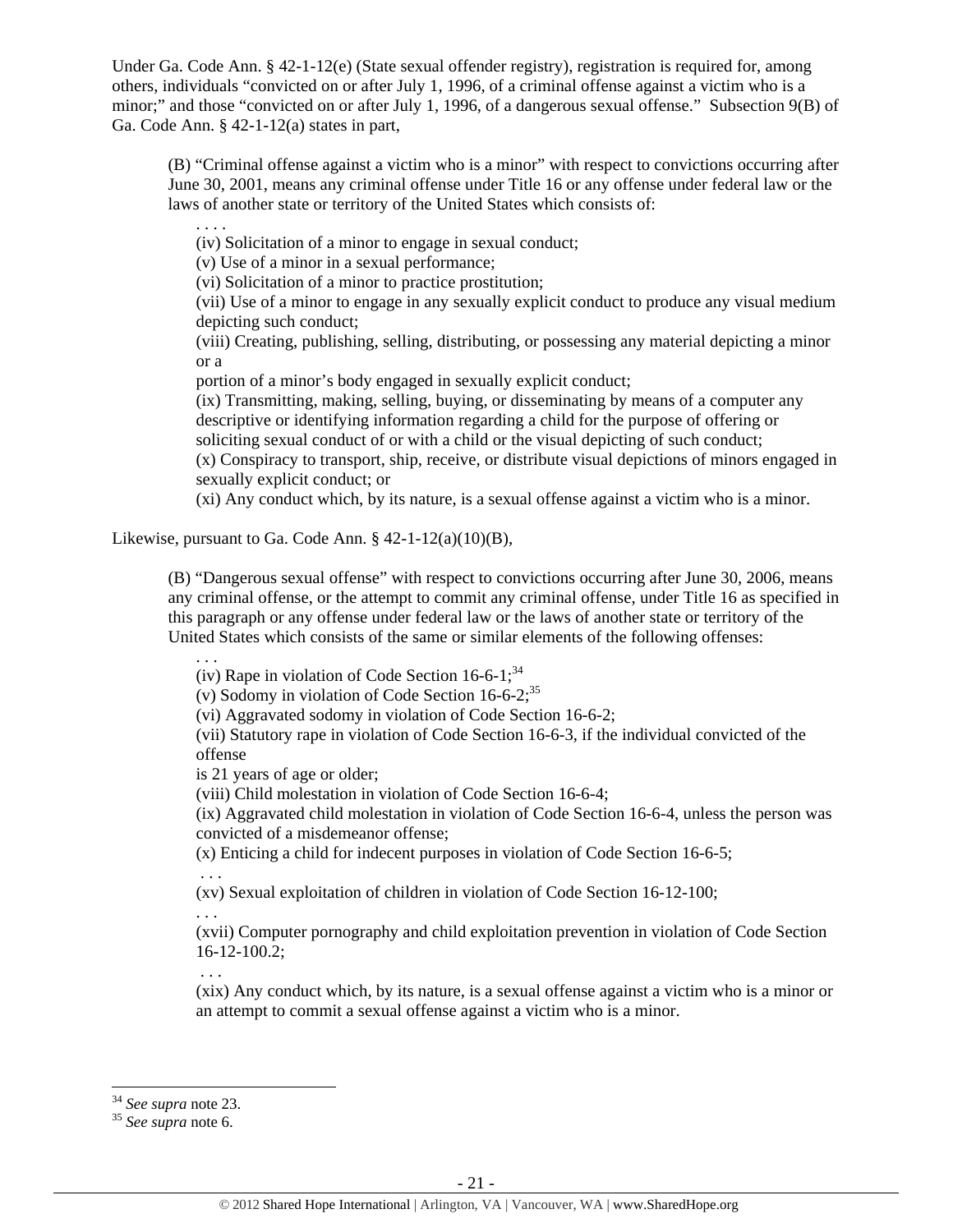A "minor" is defined as "any individual under the age of 18 years and any individual that the sexual offender believed at the time of the offense was under the age of 18 years if such individual was the victim of an offense." Ga. Code. Ann.  $§$  42-1-12(a)(14).

- 3.5.1 Recommendation: Amend the sex offender registry statute, Ga. Code Ann. § 42-1-12 (State Sexual Offender Registry), to include Ga. Code Ann. § 16-6-11 (Pimping), § 16-6-12 (Pandering), and § 16-5-46 (Trafficking of persons for labor or sexual servitude) as offenses for which registration as a sex offender is required when the victim is a minor.
- *3.6 Laws relating to termination of parental rights for certain offenses include sex trafficking or commercial sexual exploitation of children (CSEC) offenses in order to remove the children of traffickers from their control and potential exploitation.*

Georgia does not specifically list the types of violent felonies that could cause the removal of a child from a parent. Ga. Code Ann. § 15-11-94(a) (Grounds for termination; other dispositions) states in part, "In considering the termination of parental rights, the court shall first determine whether there is present clear and convincing evidence of parental misconduct or inability as provided in subsection (b) of this Code section. If there is clear and convincing evidence of such parental misconduct or inability, the court shall then consider whether termination of parental rights is in the best interest of the child, after considering the physical, mental, emotional, and moral condition and needs of the child who is the subject of the proceeding, including the need for a secure and stable home." Under subsection (b)(4),

(A) The court determines parental misconduct or inability by finding that:

(i) The child is a deprived child, as such term is defined in Code Section  $15{\text -}11{\text -}2$ ;<sup>36</sup>

(ii) The lack of proper parental care or control by the parent in question is the cause of the child's status as deprived;

(iii) Such cause of deprivation is likely to continue or will not likely be remedied; and

(iv) The continued deprivation will cause or is likely to cause serious physical, mental, emotional, or moral harm to the child.

(B) In determining whether the child is without proper parental care and control, the court shall consider, without being limited to, the following:

. . .

(iii) Conviction of the parent of a felony and imprisonment therefor which has a demonstrable negative effect on the quality of the parent-child relationship;

(iv) Egregious conduct or evidence of past egregious conduct of the parent toward the child or toward another child of a physically, emotionally, or sexually cruel or abusive nature; (v) Physical, mental, or emotional neglect of the child or evidence of past physical, mental, or

emotional neglect of the child or of another child by the parent; and

(vi) Injury or death of a sibling under circumstances which constitute substantial evidence that such injury or death resulted from parental neglect or abuse.

(C) In addition to the considerations in subparagraph (B) of this paragraph, where the child is not in the custody of the parent who is the subject of the proceedings, in determining whether the child is without proper parental care and control, the court shall consider, without being limited

"Deprived child" means a child who:

- (A) Is without proper parental care or control, subsistence, education as required by law, or other care or control necessary for the child's physical, mental, or emotional health or morals;
- (B) Has been placed for care or adoption in violation of law;
- (C) Has been abandoned by his or her parents or other legal custodian; or
- (D) Is without a parent, guardian, or custodian.

No child who in good faith is being treated solely by spiritual means through prayer in accordance with the tenets and practices of a recognized church or religious denomination by a duly accredited practitioner thereof shall, for that reason alone, be considered to be a "deprived child."

  $36$  Ga. Code Ann. § 15-11-2(8) states,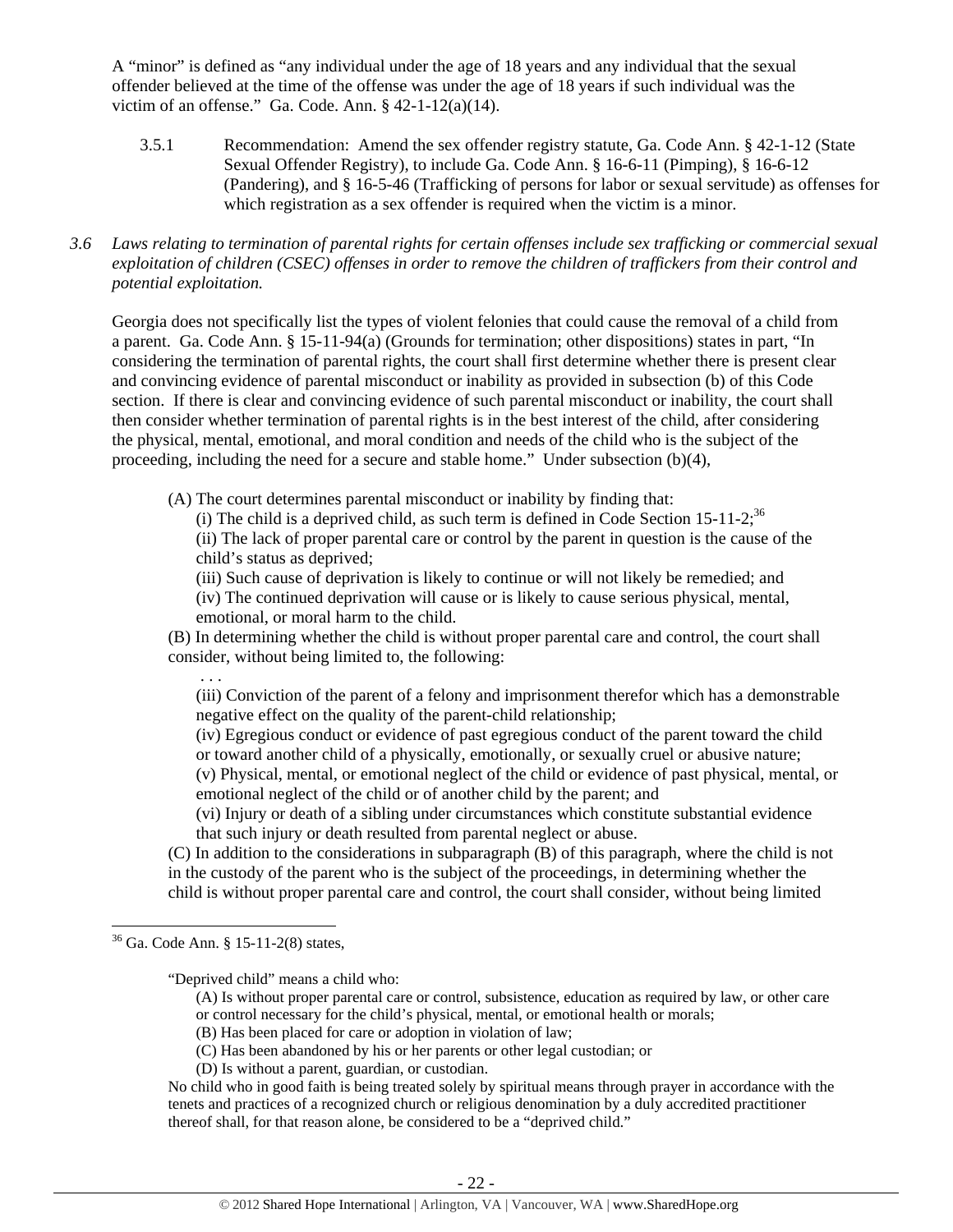to, whether the parent without justifiable cause has failed significantly for a period of one year or longer prior to the filing of the petition for termination of parental rights:

. . . .

3.6.1 Recommendation: Amend Ga. Code Ann. § 15-11-94(a) (Grounds for termination; other dispositions) to specifically include convictions under Ga. Code Ann. § 16-6-11 (Pimping), § 16-6-12 (Pandering), and § 16-5-46 (Trafficking of persons for labor or sexual servitude) as grounds for terminating a trafficker's parental rights.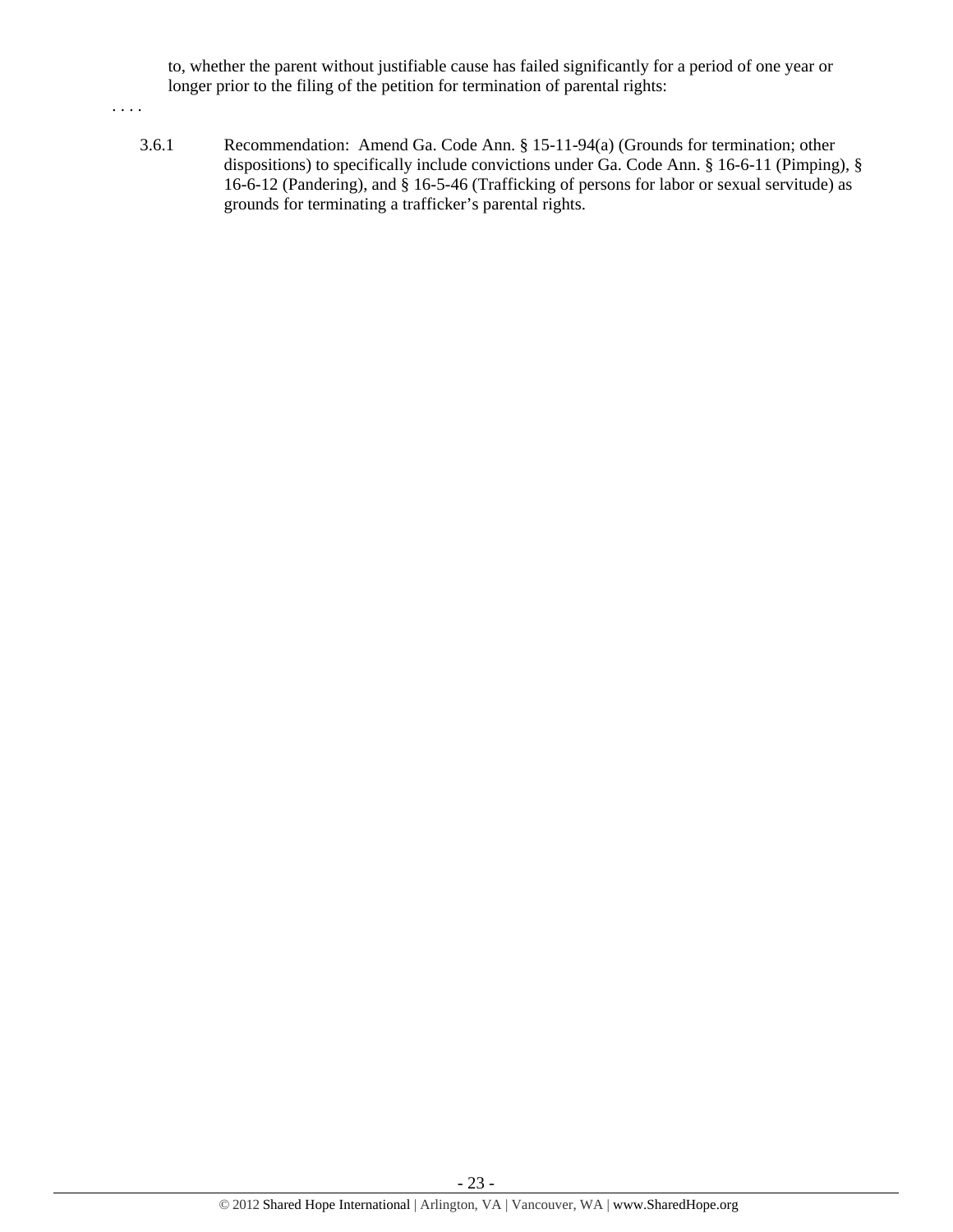#### **FRAMEWORK ISSUE 4: CRIMINAL PROVISIONS FOR FACILITATORS**

#### *Legal Components:*

- *4.1 The acts of assisting, enabling, or financially benefitting from child sex trafficking are included as criminal offenses in the state sex trafficking statute.*
- *4.2 Financial penalties, including asset forfeiture laws, are in place for those who benefit financially from or aid and assist in committing domestic minor sex trafficking.*

*\_\_\_\_\_\_\_\_\_\_\_\_\_\_\_\_\_\_\_\_\_\_\_\_\_\_\_\_\_\_\_\_\_\_\_\_\_\_\_\_\_\_\_\_\_\_\_\_\_\_\_\_\_\_\_\_\_\_\_\_\_\_\_\_\_\_\_\_\_\_\_\_\_\_\_\_\_\_\_\_\_\_\_\_\_\_\_\_\_\_\_\_\_\_* 

- *4.3 Promoting and selling child sex tourism is illegal.*
- *4.4 Promoting and selling child pornography is illegal.*

### *Legal Analysis:*

*4.1 The acts of assisting, enabling, or financially benefitting from child sex trafficking are included as criminal offenses in the state sex trafficking statute.*

Under Ga. Code Ann. § 16-5-46 (Trafficking of persons for labor or sexual servitude), trafficking for sexual servitude occurs when a person "knowingly subjects or maintains another in sexual servitude or knowingly recruits, entices, harbors, transports, provides, or obtains by any means another person for the purpose of sexual servitude." Ga. Code Ann. § 16-5-46(c). This language could reach some facilitators, but does not include terms such as "benefiting," "assisting," or "aiding," which are terms more explicitly applicable to facilitators.

Georgia's human trafficking law does, however, allow for the prosecution of corporations in certain circumstances. Ga. Code Ann. § 16-5-46(j). Specifically, a corporation can be prosecuted under the human trafficking law

for an act or omission constituting a crime under this Code section only if an agent of the corporation performs the conduct which is an element of the crime while acting within the scope of his or her office or employment and on behalf of the corporation and the commission of the crime was either authorized, requested, commanded, performed, or within the scope of his or her employment on behalf of the corporation or constituted a pattern of illegal activity that an agent of the company knew or should have known was occurring.

In addition to the trafficking law, Georgia has several other laws applicable to facilitators:

- 1. Ga. Code Ann. § 16-6-10 (Keeping a place of prostitution) could apply to facilitators and specifically criminalizes "exercising control over the use of any place or conveyance which would offer seclusion or shelter for the practice of prostitution . . . when [the perpetrator] knowingly grants or permits the use of such place for the purpose of prostitution." Similarly, pursuant to Ga. Code Ann. § 44-7-18(b) (Effect of leases for purposes of prostitution or assignation), leases entered into for the purposes of prostitution "shall be void."
- 2. Ga. Code Ann. § 16-6-11 (Pimping). Although not specific to minors, the offense of pimping, as defined in Ga. Code Ann. § 16-6-11, includes when a person,

(3) Directs or transports another person to a place when he or she knows or should know that the direction or transportation is for the purpose of prostitution;

. . .

(5) Aids or abets, counsels, or commands another in the commission of prostitution or aids or assists in prostitution where the proceeds or profits derived therefrom are to be divided on a pro rata basis.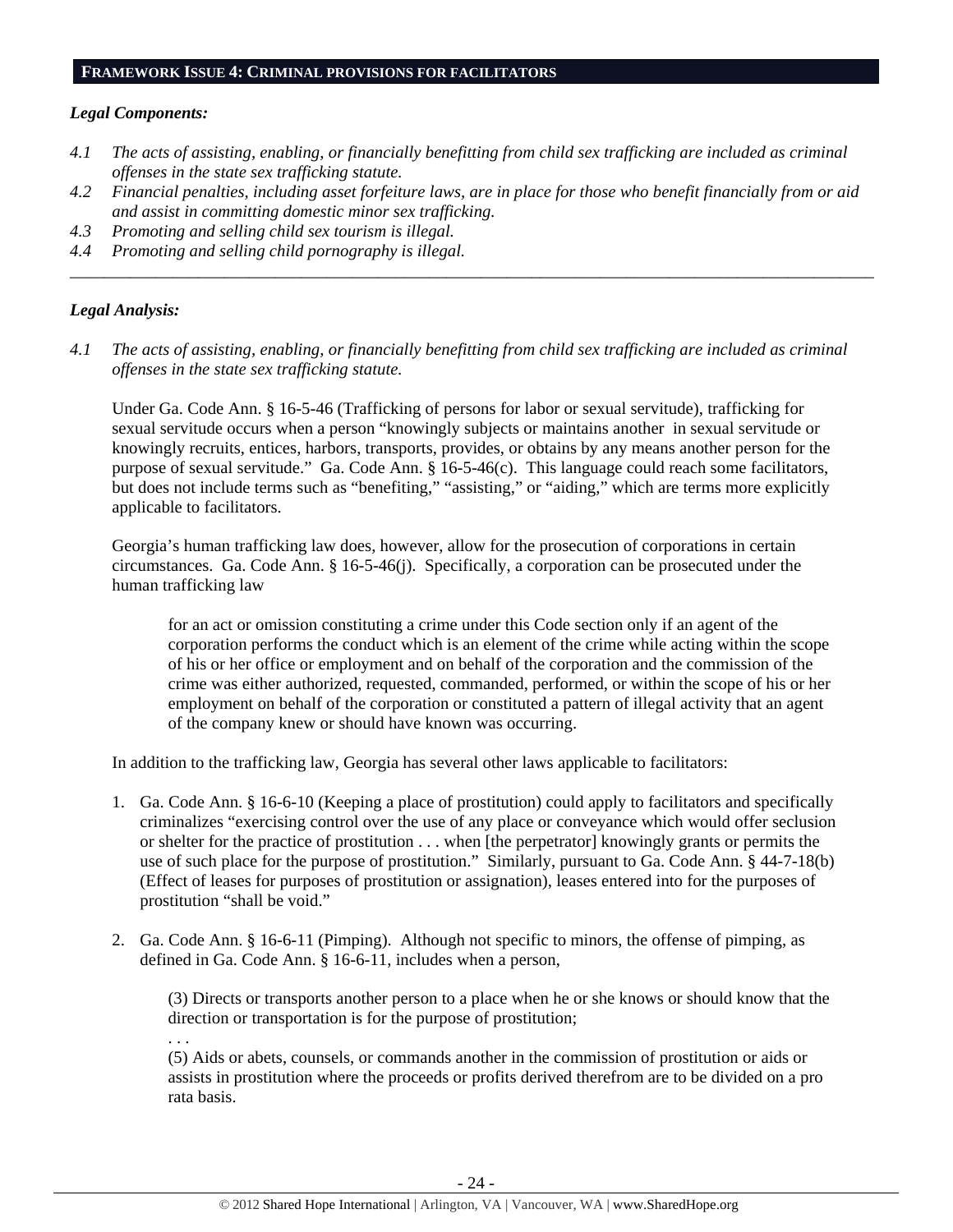- 3. Ga. Code Ann. § 39-5-4 (Report of certain information; failure to report required information; penalties). According to this statute, "An interactive computer service doing business in this state that obtains knowledge of facts or circumstances from which a violation of any law of this state prohibiting child pornography is apparent shall make a report, as soon as reasonably possible, of such facts and circumstances to the Cyber Tipline at the National Center for Missing and Exploited Children." Ga. Code Ann. § 39-5-4(a). A "knowing [] and willful [] violat [ion] [of] subsection (a)" is a misdemeanor. Ga. Code Ann. § 39-5-4(b). Subsequent violations raise the offense to a misdemeanor of a high and aggravated nature. Ga. Code Ann. § 39-5-4(b).
- 4. Ga. Code Ann. § 16-12-100(b) (Sexual exploitation of children; reporting violation; forfeiture; penalties), states in part, "It is unlawful for any person knowingly to employ, use, persuade, induce, entice or coerce any minor to engage in or *assist* any other person to engage in any sexually explicit conduct for the purpose of producing any visual medium depicting such conduct." Ga. Code Ann. § 16-12-100(b)(1) (emphasis added). The statute also states that "[i]t is unlawful for any person knowingly to create, reproduce, publish, promote, sell, distribute, give, exhibit, or possess with intent to sell or distribute any visual medium which depicts a minor or a portion of a minor's body engaged in any sexually explicit conduct." Ga. Code Ann.  $§ 16-12-100(b)(5).$
- 5. Ga. Code Ann. § 16-12-100.2(c)(1)(D) (Computer or electronic pornography and child exploitation prevention) states,

A person commits the offense of computer or electronic pornography if such person intentionally or willfully:

 . . . (D) Buys, sells, receives, exchanges, or disseminates any notice, statement, or advertisement, or any child's name, telephone number, place of residence, physical characteristics, or other descriptive or identifying information for the purpose of offering or soliciting sexual conduct of or with an identifiable child [under 16] or the visual depiction of such conduct.

This crime is punishable by imprisonment for 1–20 years and a fine not to exceed \$10,000. Ga. Code Ann. § 16-12-100.2(c)(2).

Where a facilitator is also engaged in criminal gang activity, extra penalties may apply. It is an offense "for any person employed by or associated with a criminal street gang to conduct or participate in criminal gang activity through the commission of any offense enumerated in paragraph (1) of Code Section 16-15-3." Ga. Code Ann. § 16-15-4(a).<sup>37</sup> In addition to any other penalty provided by law, Any violation of this provision is punishable by imprisonment for 5–15 years, a fine of \$10,000–\$15,000, or both. Ga. Code Ann. § 16-5-4(k)(1). Additionally, "(1) All property which is directly or indirectly used or intended for use in any manner to facilitate a violation of this chapter; and (2) Any property constituting or derived from gross profits or other proceeds obtained from a violation of this chapter" is subject to forfeiture. Ga. Code Ann. § 16-15-5(a).

- 4.1.1 Recommendation: Amend Ga. Code Ann. § 16-5-46 (Trafficking of persons for labor or sexual servitude) to expressly include aiding, assisting and benefitting from human trafficking as prohibited conduct.
- *4.2 Financial penalties, including asset forfeiture laws, are in place for those who benefit financially from or aid and assist in committing domestic minor sex trafficking.*

 <sup>37</sup> *See* discussion *supra* in Section 1.2.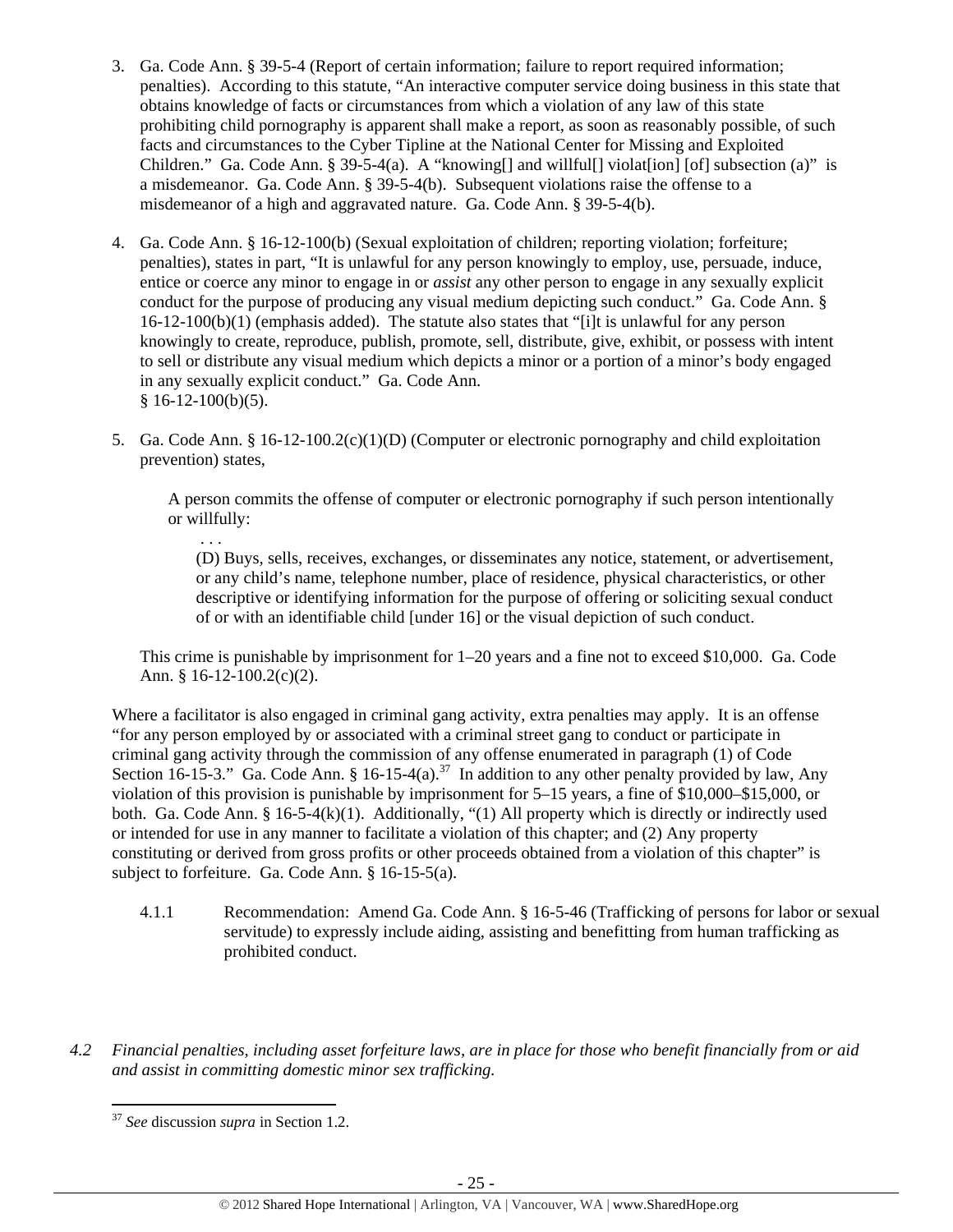A person convicted of trafficking under Ga. Code Ann. § 16-5-46 (Trafficking of persons for labor or sexual servitude), when the victim is under 18, could face a fine not to exceed \$100,000. Ga. Code Ann. § 16-5-46(f)(2). Additionally, under subsection (g), "All real and personal property of every kind used or intended for use in the course of, derived from, or realized through a violation of this Code section shall be subject to forfeiture to the state." Ga. Code Ann. § 16-5-46(g). "Forfeiture shall be had by the same procedure set forth in Code Section 16-14-7." Ga. Code Ann. § 16-5-46(g). "Forfeiture shall be had by a civil procedure. . ." Ga. Code Ann. §16-14-7. Seizure of forfeitable property is governed by Ga. Code. Ann. §16-14-7(f). The net proceeds of the forfeiture is to be deposited in the general fund of the state treasury. Ga. Code Ann. § 16-14-7(k).

Facilitators prosecuted under Ga. Code Ann. § 16-6-11 (Pimping) may face asset forfeiture. Under Ga. Code Ann. § 16-6-13.3 (Proceeds from pimping; forfeiture; distribution), "Any proceeds or money which is used, intended for use, used in any manner to facilitate, or derived from a violation of Code Section 16- 6-11 [pimping], wherein any of the persons involved in performing an act of prostitution is under the age of 18, is contraband and forfeited . . . ." Ga. Code Ann. § 16-6-13.3(a). Additionally, if the facilitator has a prior conviction for Ga. Code Ann. § 16-6-11, the facilitator may be subject to motor vehicle forfeiture. Ga. Code Ann. § 16-6-13.2(c). Asset forfeiture pursuant to this section is discretionary and civil in nature. The items forfeited shall be disposed of pursuant to Ga. Code Ann. § 16-13-49(u)(Contraband; forfeiture; seizure), which provides for the sale of the property and distribution to government agencies.

Additional forfeiture exists for those facilitators involved in using a minor for a sexual performance or visual depiction of sexually explicit conduct. Ga. Code Ann. § 16-12-100. Under Ga. Code Ann. § 16-  $12-100(e)(1)$ , anyone "who is convicted of an offense under this Code section shall forfeit to the State of Georgia such interest as the person may have in: (A) Any property constituting or directly derived from gross profits or other proceeds obtained from such offense; and (B) Any property used, or intended to be used, to commit such offense." This forfeiture action is criminal in nature and mandatory. The property forfeited shall also be disposed of pursuant to Ga. Code Ann. § 16-13-49(u) (Contraband; forfeiture; seizure), which provides for the sale of the property and distribution to government agencies.

Finally, a facilitator may be subject to restitution orders. Ga. Code Ann. § 17-14-3 states, "... [I]n addition to any other penalty imposed by law, a judge of any court of competent jurisdiction shall, in sentencing an offender, make a finding as to the amount of restitution due any victim, and order an offender to make full restitution to such victim." Consideration of restitution is mandatory, although the order itself is dependent upon considerations outlined in Ga. Code Ann. § 17-14-10 including:

(1) The financial resources and other assets of the offender or person ordered to pay restitution including whether any of the assets are jointly controlled;

(2) The earnings and other income of the offender or person ordered to pay restitution;

(3) Any financial obligations of the offender or person ordered to pay restitution, including obligations to dependents;

(4) The amount of damages;

(5) The goal of restitution to the victim and the goal of rehabilitation of the offender;

(6) Any restitution previously made;

(7) The period of time during which the restitution order will be in effect; and

(8) Other factors which the ordering authority deems to be appropriate.

# *4.3 Promoting and selling child sex tourism is illegal*.

Georgia does not have a specific law that prohibits the promotion or sale of child sex tourism.

4.3.1 Recommendation: Enact a law prohibiting selling or offering to sell travel services that include or facilitate travel for the purpose of engaging in commercial sexual exploitation of a minor or prostitution of a minor, if the travel or sale occurs in Georgia.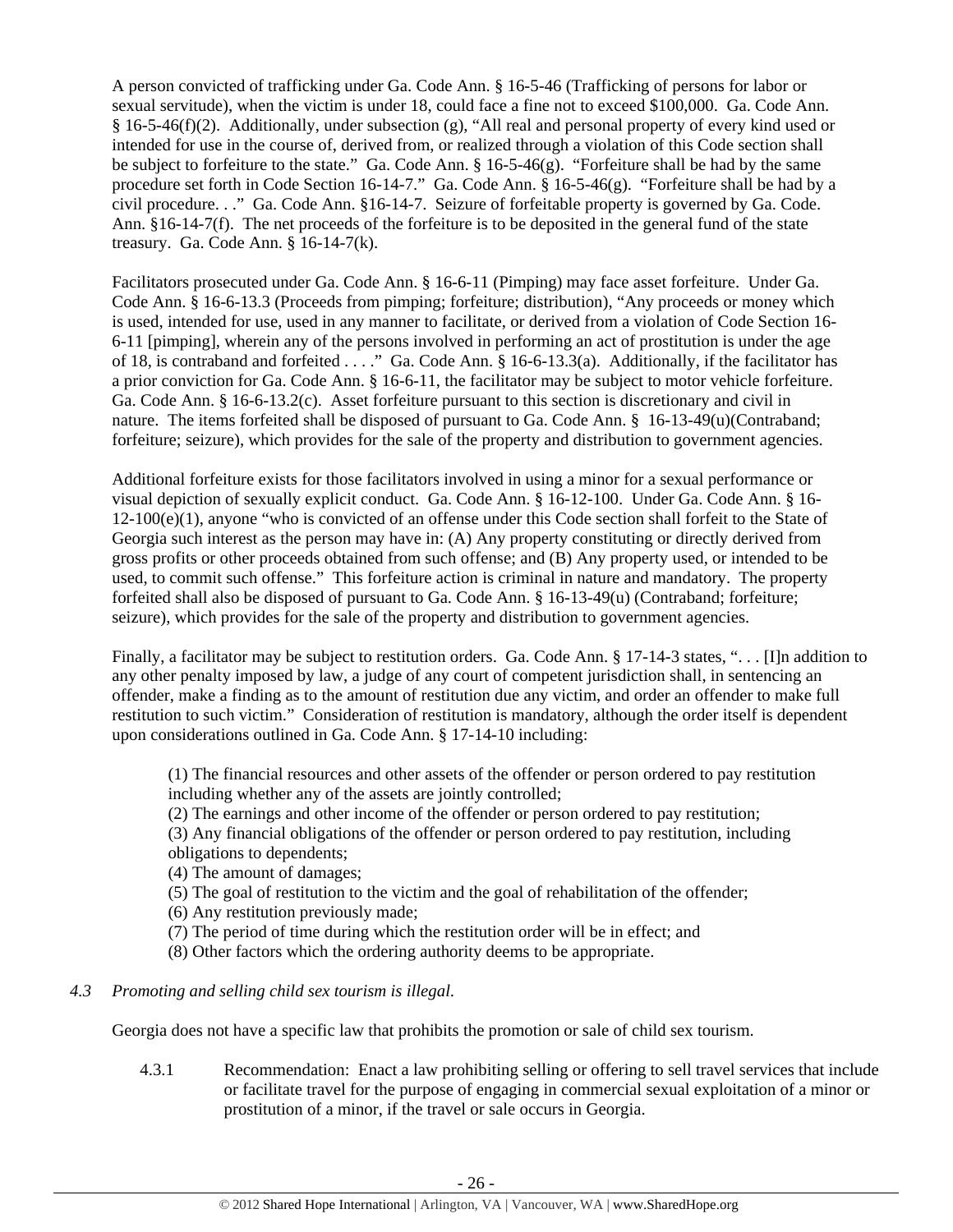# *4.4 Promoting and selling child pornography is illegal.*

Pursuant to Ga. Code Ann. § 16-12-100 (Sexual exploitation of children; reporting violation; forfeiture; penalties), promoting and selling pornography depicting children under 18 is illegal. Ga. Code Ann. § 16-12-100. Specifically, "It is unlawful for any person knowingly to . . . promote, sell, distribute, give, exhibit, or possess with intent to sell or distribute any visual medium which depicts a minor or a portion of a minor's body engaged in any sexually explicit conduct." Ga. Code Ann. § 16-12-100(b)(5). Similarly, it is also a crime to "advertise, sell, purchase, barter, or exchange any medium which provides information as to where any visual medium which depicts a minor or a portion of a minor's body engaged in any sexually explicit conduct can be found or purchased." Ga. Code Ann. § 16-12-100(b)(6). This crime is punishable by imprisonment for 5–20 years and a fine not to exceed \$100,000. Ga. Code Ann. §  $16-12-100(g)(1)$ .

Under Ga. Code Ann. § 16-12-100.2(c)(1) (Computer or electronic pornography and child exploitation prevention),

A person commits the offense of computer or electronic pornography if such person intentionally or willfully:

(A) Compiles, enters into, or transmits by computer or other electronic device;

(B) Makes, prints, publishes, or reproduces by other computer or other electronic device;

(C) Causes or allows to be entered into or transmitted by computer or other electronic device; or

(D) Buys, sells, receives, exchanges, or disseminates

any notice, statement, or advertisement or any child's name, telephone number, place of residence, physical characteristics, or other descriptive or identifying information for the purpose of offering or soliciting sexual conduct of or with an identifiable child [defined as under 16] or the visual depiction of such conduct.

The crime is punishable by imprisonment for 1–20 years and a fine not to exceed \$10,000. Ga. Code Ann. § 16-12-100.2(c) (2).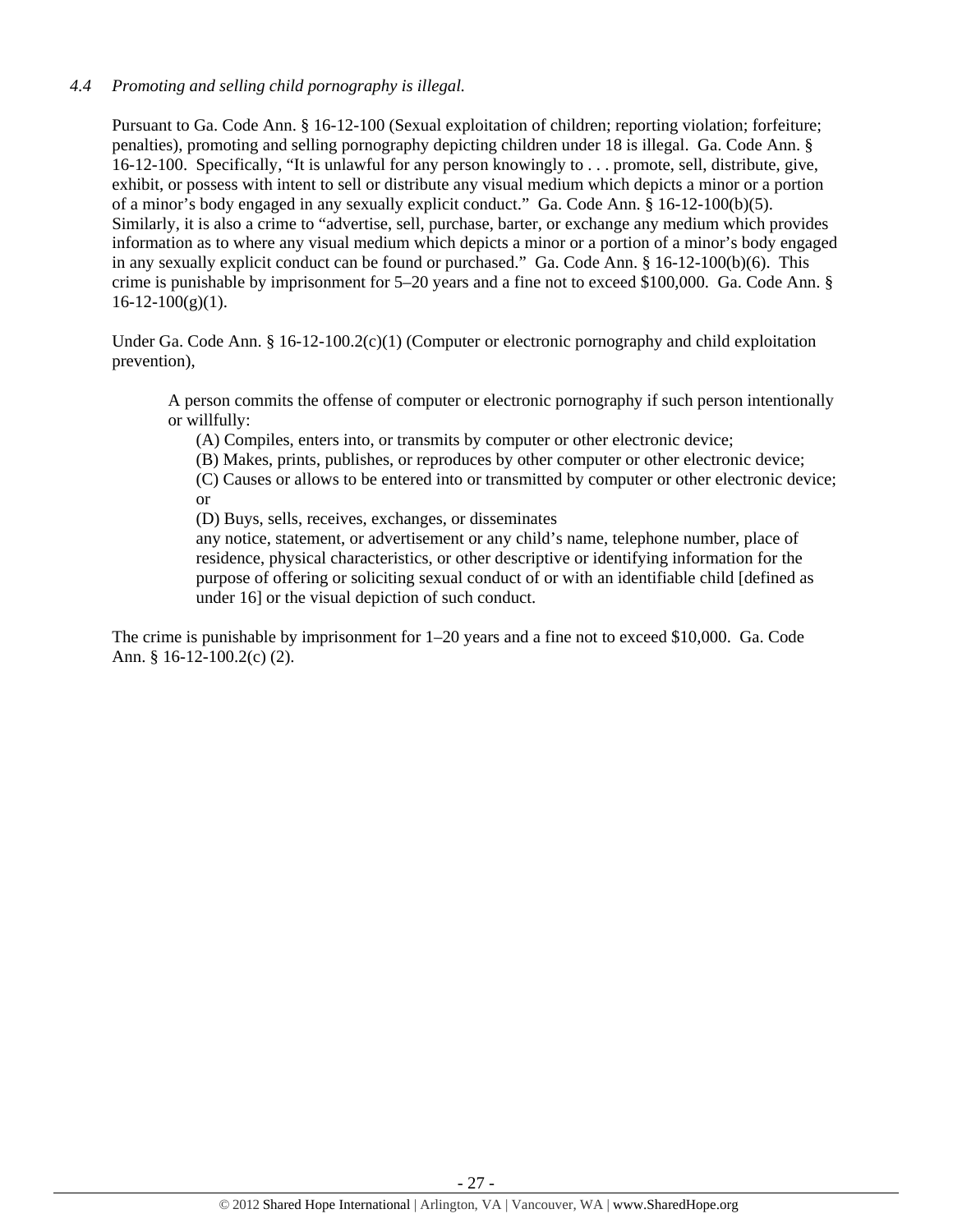#### **FRAMEWORK ISSUE 5: PROTECTIVE PROVISIONS FOR THE CHILD VICTIMS**

# *Legal Components:*

- *5.1 Statutorily-mandated victim services define "victim" to specifically include victims of domestic minor sex trafficking or commercial sexual exploitation of children (CSEC) to ensure prompt identification and access to victims' rights and services.*
- *5.2 The state sex trafficking statute expressly prohibits a defendant from raising consent of the minor to the commercial sex acts as a defense.*
- *5.3 Prostitution laws apply only to adults, making minors under 18 specifically immune from this offense.*
- *5.4 Child victims of sex trafficking or commercial sexual exploitation are provided with a child protection response, including specialized shelter and services, and are not detained in juvenile detention facilities.*
- *5.5 Commercial sexual exploitation or sex trafficking is identified as a type of abuse and neglect within child protection statutes.*
- *5.6 The definition of "caregiver" (or similar term) in the child welfare statutes is broad enough to include a trafficker who has custody or control of a child in order to bring a trafficked child into the protection of child protective services.*
- *5.7 Crime victims' compensation is specifically available to a child victim of sex trafficking or commercial sexual exploitation of children (CSEC) without regard to ineligibility factors.*
- *5.8 Victim-friendly procedures and protections are provided in the trial process for minors under 18.*
- *5.9 Expungement or sealing of juvenile delinquency records resulting from arrests or adjudications for prostitution-related offenses committed as a result of, or in the course of, the commercial sexual exploitation of a minor is available within a reasonable time after turning 18.*
- *5.10 Victim restitution and civil remedies for victims of domestic minor sex trafficking or commercial sexual exploitation of children (CSEC) are authorized by law.*
- *5.11 Statutes of limitations for civil and criminal actions for child sex trafficking or commercial sexual exploitation of children (CSEC) offenses are eliminated or lengthened sufficiently to allow prosecutors and victims a realistic opportunity to pursue criminal action and legal remedies.*

*\_\_\_\_\_\_\_\_\_\_\_\_\_\_\_\_\_\_\_\_\_\_\_\_\_\_\_\_\_\_\_\_\_\_\_\_\_\_\_\_\_\_\_\_\_\_\_\_\_\_\_\_\_\_\_\_\_\_\_\_\_\_\_\_\_\_\_\_\_\_\_\_\_\_\_\_\_\_\_\_\_\_\_\_\_\_\_\_\_\_\_\_\_* 

# *Legal Analysis:*

*5.1 Statutorily-mandated victim services define "victim" to specifically include victims of domestic minor sex trafficking or commercial sexual exploitation of children (CSEC) to ensure prompt identification and access to victims' rights and services.* 

Pursuant to Ga. Code Ann. § 17-14-2(9) (Definitions), Georgia defines a victim deserving restitution fairly broadly and states that a victim includes any

[n]atural person or his or her personal representative or, if the victim is deceased, his or her estate; . . . suffering damages caused by an offender's unlawful act; provided, however, that the term "victim" shall not include any person who is concerned in the commission of such unlawful act as defined in Code Section 16-2-20 [When a person is a party to a crime]*.*

Therefore, a sexually exploited child generally would qualify as a victim for purposes of restitution. Notably, however, if a court did determine that the minor "[i]ntentionally aid[ed] or abet[ted] in the commission of the crime," under Ga. Code Ann. § 16-2-20(b)(3) (When a person is a party to a crime), the minor could no longer be considered a victim. Therefore, if a court considers a victim of domestic minor sex trafficking as aiding in his or her trafficking situation or prostitution, the minor may not be considered a victim.

For the purposes of crime victims' compensation funds, a violation of Ga. Code Ann. § 16-5-46 (Trafficking in persons for labor or sexual servitude) is specifically included in the definition of "crime."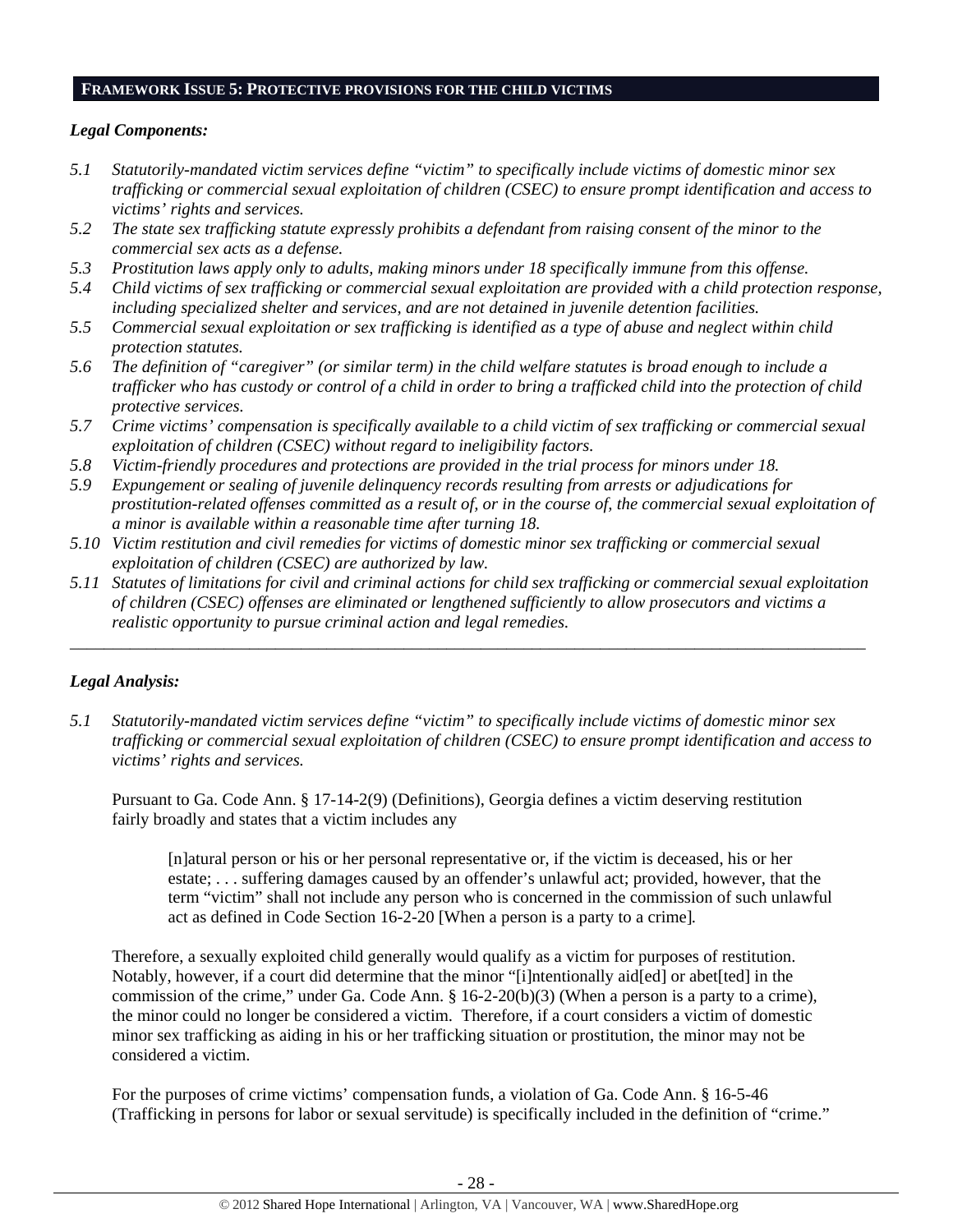Ga. Code Ann. § 17-15-2(3)(A). Pursuant to Ga. Code Ann. § 17-15-2(10) (Definitions), a "victim" is defined as someone who

(A) Is injured physically, who dies, or who suffers financial hardship as a result of being injured physically as a direct result of a crime;

(B) Suffers a serious mental or emotional trauma as a result of being threatened with a crime which could result in physical injury or death;

(C) Suffers a serious mental or emotional trauma as a result of being present during the commission of a crime; or

(D) Suffers a serious mental or emotional trauma as a result of being trafficked for labor or sexual servitude as defined in Code Section 16-5-46.

- 5.1.1 Recommendation: Amend the definition of "victim" under Ga. Code Ann. § 17-14-2(9) (Definitions) to specifically include victims of Ga. Code Ann. § 16-5-46 (Trafficking in persons for labor or sexual servitude) and Georgia's CSEC offenses.
- *5.2 The state sex trafficking statute expressly prohibits a defendant from raising consent of the minor to the commercial sex acts as a defense.*

Under Ga. Code Ann. § 16-5-46(d), "The age of consent for sexual activity or the accused's lack of knowledge of the age of the person being trafficked shall not constitute a defense in a prosecution for a violation of this Code section."

- 5.2.1 Recommendation: Amend the crimes of Ga. Code Ann. § 16-6-11 (Pimping) and § 16-6-12 (Pandering) to specify that consent of a minor to the commercial sex acts is no defense to prosecution of a buyer or a trafficker.
- *5.3 Prostitution laws apply only to adults, making minors under 18 specifically immune from this offense.*

Georgia's prostitution statute reads broadly and does not exclude the prosecution of minors for prostitution. The prostitution statute states, "A person commits the offense of prostitution when he or she performs or offers or consents to perform a sexual act, including but not limited to sexual intercourse or sodomy, for money or other items of value." Ga. Code Ann. § 16-6-9. The offense is punishable as a misdemeanor. Ga. Code Ann. § 16-6-13(a). Similarly, Ga. Code Ann. § 16-6-16 (Masturbation for hire) has no age distinctions and applies regardless of age. Ga. Code Ann. § 16-6-16.

Georgia does, however, provide an affirmative defense to victims of certain sexual crimes that states that "[a] person shall not be guilty of a sexual crime if the conduct upon which the alleged criminal liability is based was committed under coercion or deception while the accused was being trafficked for sexual servitude in violation of subsection (c) of Code Section 16-5-46." Ga. Code Ann. § 16-3-6(b). "Sexual crime" is defined as "prostitution, sodomy, solicitation of sodomy, or masturbation for hire as such offenses are proscribed in Chapter 6 of Title 16." Ga. Code Ann. § 16-3-6(a)(3).

- 5.3.1 Recommendation: Amend Ga. Code Ann. § 16-6-9 (Prostitution) and Ga. Code Ann. § 16-6-16 (Masturbation for hire) to provide that minors are immune from prosecution of these offenses and direct them to services.
- *5.4 Child victims of sex trafficking or commercial sexual exploitation are provided with a child protection response, including specialized shelter and services, and are not detained in juvenile detention facilities.*

No law specifically states that a sexually exploited victim should receive a specific child protective response. For the chapter on "juvenile proceedings" related to delinquency, deprivation, and unruly children, under Ga. Code Ann. § 15-11-2(2), a child is defined as a person who is one of the following:

(A) Under the age of 17 years;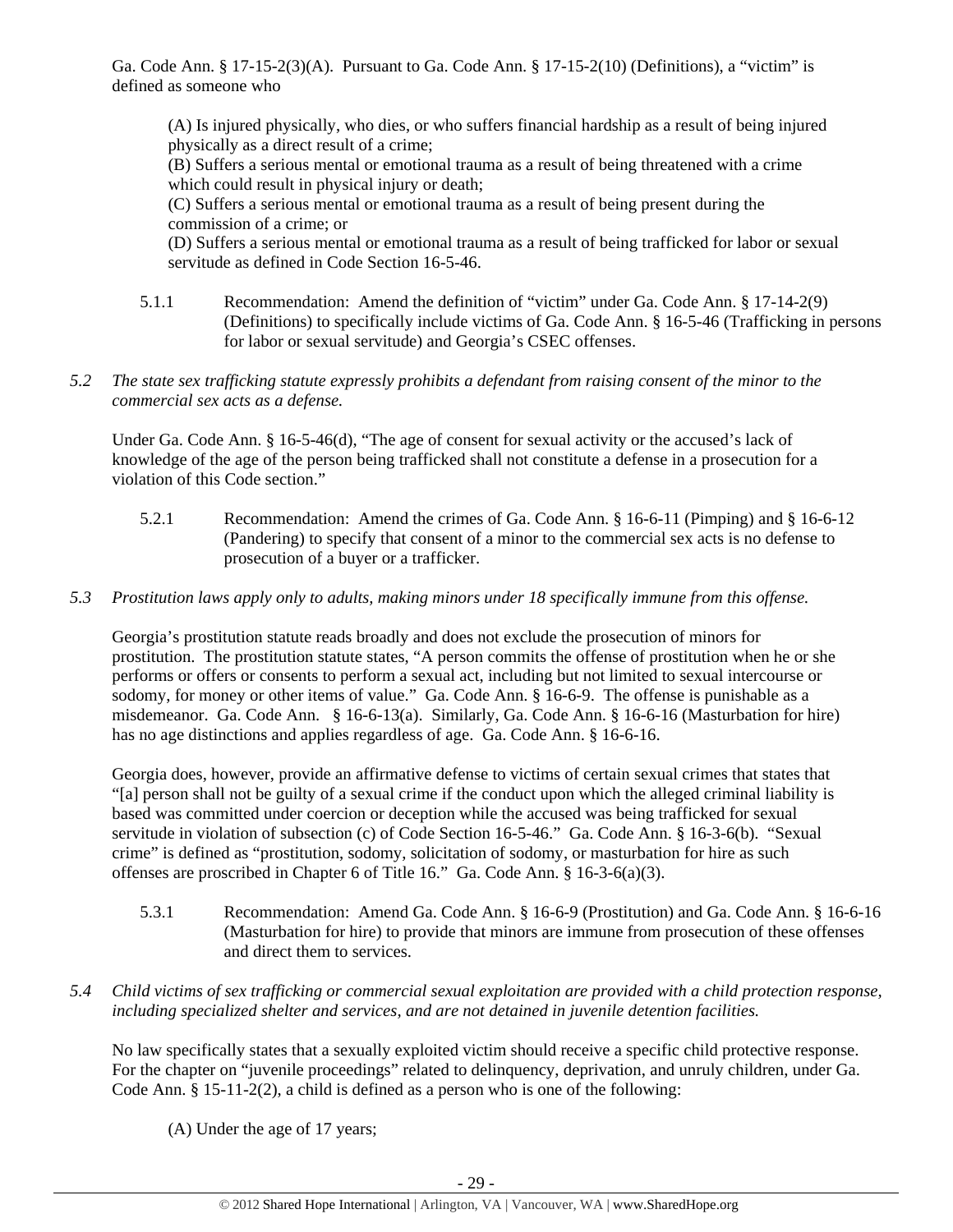(B) Under the age of 21 years, who committed an act of delinquency before reaching the age of 17 years, and who has been placed under the supervision of the court or on probation to the court; or

(C) Under the age of 18 years, if alleged to be a "'deprived child" or a "status offender" as defined by this Code Section.

 A sexually exploited child may fall within several categories, including "delinquent child," "deprived child," or "unruly child."

A child is a "delinquent child" if the child "has committed a delinquent act and is in need of treatment or rehabilitation." Ga. Code Ann. § 15-11-2(7). Pursuant to Ga. Code Ann. § 15-11-2(6), a "delinquent act" is,

(A) An act designated a crime by the laws of this state, or by the laws of another state if the act occurred in that state, under federal laws, or by local ordinance, and the crime does not fall under subparagraph (C) of paragraph (12) of this Code section [offenses only applicable to children] and is not a juvenile traffic offense as defined in Code Section 15-11-73;

(B) The act of disobeying the terms of supervision contained in a court order which has been directed to a child who has been adjudged to have committed a delinquent act; or (C) Failing to appear as required by a citation issued with regard to a violation of Code Section 3-  $3 - 23$ .  $38$ 

Therefore, if a child commits an act of prostitution, the child could be considered a delinquent. If the sexually exploited minor is found to be delinquent, the child may be detained, pursuant to Ga. Code Ann.  $§ 15-11-48(a)$ , in one of the following:

(1) A licensed foster home or a home approved by the court which may be a public or private home or the home of the noncustodial parent or of a relative;

(2) A facility operated by a licensed child welfare agency; or

(3) A detention home or center for delinquent children which is under the direction or supervision of the court or other public authority or of a private agency approved by the court.

A "deprived child" includes a child who "[i]s without proper parental care or control, subsistence, education as required by law, or other care or control necessary for the child's physical, mental, or emotional health or morals." Ga. Code Ann. § 15-11-2(8)(A). "Child welfare and youth services" is responsible for, among other things, "protecting and caring for deprived children and youths," and the Department of Human Services is authorized to assist the courts, if so requested, in providing placement and custodial care for children pending hearings before the juvenile court and casework services for children in the department's legal custody. Ga. Code Ann. §§ 49-5-3(3)(B), 49-5-8. A deprived child may be placed in "[a] licensed foster home or a home approved by the court which may be a public or private home or the home of the noncustodial parent or of a relative," "[a] facility operated by a licensed child welfare agency," or "a shelter care facility operated by the court." Ga. Code Ann. § 15-11-48(a), (f). Under Ga. Code Ann. § 15-11-55(a) (Disposition of deprived child; state's policy favoring stable placements), "If the child is found to be a deprived child, the court may make any of the following orders of disposition best suited to the protection and physical, mental, and moral welfare of the child," including, pursuant to subsection (a)(1)"[p]ermit the child to remain with his or her parents, guardian, or other custodian, including a putative father, subject to conditions and limitations as the court prescribes . . . ." Ga. Code Ann. § 15-11-55(a)(1). Under subsection (a)(2)(A), the court may choose to give "temporary legal custody," to one of the following:

<sup>&</sup>lt;sup>38</sup> Ga. Code Ann. § 3-3-23 (Furnishing to, purchase of, or possession by persons under 21 years of age of alcoholic beverages; use of false identification; proper identification; dispensing, serving, selling, or handling by persons under 21 years of age in the course of employment; seller's actions upon receiving false identification).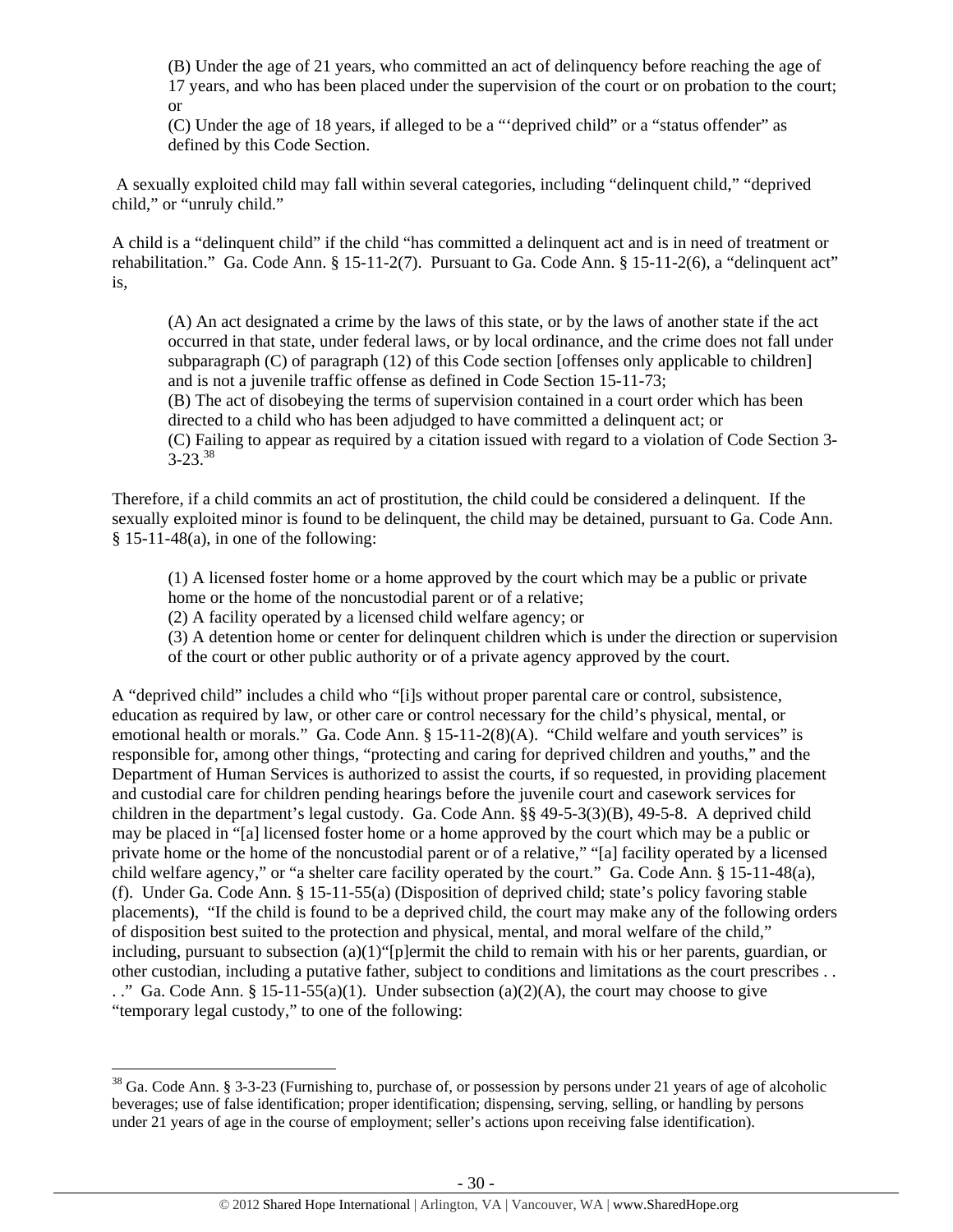(i) Any individual including a putative father who . . . is found by the court to be qualified to receive and care for the child;

(ii) An agency or other private organization licensed or otherwise authorized by law to receive and provide care for the child;

(iii) Any public agency authorized by law to receive and provide care for the child provided, however, that for the purpose of this Code section, the term "public agency" shall not include the Department of Juvenile Justice; or

 $(iv)$  An individual in another state with or without supervision by an appropriate officer  $\dots$ .

Moreover, Georgia law specifically states that "[u]nless a child found to be deprived is found also to be delinquent, such child shall not be committed to or confined in an institution or other facility designed or operated for the benefit of delinquent children." Ga. Code Ann. § 15-11-55(b).

A child could be considered a "status offender," according to Ga. Code Ann. § 15-11-2(11), if the child

is charged with or adjudicated of an offense which would not be a crime if it were committed by an adult, in other words, an act which is only an offense because of the perpetrator's status as a child. Such offenses shall include, but are not limited to, truancy, running away from home, incorrigibility, and unruly behavior.

Under Ga. Code Ann. § 15-11-2(12), an "unruly child" is a child that does any of the following:

(A) While subject to compulsory school attendance is habitually and without justification truant from school;

(B) Is habitually disobedient of the reasonable and lawful commands of his or her parent, guardian, or other custodian and is ungovernable;

(C) Has committed an offense applicable only to a child;

(D) Without just cause and without the consent of his or her parent or legal custodian deserts his or her home or place of abode;

(E) Wanders or loiters about the streets of any city, or in or about any highway or any public place, between the hours of 12:00 Midnight and 5:00 A.M.;

(F) Disobeys the terms of supervision contained in a court order which has been directed to such child, who has been adjudicated unruly; or

(G) Patronizes any bar where alcoholic beverages are being sold, unaccompanied by such child's parents, guardian, or custodian, or possesses alcoholic beverages; and

(H) In any of the foregoing, is in need of supervision, treatment, or rehabilitation; or

(I) Has committed a delinquent act and is in need of supervision, but not of treatment or rehabilitation.

When an unruly child is taken into custody, the person taking that child into custody may only maintain custody over the child for 12 hours. Ga. Code Ann. § 15-11-47(e)(1). As set out in Ga. Code Ann. § 15- 11-47(e) the child may be returned to the parent, brought before the court, released, or detained in a facility for unruly children until the parent or guardian is contacted. According to Ga. Code Ann. § 15- 11-45(a) (When child may be taken into custody), there are several ways a child can be taken into custody, including,

(2) Pursuant to the laws of arrest;

(3) By a law enforcement officer or duly authorized officer of the court if there are reasonable grounds to believe that the child has committed a delinquent act or if there are reasonable grounds to believe that he or she is an unruly child;

(4) By a law enforcement officer or duly authorized officer of the court if there are reasonable grounds to believe that the child is suffering from illness or injury or is in immediate danger from his or her surroundings and that his or her removal is necessary;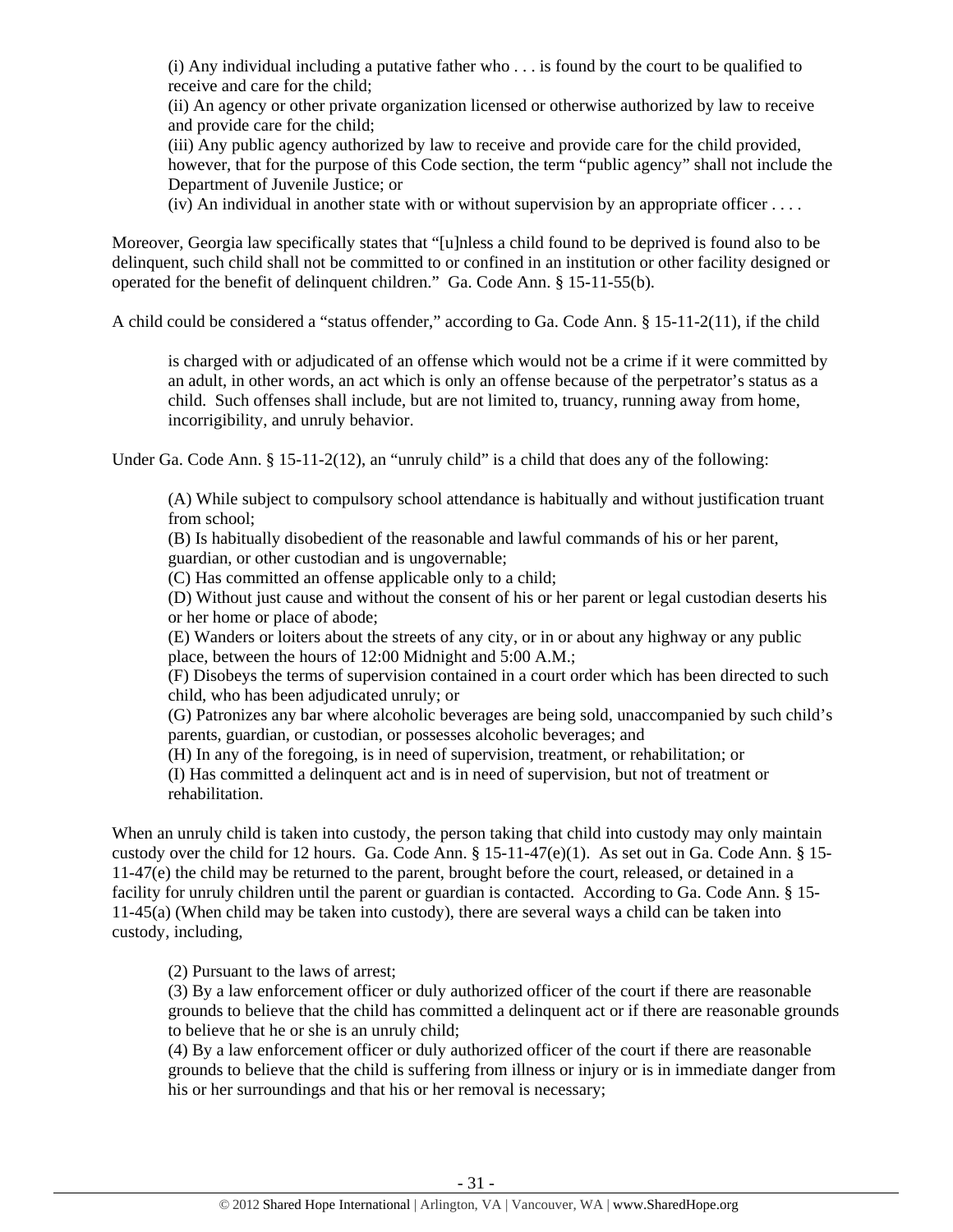(5) By a law enforcement officer or duly authorized officer of the court if there are reasonable grounds to believe that the child has run away from his or her parents, guardian, or other custodian;

(6) By a law enforcement officer or duly authorized officer of the court if a parent or guardian of a child has contacted a law enforcement agency and reported that the child is absent from parental custody without consent and a facility created pursuant to paragraph (2) of subsection (e) of Code section 15-11-47 is available; or

(7) By a law enforcement officer or duly authorized officer of the court if a child is violating a curfew and a facility created pursuant to paragraph (2) of subsection (e) of Section 15-11-47 is available.

Pursuant to Ga. Code Ann. § 15-11-47(a) (Procedure on taking child into custody; detention; bail; detention of child alleged to be unruly) and § 15-11-48, if the child is taken into custody, then the child may be detained in a variety of settings, including a licensed foster home, a "facility operated by a licensed child welfare agency," or, if alleged to be delinquent, a "detention home or center for delinquent children which is under the direction or supervision of the court . . . ." Ga. Code Ann. § 15-11-48(a), (e), (f).

Generally, a child merely taken into custody "shall not be detained or placed in shelter care prior to the hearing . . . ." Ga. Code Ann. § 15-11-46. Under Ga. Code Ann. § 15-11-46 (When detention of child permitted), however, a child taken into custody may be detained in any of the following circumstances:

(1) The child's detention or care is required to protect the person or property of others or of the child;

(2) The child may abscond or be removed from the jurisdiction of the court;

(3) The child has no parent, guardian, or custodian or other person able to provide supervision and care for him or her and return him or her to the court when required; or

(4) An order for the child's detention or shelter care has been made by the court pursuant to this article.

5.4.1 Recommendation: Establish a mandatory protective response procedure for victims of domestic minor sex trafficking that avoids criminal liability and provides instead specialized services and shelter for intervention and restoration.

# *5.5 Commercial sexual exploitation or sex trafficking is identified as a type of abuse and neglect within child protection statutes.*

Within the title on "social services," a definition of "child abuse" for the article on "child abuse and deprivation records" includes, "(B) Neglect or exploitation of a child by a parent or caretaker thereof; (C) Sexual abuse of a child; or (D) Sexual exploitation of a child." Ga. Code Ann. § 49-5-40(3). "Sexual exploitation" is defined as "conduct by any person who allows, permits, encourages, or requires that child to engage in: (A) Prostitution, as defined in Code Section 16-6-9 ; or (B) Sexually explicit conduct for the purpose of producing any visual or print medium depicting such conduct, as defined in Code Section 16- 12-100." Ga. Code Ann. § 49-5-40 (6). Similarly, "sexual abuse" is defined as including "a person's employing, using, persuading, inducing, enticing or coercing any minor who is not that person's spouse to engage in any act which involves: (A) Sexual intercourse . . . ." Ga. Code Ann. § 49-5-40 (5). However, the definition of "sexual abuse" does "not include consensual sex acts involving persons of the opposite sex when the sex acts are between minors or between a minor and an adult who is not more than five years older than the minor." Ga. Code Ann. § 49-5-40(5).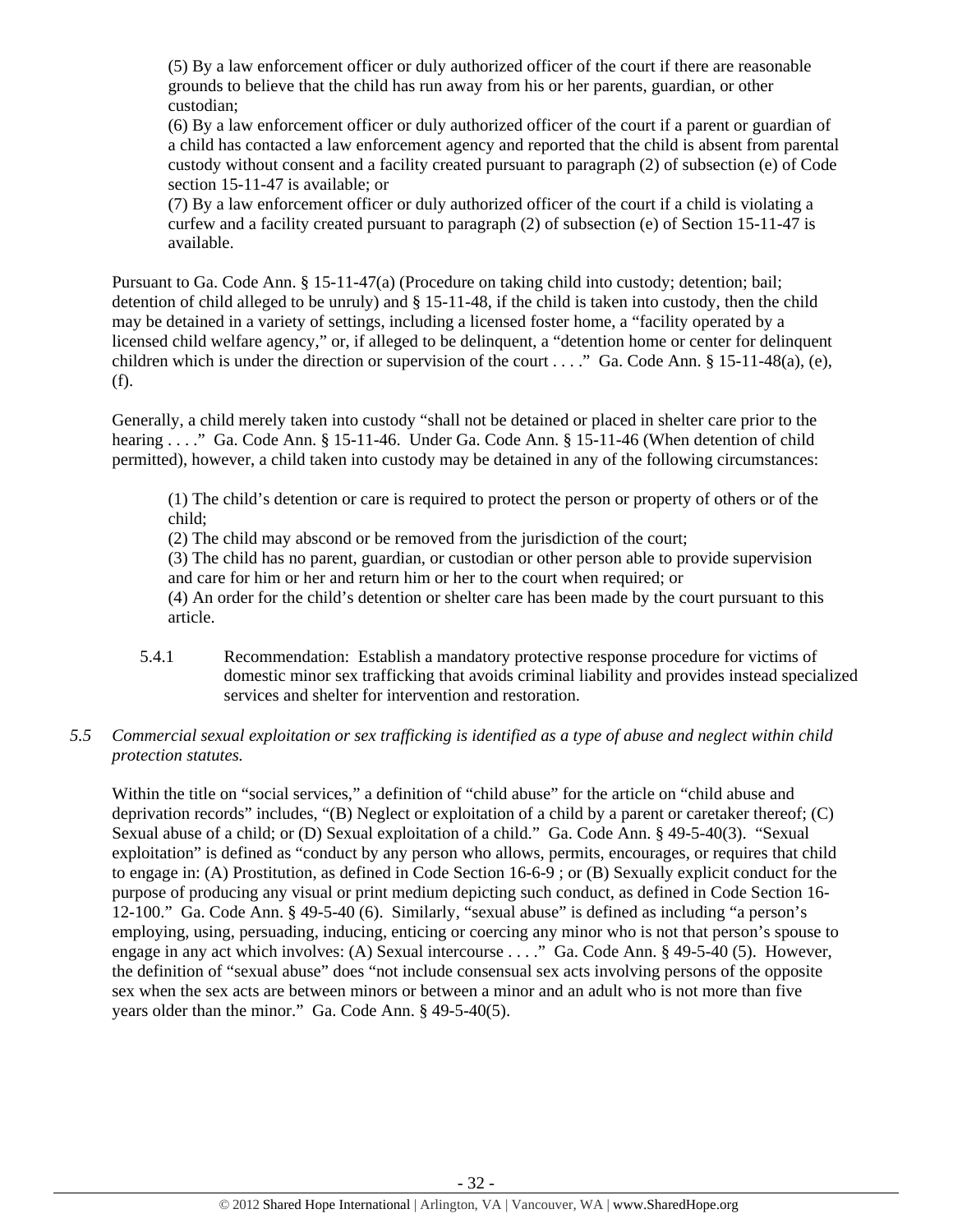*5.6 The definition of "caregiver" (or similar term) in the child welfare statutes is broad enough to include a trafficker who has custody or control of a child in order to bring a trafficked child into the protection of child protective services.* 

Title 49, the Children and Youth Act, does not supply a definition of "caregiver" for the child welfare statutes. However, under Georgia's chapter on "juvenile proceedings" in title 15, a "custodian" includes, "[a] person, other than a parent or legal guardian, who stands in loco parentis to the child or a person to whom legal custody of the child has been given by order of a court." Ga. Code Ann. § 15-11-2(5)(A). "In loco parentis" is defined under title 49 as "a quasi-parental relationship inferred from and implied by the fact that a child or youth has been taken into a family and treated like any other member thereof, unless an express contract exists to the contrary." Ga. Code Ann. § 49-5-3(11).

- 5.6.1 Recommendation: Amend the definition of "custodian" to include a person in control and possession of a sexually exploited child, so that a child under the control of a non-familial trafficker can come within the protective mandate of the Department of Human Services.
- *5.7 Crime victims' compensation is specifically available to a child victim of sex trafficking or commercial sexual exploitation of children (CSEC) without regard to ineligibility factors.*

For the purposes of crime victims' compensation funds, "crime" includes a violation of Ga. Code Ann. § 16-5-46 (Trafficking in persons for labor or sexual servitude). Ga. Code Ann. § 17-15-2(3)(A). Pursuant to Ga. Code Ann. § 17-15-2(9), a "victim" is defined as someone who endures at least one of the following:

(A) Is injured physically, who dies, or who suffers financial hardship as a result of being injured physically as a direct result of a crime;

(B) Suffers a serious mental or emotional trauma as a result of being threatened with a crime which could result in physical injury or death;

(C) Suffers a serious mental or emotional trauma as a result of being present during the commission of a crime; or

(D) Suffers a serious mental or emotional trauma as a result of being trafficked for labor or sexual servitude as defined in Code Section 16-5-46 [Trafficking in persons for labor or sexual servitude].

Therefore, since the crime of human trafficking is specifically mentioned, and since crime includes the definition of human trafficking, a victim would be eligible for compensation under this statute. Additionally, Georgia defines victims as those who are present during or suffer injury or emotional trauma from certain crimes, including "any act which constitutes a violation of Chapter 6 or Part 2 of Article 3 of Chapter 12 of Title 16," which includes Ga. Code Ann. § 16-12-100 (Sexual exploitation of children; reporting violation; forfeiture; penalties) and § 16-12-100.2 (Computer or electronic pornography and child exploitation prevention). Ga. Code Ann. § 17-15-2(3)(A). Therefore, those victims who are exploited to produce pornography could obtain crime victims' compensation funds.

Some crime victims may become ineligible or face reduced awards if they are considered accomplices to the crime, though human trafficking victims are specifically excluded from this ineligibility provision. Ga. Code Ann. § 17-15-7(e). Nonetheless, misidentified human trafficking victims could potentially face a reduced compensation award as a result of Ga. Code Ann. § 17-15-8(d) (Required findings; amount of award; rejection of claim; reductions) which states,

In determining the amount of an award, the director and board shall determine whether because of his or her conduct the victim of such crime contributed to the infliction of his or her injury, serious mental or emotional trauma, or financial hardship, and the director and board may reduce the amount of the award or reject the claim altogether in accordance with such determination.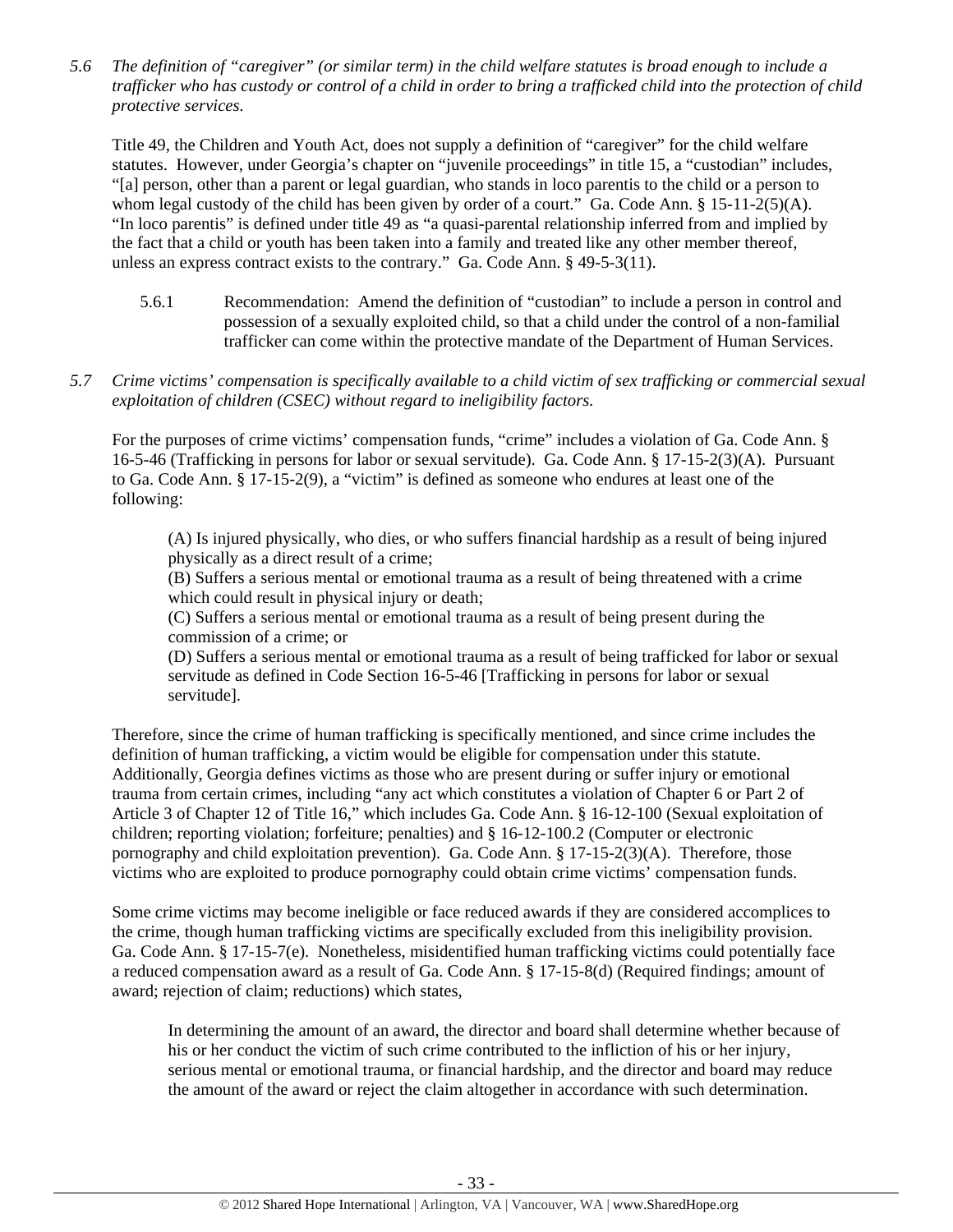Even if victims are able to access the victims' compensation funds, a claim for compensation "must be filed by the claimant not later than one year after the occurrence of the crime upon which such claim is based . . . provided, however, that, upon good cause shown, the board may extend that time for filing for a period not exceeding three years after such occurrence." Ga. Code Ann. § 17-15-5(b).

Similarly, it must be found that "the crime was promptly reported to the proper authorities," and "[i]n no case may an award be made where . . . such report was made more than 72 hours after the occurrence of such crime unless the board, for good cause shown, finds the delay to have been justified." Ga. Code Ann. § 17-15-8(a)(3). The statute further provides that there is a presumption that good cause exists in cases of human trafficking victims suffering serious mental or emotional trauma as a result of being trafficked. Ga. Code Ann.  $\S 17{\text -}15{\text -}8(a)(3)$ . Therefore, the presumption of good cause for human trafficking victims lessens the effect of this ineligibility factor for these victims.

Notably, law enforcement officials are required to make human trafficking victims aware of the availability of federal victim compensation. Ga. Code Ann. § 17-17-6(a) states in part,

(a) Upon initial contact with a victim, all law enforcement and court personnel shall make available to the victim the following information written in plain language: . . . .

(2) The availability of victim compensation and, if the victim has been trafficked for labor or sexual servitude as defined in Code Section 16-5-46, compensation available through the federal government pursuant to 22 U.S.C. Section 7105 . . . .

# *5.8 Victim-friendly procedures and protections are provided in the trial process for minors under 18.*

Certain victim-friendly criminal justice procedures exist in Georgia.

Under Ga. Code Ann. § 16-5-46(e), "The sexual history or history of commercial sexual activity of a person alleged to have been trafficked or such person's connection by blood or marriage to an accused in the case or to anyone involved in such person's trafficking shall be excluded from evidence if the court finds at a hearing outside the presence of the jury that the probative value of the evidence is substantially outweighed by the danger of unfair prejudice, confusion of the issues, or misleading the jury."

Similar protections exist for certain sex offenses, including § 16-6-1 (Rape), § 16-6-4 (Child molestation; aggravated child molestation), and § 16-6-22.2 (Aggravated sexual battery). Ga. Code Ann. § 24-4-412.39 Georgia does not allow the defendant to raise evidence about the complaining witness's past sexual behavior. Ga. Code Ann. § 24-4-412(a). According to this statute, "[E]vidence relating to the past sexual behavior of the complaining witness shall not be admissible, either as direct evidence or on crossexamination of the complaining witness or other witnesses, except as provided in this Code section. For the purposes of this Code section, evidence of past sexual behavior includes, but is not limited to, evidence of the complaining witness's marital history, mode of dress, general reputation for promiscuity, nonchastity, or sexual mores contrary to the community standards." Ga. Code Ann. § 24-4-412(a). Under subsection (b), "[E]vidence relating to the past sexual behavior of the complaining witness may be introduced if the court, following the procedure described in subsection (c) of this Code section, finds that the past sexual behavior directly involved the participation of the accused and finds that the evidence expected to be introduced supports an inference that the accused could have reasonably believed that the complaining witness consented to the conduct complained of in the prosecution."

 $39$  Ga. Code Ann. § 24-4-412 was added by the recent passage of House Bill 24. 2011 Ga. Laws 52 and becomes effective in 2013. Until 2013, these protections are provided under Ga. Code Ann. § 24-2-3.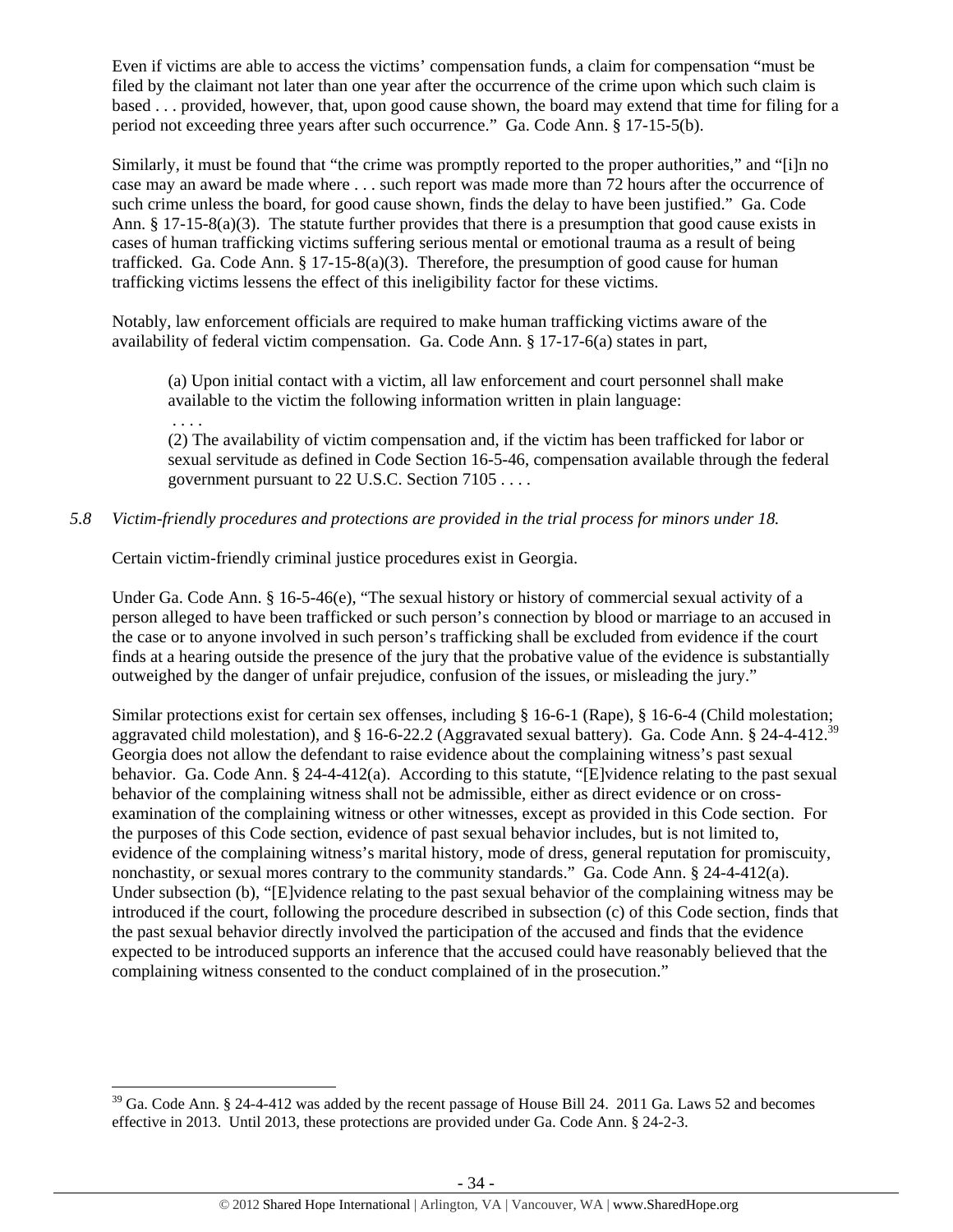Additionally, under Ga. Code Ann. § 24-8-820<sup>40</sup> (Testimony as to child's description of sexual contact or physical abuse), "A statement made by a child under the age of 14 years describing any act of sexual contact or physical abuse performed with or on the child by another shall be admissible in evidence by the testimony of the person to whom made if the child is available to testify in the proceedings and the court finds that the circumstances of the statement provide sufficient indicia of reliability."

Pursuant to Ga. Code Ann. § 17-8-54 (Persons in courtroom when person under age of 16 testifies concerning sexual offense), "[W]hen any person under the age of 16 is testifying concerning any sex offense, the court shall clear the courtroom of all persons except parties to the cause and their immediate families or guardians, attorneys and their secretaries, officers of the court, jurors, newspaper reporters or broadcasters, and court reporters."

For children ten years of age and younger that are victims of the crimes of Ga. Code Ann. § 16-5-70 (Cruelty to children), § 16-6-1 (Rape), § 16-6-4 (Child molestation; aggravated child molestation), or § 16-6-5 (Sexual assault by persons with supervisory or disciplinary authority), the court can order that their testimony "be taken outside the courtroom and shown in the courtroom by means of a two-way closed circuit television." Ga. Code Ann. § 17-8-55(a). However, such "[a]n order may be granted in such cases only if: (1) The testimony is taken during the criminal trial proceeding for such violation; and (2) The judge determines that testimony by the child victim in the courtroom will result in the child's suffering serious emotional distress such that the child cannot reasonably communicate." Ga. Code Ann. § 17-8-55(a).

Additionally, each county in Georgia is required to have a written child abuse protocol which deals with victims of child abuse and exploitation. Ga. Code Ann. § 19-15-2.

- 5.8.1 Recommendation: Amend Ga. Code Ann. § 24-4-412 to prohibit the defendant from raising evidence about the complaining witness's past sexual behavior in prosecutions of pimping and pandering offenses.
- 5.8.2 Recommendation: Raise the age for courtroom protections afforded under Ga. Code Ann. § 17- 8-54 (Persons in courtroom when person under age of 16 testifies concerning sexual offense) from 16 to 18 to protect all minors.
- *5.9 Expungement or sealing of juvenile delinquency records resulting from arrests or adjudications for prostitution-related offenses committed as a result of, or in the course of, the commercial sexual exploitation of a minor is available within a reasonable time after turning 18.*

Georgia does not have automatic expungement, however, the Georgia Code provides for the sealing of records of delinquent or unruly children upon application to the court and a hearing. Ga. Code Ann. §15- 11-79.2(b). Pursuant to Ga. Code Ann. § 15-11-79.2(b) (Sealing of records), in order to seal the records the court must find that:

(1) Two years have elapsed since the final discharge of the person;

(2) Since the final discharge of the person he or she has not been convicted of a felony or of a misdemeanor involving moral turpitude or adjudicated a delinquent or unruly child and no proceeding is pending against the person seeking conviction or adjudication; and (3) The person has been rehabilitated.

Furthermore, under subsection (a), "Upon dismissal of a petition or complaint alleging delinquency or unruliness, or, in a case handled through informal adjustment, following completion of the informal

 $^{40}$  Ga. Code Ann. § 24-8-820 was added by the recent passage of House Bill 24 and becomes effective in 2013. 2011 Ga. Laws 52. Until 2013, these protections are provided under Ga. Code Ann. § 24-3-16.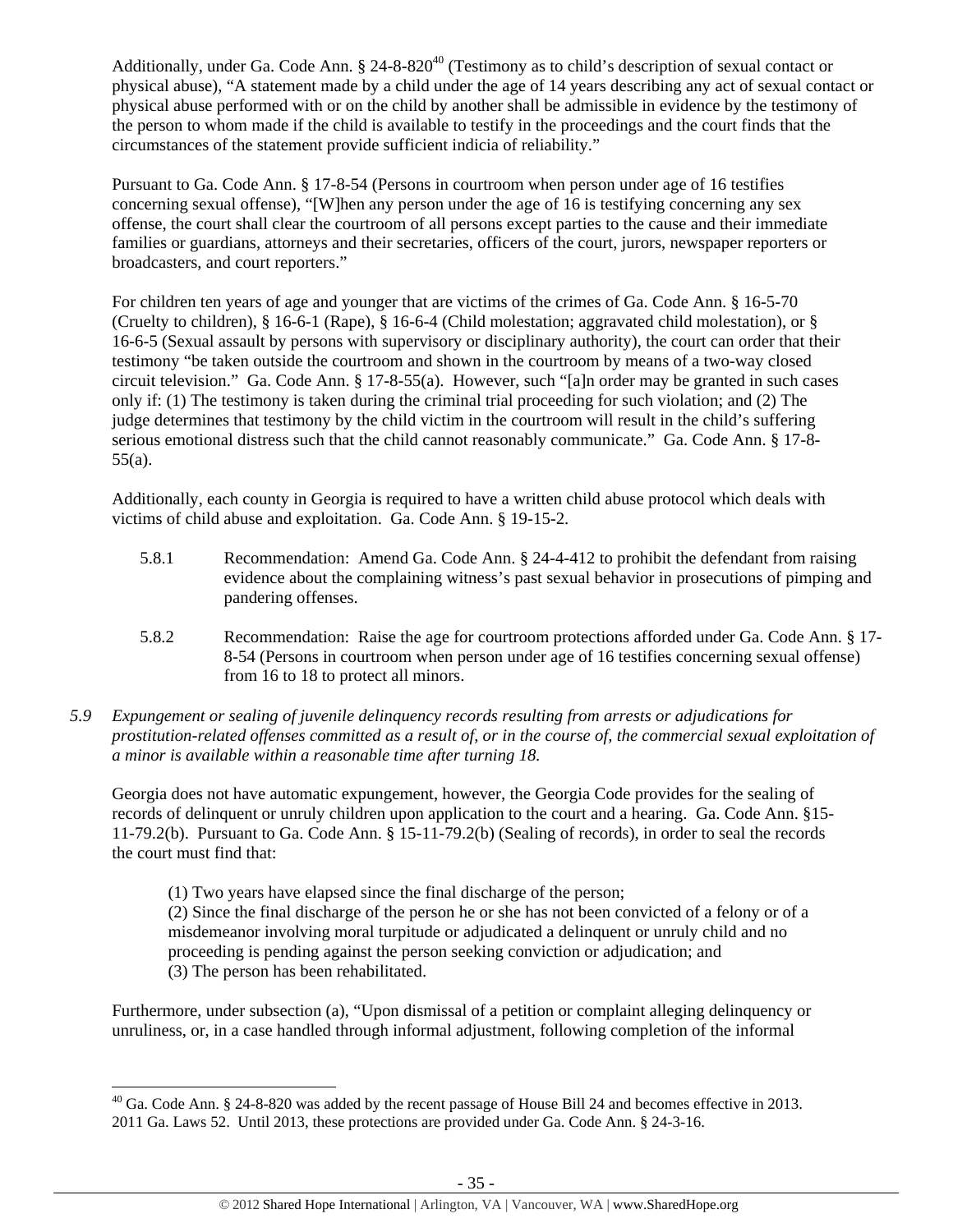adjustment, the court shall order the sealing of the files and records in the case, including those specified in Code Sections 15-11-82 and 15-11-83."

Also, Ga. Code Ann. § 15-11-83(e) (When child shall be fingerprinted or photographed), which protects fingerprints and photographs of children, states,

Upon application of the child, fingerprints and photographs of a child shall be removed from the file and destroyed if a petition alleging delinquency is not filed or the proceedings are dismissed after either a petition is filed or the case is transferred to the juvenile court as provided in Code Section 15-11-30.4 [Transfer of criminal or quasi-criminal proceeding to juvenile court] or the child is adjudicated not to be a delinquent child. The court shall notify the deputy director of the Georgia Crime Information Center when fingerprints and photographs are destroyed pursuant to this subsection, and the Georgia Bureau of Investigation shall treat such records in the same manner as criminal history record information restricted pursuant to Code Section  $35-3-37<sup>41</sup>$ [Inspection of criminal records; purging, modifying, of supplementing of records]. $^{42}$ 

*5.10 Victim restitution and civil remedies for victims of domestic minor sex trafficking or commercial sexual exploitation of children (CSEC) are authorized by law.* 

Under Ga. Code Ann. § 17-14-3(a) (Requirement of restitution by offender as condition of relief generally), "[I]n addition to any other penalty imposed by law, a judge of any court of competent jurisdiction shall, in sentencing an offender, make a finding as to the amount of restitution due any victim, and order an offender to make full restitution to such victim." Also, pursuant to Ga. Code Ann. § 17-14-9 (Amount of restitution), "The amount of restitution ordered shall not exceed the victim's damages." Ga. Code Ann. § 17-14-9. This award, however, will reduce the amount payable to the victim from the Crime Victims Compensation Board. Ga. Code Ann. § 17-14-6(c). Similarly, it sets off the amount a victim is eligible to recover in civil proceedings. Ga. Code Ann. § 17-14-11. Notably, the definition of "victim" for the article on "restitution" excludes "any person who is concerned in the commission of such unlawful act as defined in Code Section 16-2-20."<sup>43</sup> Ga. Code Ann. § 17-14-2(9). Under Ga. Code Ann. § 16-2-20, "[a] person is concerned in the commission of a crime only if he," among other things, "[i]ntentionally aids or abets in the commission of the crime." Ga. Code Ann.

§ Ga. Code Ann. § 16-2-20(b)(3). This provision could potentially inhibit domestic minor sex trafficking victims from recovering funds if courts view the victims as aiders or abettors in the crime.

5.10.1 Recommendation: Amend Ga. Code Ann. § 17-14-2(9) (Restitution–Definitions) to ensure access to restitution by clarifying that unlawful acts committed by a domestic minor sex trafficking victim as a result of his or her victimization do not make that victim a party to the crime or "concerned in the commission" of the crime.

- (b) A person is concerned in the commission of a crime only if he:
	- (1) Directly commits the crime;

- (2) Intentionally causes some other person to commit the crime under such circumstances that the other person is not guilty of any crime either in fact or because of legal incapacity;
- (3) Intentionally aids or abets in the commission of the crime; or
- (4) Intentionally advises, encourages, hires, counsels, or procures another to commit the crime.

<sup>&</sup>lt;sup>41</sup> As of July 1, 2013, the provision title for Ga. Code Ann. § 35-3-37 will be "Review of individual's criminal history record information; definitions; privacy considerations; written application requesting review; ins <sup>42</sup> Here and elsewhere in this report that Ga. Code Ann. § 15-11-83 is quoted or cited, it has been updated to reflect the amendments added by the passage of House Bill 1176. 2012 Ga. Laws 709 (effective July 1, 2012). <sup>43</sup> Ga. Code Ann. § 16-2-20 (When a person is a party to a crime) states,

<sup>(</sup>a) Every person concerned in the commission of a crime is a party thereto and may be charged with and convicted of commission of the crime.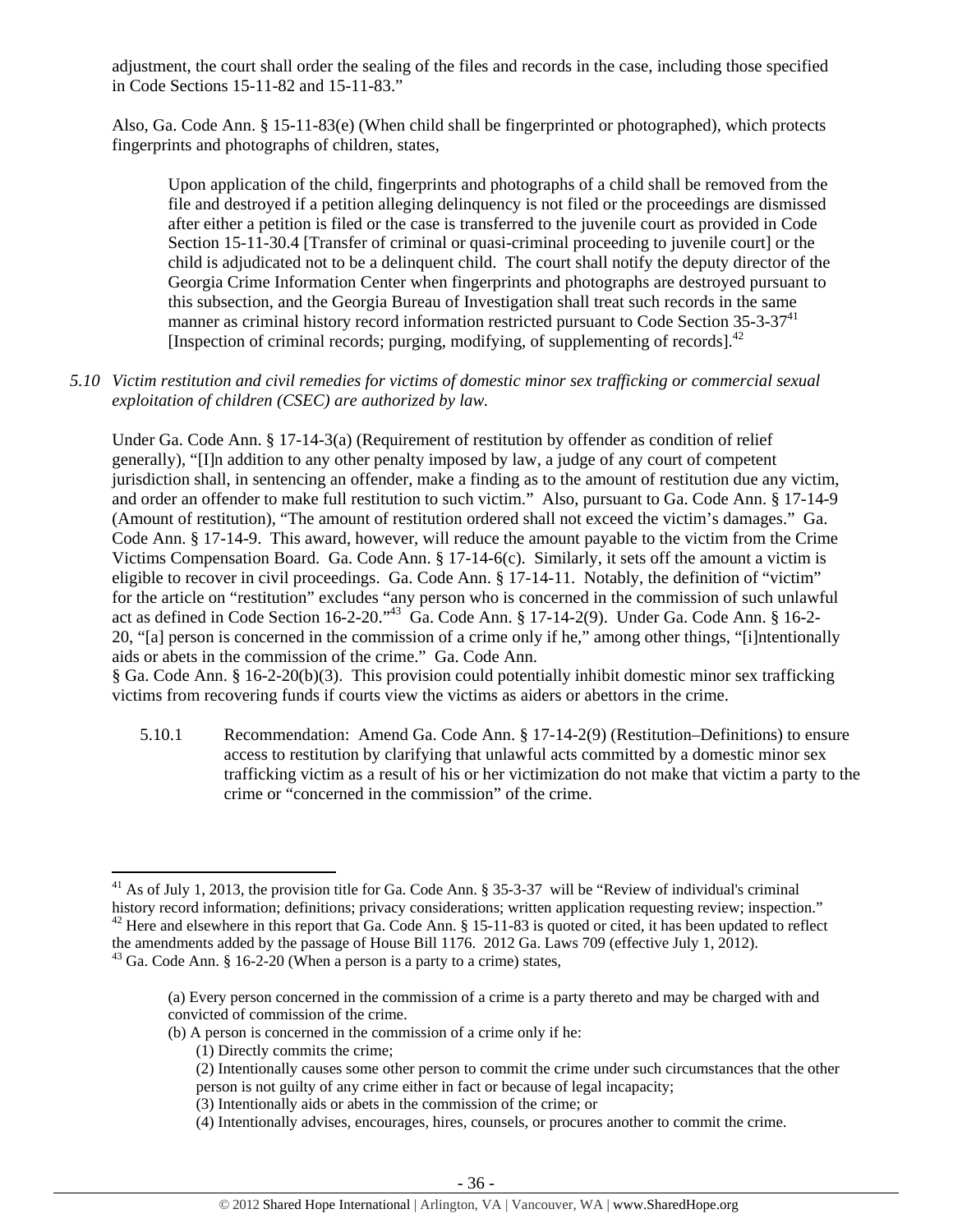*5.11 Statutes of limitations for civil and criminal actions for child sex trafficking or commercial sexual exploitation of children (CSEC) offenses are eliminated or lengthened sufficiently to allow prosecutors and victims a realistic opportunity to pursue criminal action and legal remedies.* 

Ga. Code. Ann. § 17-3-1 generally requires that prosecutions for felonies, unless otherwise stated, occur within four years of the commission of the crime if the victim was an adult or within seven years if the victim was under 18. Ga. Code Ann. § 17-3-1(c). Certain crimes can be prosecuted at any time, including murder, kidnapping, rape, aggravated child molestation, aggravated sodomy, and aggravated sexual battery, but only "when deoxyribonucleic acid (DNA) evidence is used to establish the identity of the accused." Ga. Code Ann.  $\S 17-3-1$ (a), (d).<sup>44</sup>

Under Ga. Code Ann. § 17-3-2.1(b)<sup>45</sup> (Limitation on prosecution of certain offenses involving a victim under 16 years of age), "[f]or crimes committed on or after July 1, 2012, if the victim of: (1) Trafficking a person for sexual servitude, as defined in Code Section 16-5-46…(5) Child molestation or aggravated child molestation, as defined in Code Section 16-6-4; (6) Enticing a child for indecent purposes, as defined in Code Section 16-6.5…a prosecution may be commenced at any time."

For related "childhood sexual abuse" civil actions, pursuant to Ga. Code Ann. § 9-3-33.1 (Actions for childhood sexual abuse), the case "shall be commenced within five years of the date the plaintiff attains the age of majority." Ga. Code Ann. § 9-3-33.1(b). "Childhood sexual abuse" is defined as including actions committed against a victim less than 18 where the act would constitute statutory rape, child molestation, enticing a child for indecent purposes, pandering, pandering by compulsion, solicitation of sodomy, and sexual battery. Ga. Code Ann. § 9-3-33.1(a).

 $44$  Here and elsewhere in this report that Ga. Code Ann. § 17-3-1 is quoted or cited, it has been updated to reflect the amendments added by the passage of House Bill 1176. 2012 Ga. Laws 709 (effective July 1, 2012).<br><sup>45</sup> Here and elsewhere in this report that Ga. Code Ann. § 17-3-2.1 is quoted or cited, it has been updated to reflect

the amendments added by the passage of House Bill 1176. 2012 Ga. Laws 709 (effective July 1, 2012).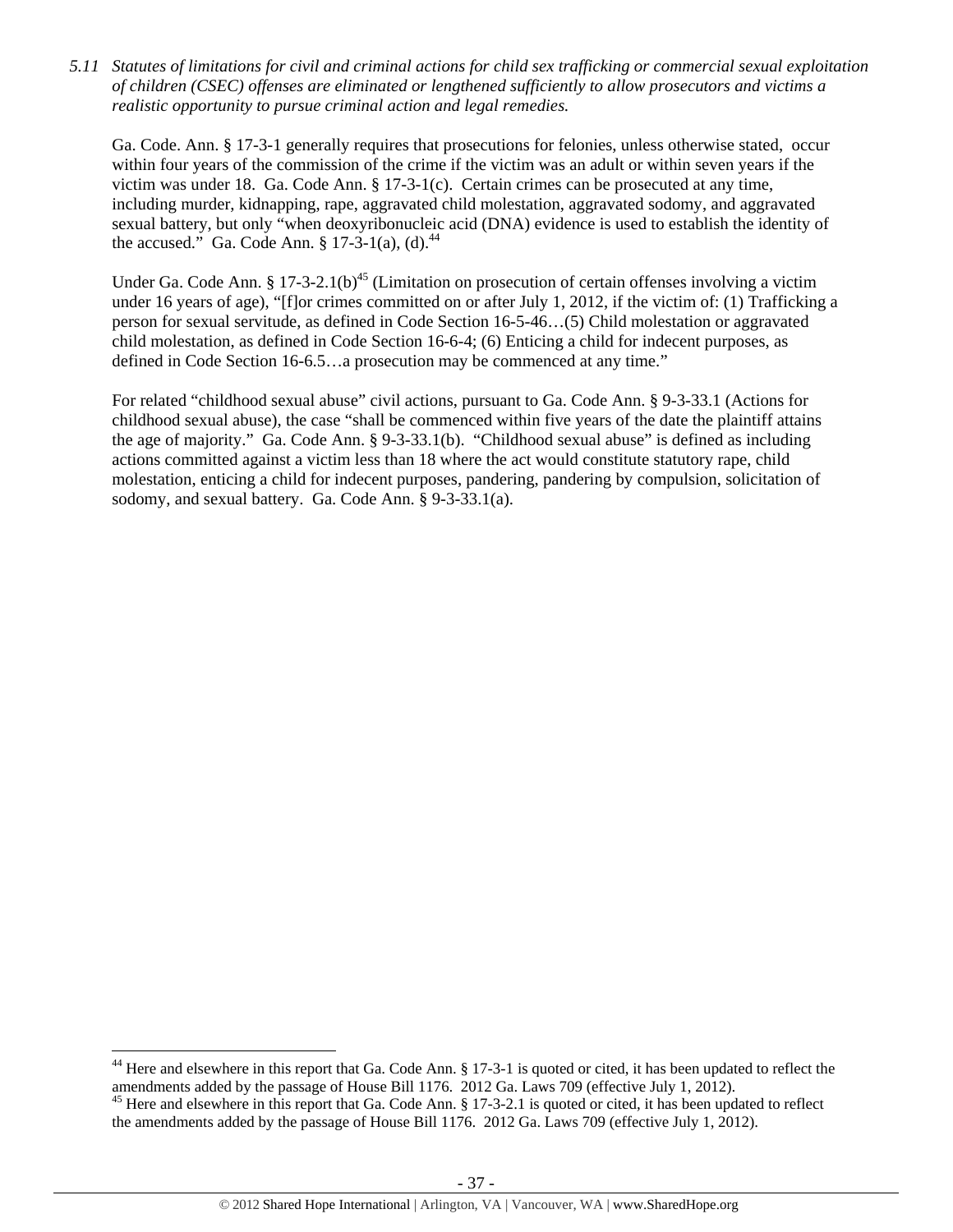#### **FRAMEWORK ISSUE 6: CRIMINAL JUSTICE TOOLS FOR INVESTIGATION AND PROSECUTIONS**

# *Legal Components:*

- *6.1 Training on human trafficking and domestic minor sex trafficking for law enforcement is statutorily mandated.*
- *6.2 Single party consent to audiotaping is permitted in law enforcement investigations.*
- *6.3 Wiretapping is an available tool to investigate domestic minor sex trafficking.*
- *6.4 Using a law enforcement decoy posing as a minor to investigate buying or selling of commercial sex acts is not a defense to soliciting, purchasing, or selling sex with a minor.*
- *6.5 Using the Internet to investigate buyers and traffickers is a permissible investigative technique.*
- *6.6 Law enforcement and child welfare agencies are mandated to promptly report missing and recovered children.*

*\_\_\_\_\_\_\_\_\_\_\_\_\_\_\_\_\_\_\_\_\_\_\_\_\_\_\_\_\_\_\_\_\_\_\_\_\_\_\_\_\_\_\_\_\_\_\_\_\_\_\_\_\_\_\_\_\_\_\_\_\_\_\_\_\_\_\_\_\_\_\_\_\_\_\_\_\_\_\_\_\_\_\_\_\_\_\_\_\_\_\_\_\_\_* 

# *Legal Analysis:*

*6.1 Training on human trafficking and domestic minor sex trafficking for law enforcement is statutorily mandated.*

Georgia law provides for training of law enforcement officers on issues of trafficking. Ga. Code Ann. § 35-1-16 states,

(a) The Georgia Peace Officer Standards and Training Council and the Georgia Public Safety Training Center shall establish guidelines and procedures for the incorporation of training materials and information in:

(1) Methods for identifying, combating, and reporting incidents where a person has been trafficked for labor or sexual servitude, as such terms are defined in Code Section 16-5-46 [Trafficking of persons for labor or sexual servitude];

(2) Methods for providing proper detention facilities or alternatives to detention facilities for persons who have been trafficked for labor or sexual servitude . . . including providing information on therapeutic facilities for such persons; and

(3) Methods for assisting persons who have been trafficked for labor or sexual servitude . . . including providing information on social service organizations available to assist such person.

(b) The guidelines and procedures listed in subsection (a) of this Code section shall be for use by law enforcement training centers monitored by the Georgia Peace Officer Standards and Training Council and monitored and funded by the Georgia Public Safety Training Center in all courses for which they have responsibility and oversight.

Ga. Code Ann. § 35-3-4(13), relating to the Georgia Bureau of Investigation, now has a new paragraph requiring the Bureau to "[i]dentify and investigate violations of Code Section 16-5-46 [Trafficking of persons for labor or sexual servitude]." Also, according to the Editor's notes for Ga. Code Ann. ch. 5, tit. 49, the "General Assembly urged certain public organizations and state agencies to develop programs for the education and training of social services and criminal justice professionals in the areas of child abuse, sexual abuse**,** and sexual exploitation." Ga. Code Ann. ch.5, tit. 49 editor's notes (citing 1986 Ga. Laws 1204).

6.1.1 Recommendation: Require law enforcement to complete the training on human trafficking developed under Ga. Code. Ann. § 25-1-16.

*6.2 Single party consent to audiotaping is permitted in law enforcement investigations.*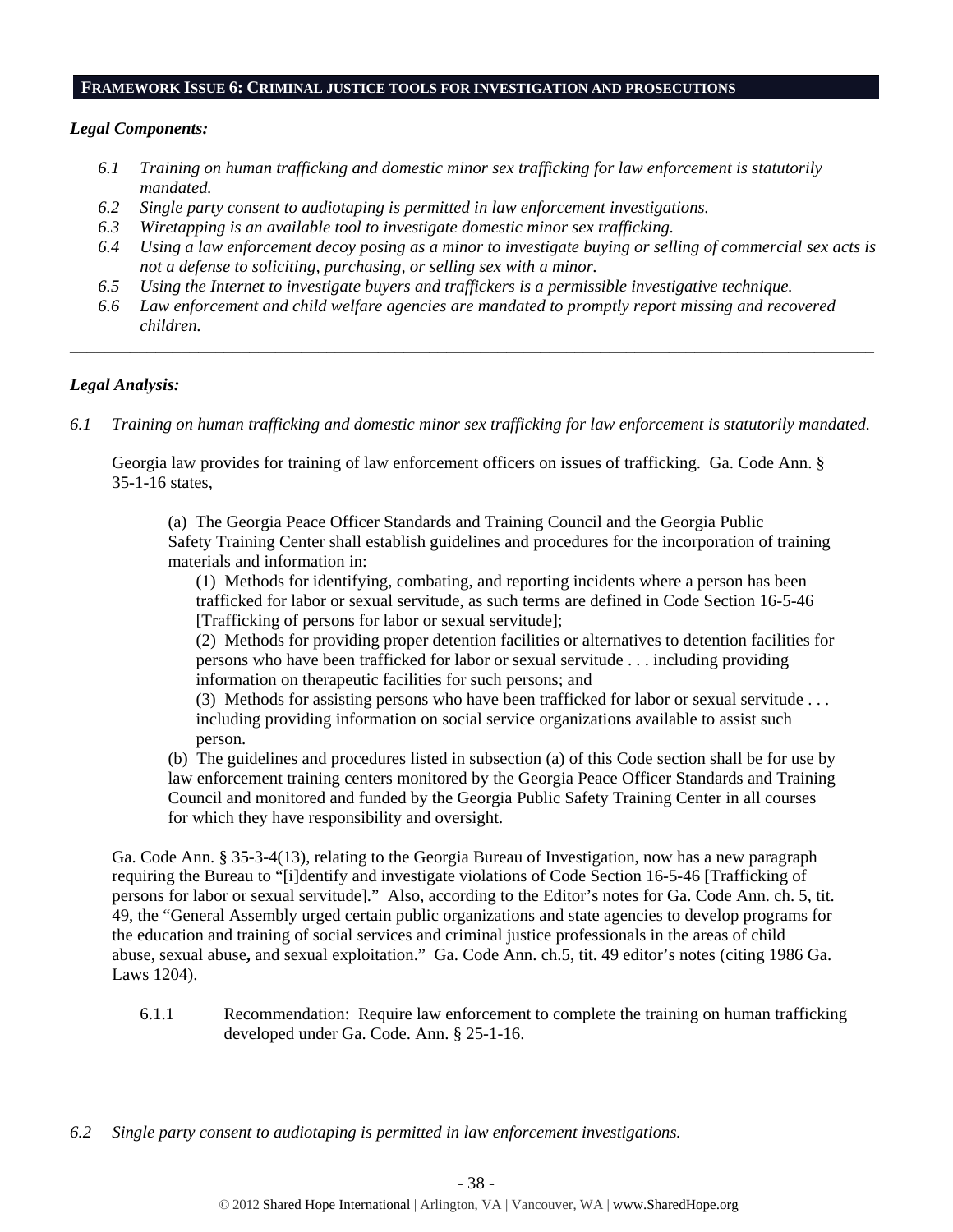Pursuant to Ga. Code Ann. § 16-11-66(a) (Interception of wire, oral, or electronic communication by party thereto; consent requirements for recording and divulging conversations to which child under 18 years is a party; parental exception), single party consent to audiotaping is allowable. Specifically, "Nothing in Code Section 16-11-62 [Eavesdropping, surveillance, or intercepting communication which invades privacy of another; divulging private message] shall prohibit a person from intercepting a wire, oral, or electronic communication where such person is a party to the communication or one of the parties to the communication has given prior consent to such interception." Ga. Code Ann. § 16-11-66(a).

Notably, however, obtaining telephone and electronic communication of a minor under 18 requires a judicial order. Ga. Code Ann. § 16-11-66(b). Specifically, Ga. Code Ann. § 16-11-66(b) states in part,

Consent for the recording or divulging of the conversations of a child under the age of 18 years conducted by telephone or electronic communication shall be given only by order of a judge of a superior court upon written application . . . or by a parent or guardian of said child as provided in subsection (d) of this Code section [permitting parents to monitor and intercept certain conversations of their minor child]. Said recording shall not be used in any prosecution of the child in any delinquency or criminal proceeding. An application to a judge of the superior court made pursuant to this Code section need not comply with the procedures set out in Code Section 16-11-64.

A judge may issue the order, according to Ga. Code Ann. § 16-11-66(c), "(1) Upon finding probable cause that a crime has been committed; (2) Upon finding that the child understands that the conversation is to be recorded and that such child agrees to participate; and (3) Upon determining that participation is not harmful to such child."

# *6.3 Wiretapping is an available tool to investigate domestic minor sex trafficking.*

Law enforcement may use wiretapping to investigate sex trafficking. Specifically, pursuant to Ga. Code Ann. § 16-11-64(c),

Upon written application, under oath, of the prosecuting attorney having jurisdiction over prosecution of the crime under investigation, or the Attorney General, made before a judge of superior court, said court may issue an investigation warrant permitting the use of such device, ... . for the surveillance of such person or place to the extent the same is consistent with and subject to the terms, conditions, and procedures provided for by Chapter 119 of Title 18 of the United States Code Annotated, as amended.

Relevant crimes that allow wiretapping, as outlined in 18 U.S.C. § 2516, include sex trafficking of children by force, fraud, or coercion; violence or travel in aid of racketeering activity; sexual exploitation of children; selling or buying of children; involvement with child pornography, child obscenity, or production of sexually explicit depictions of a minor; and transportation for illegal sexual activity. 18 U.S.C. § 2516(1)(c).

*6.4 Using a law enforcement decoy posing as a minor to investigate buying or selling of commercial sex acts is not a defense to soliciting, purchasing, or selling sex with a minor.* 

Under Ga. Code Ann. § 16-12-100.2(g) (Computer or electronic pornography and child exploitation prevention), "The sole fact that an undercover operative or law enforcement officer was involved in the detection and investigation of an offense under this Code section shall not constitute a defense to prosecution under this Code section."

Perpetrators caught by decoys are also unlikely to have the defense of entrapment. Entrapment is only a defense, according to Ga. Code Ann. § 16-3-25, if a person's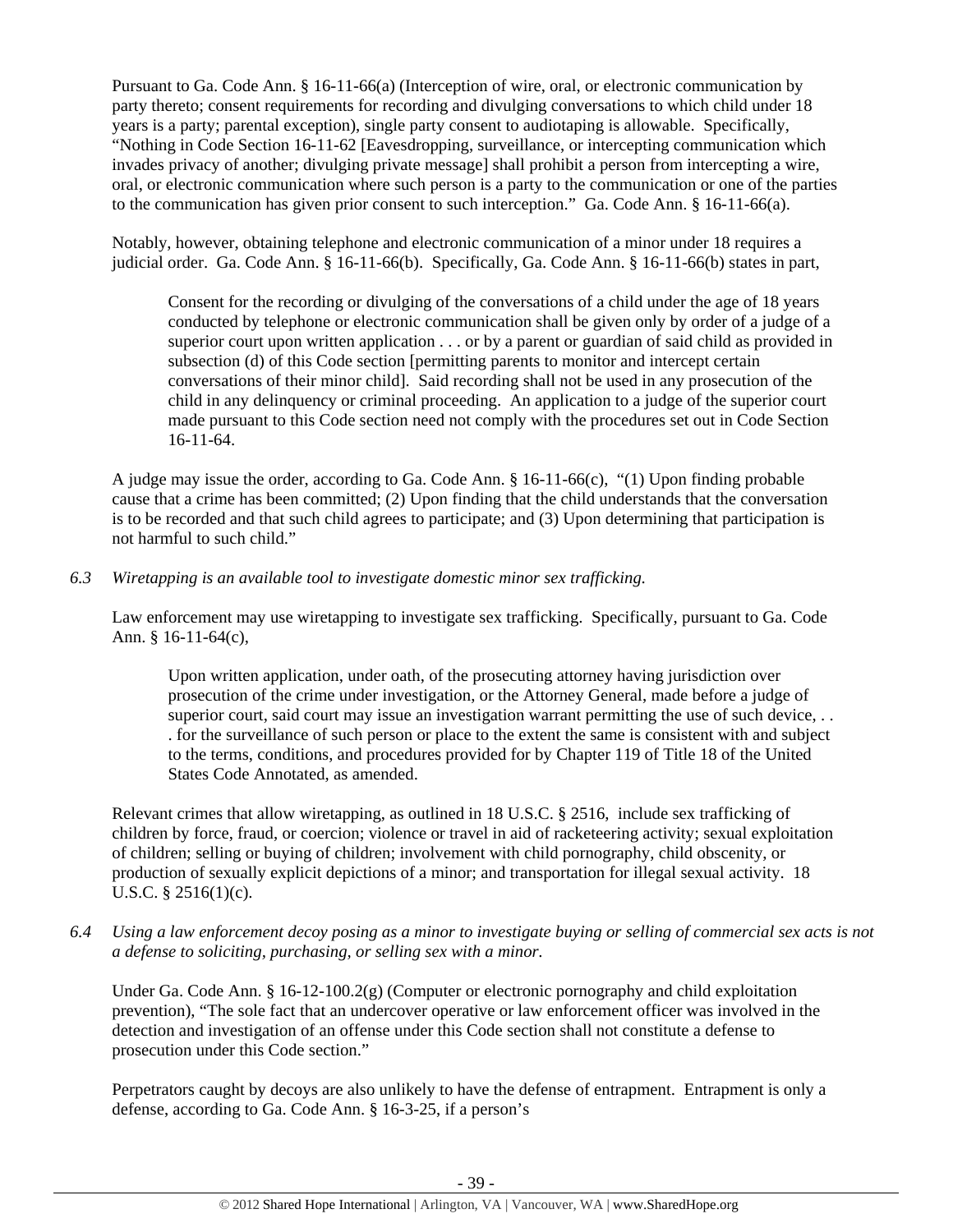conduct is induced or solicited by a government officer or employee, or agent of either, for the purpose of obtaining evidence to be used in prosecuting the person for commission of the crime. Entrapment exists where the idea and intention of the commission of the crime originated with a government officer or employee, or with an agent of either, and he, by undue persuasion, incitement, or deceitful means, induced the accused to commit the act which the accused would not have committed except for the conduct of such officer.

6.4.1 Recommendation: Amend Ga. Code Ann. § 16-5-46 (Trafficking of persons for labor or sexual servitude), § 16-6-12 (Pandering) and § 16-6-11 (Pimping) to prohibit a defendant from asserting a defense that the subject of the offense was a law enforcement officer.

# *6.5 Using the Internet to investigate buyers and traffickers is a permissible investigative technique.*

Using the Internet to investigate buyers and traffickers is permissible. Pursuant to Ga. Code Ann. § 16- 12-100.2(e)(1) (Computer or electronic pornography and child exploitation prevention),

A person commits the offense of obscene Internet contact with a child if he or she has contact with someone he or she knows to be a child or with someone he or she believes to be a child via a computer on-line service or Internet service . . . and the contact involves any matter containing explicit verbal descriptions or narrative accounts of sexually explicit nudity, sexual conduct, sexual excitement, or sadomasochistic abuse . . . .

Therefore, even if the individual the perpetrator thought was a child was in fact a law enforcement officer, a crime has still occurred. The statute states even more explicitly that "[t]he sole fact that an undercover operative or law enforcement officer was involved in the detection and investigation of an offense under this Code section shall not constitute a defense to prosecution under this Code section." Ga. Code Ann. §  $16-12-100.2(g)$ .

Additionally, law enforcement officers have the ability to obtain search warrants for "stored wire or electronic communications and transactional records . . . ." Ga. Code Ann. § 16-11-66.1(c).

Lastly, provisions allow for the discovery of electronic documents under Ga. Code Ann. § 35-3-4.3. Specifically, Ga. Code Ann. § 35-3-4.3(a) states,

In any investigation of a violation of Code Section 16-5-46 involving trafficking of persons for labor or sexual servitude, the director, assistant director, or deputy director for investigations shall be authorized to issue a subpoena, with the consent of the Attorney General, to compel the production of books, papers, documents, or other tangible things, including records and documents contained within, or generated by, a computer or any other electronic device.

# *6.6 Law enforcement and child welfare agencies are mandated to promptly report missing and recovered children.*

Georgia has a Missing Children Information Center, which collects and disseminates information on missing children. Ga. Code Ann. § 35-3-81. Pursuant to Ga. Code Ann. § 35-1-8(a)(2), (3) (Acquisition, collection, classification, and preservation of information assisting in identifying deceased persons and locating missing persons), every law enforcement agency has a duty to do the following:

(2) Acquire, collect, classify, and preserve immediately any information which would assist in the location of any missing person, including any minor, and provide confirmation as to any entry for such a person to the parent, legal guardian, or next of kin of that person and the agency shall acquire, collect, classify, and preserve such information from such parent, guardian, or next of kin;

(3) Exchange such records and information as provided [above] . . . with other law enforcement agencies of this state, any other state, or the United States. With respect to missing minors, such information shall be transmitted immediately to other law enforcement agencies.